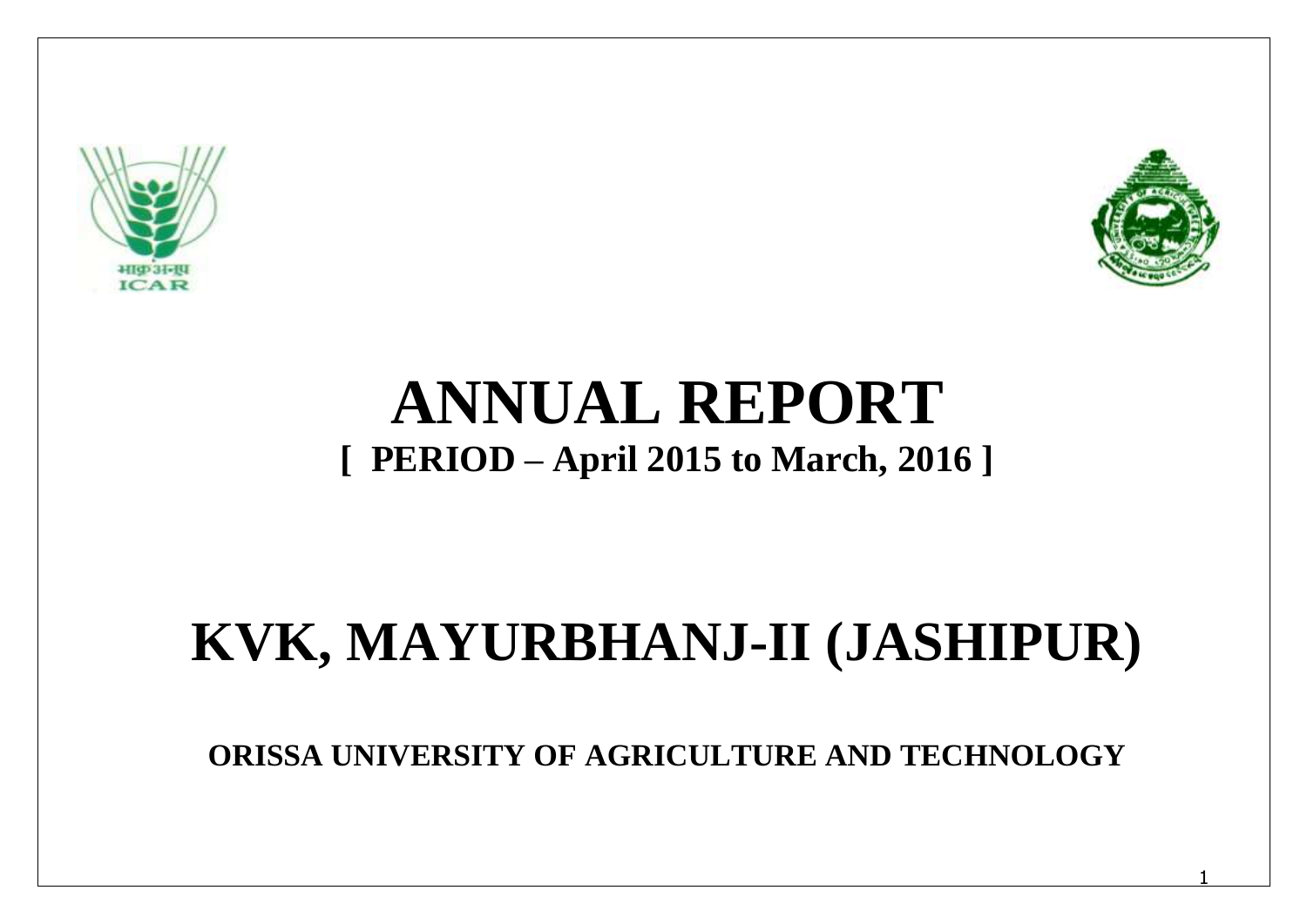| Sl.                   | <b>Particular</b>                                                                                               | Page No                            |
|-----------------------|-----------------------------------------------------------------------------------------------------------------|------------------------------------|
| No.                   |                                                                                                                 |                                    |
|                       | Instructions for Filling the Format                                                                             | 3                                  |
|                       | Summary of KVK Annual Report (Quantifiable Achievement) for the year 2015-16                                    | $4 - 5$                            |
|                       | General Information                                                                                             | 6.11                               |
| 2                     | On Farm Testing                                                                                                 | $12 - 15$                          |
| 3                     | Achievements of Frontline Demonstrations                                                                        | $16-22$                            |
|                       |                                                                                                                 |                                    |
| $\overline{4}$        | Documentation of the need assessment conducted by the KVK for the training programme                            | 22                                 |
| $\overline{5}$        | Training programmes                                                                                             | $24-29$                            |
| 6                     | <b>Extension Activities</b>                                                                                     | 30-32                              |
| $\tau$                | Literature Developed/Published (with full title, author & reference)                                            | 33                                 |
| 8                     | Production and supply of Technological products                                                                 | 34                                 |
| 9                     | Activities of Soil and Water Testing Laboratory                                                                 | $\overline{35}$                    |
| 10                    | <b>Rainwater Harvesting</b>                                                                                     | $\overline{35}$<br>35              |
| 11                    | Utilization of Farmer Hostel facilities                                                                         |                                    |
| 12                    | Utilization of Staff Quarter facilities                                                                         | 35                                 |
| $\overline{13}$       | Details of SAC Meeting                                                                                          | $\overline{36}$<br>$\overline{36}$ |
| 14<br>$\overline{15}$ | <b>Status of Kisan Mobile Advisory</b><br>Status of Convergence with agricultural schemes                       | 36                                 |
| 16.                   | <b>Status of Revolving Funds</b>                                                                                | 36                                 |
| 17.                   | Awards & Recognition                                                                                            | $\overline{36}$                    |
| 18.                   | Details of KVK Agro-technological Park                                                                          | $\overline{37}$                    |
| 19.                   | Farm Innovators                                                                                                 | 37                                 |
| 20.                   | KVK interaction with progressive farmers                                                                        | 38                                 |
| $\overline{21}$ .     | Outreach of KVK                                                                                                 | 38                                 |
| 22.                   | Technology Demonstration under Tribal Sub Plan on Pulses/ Programme on Harnessing Pulses/ Quality Protein Maize | $\overline{38}$                    |
| 23.                   | <b>KVK Ring</b>                                                                                                 | 38                                 |
| 24.                   | Important visitors to KVK                                                                                       | $\overline{38}$                    |
| $\overline{25}$ .     | <b>Status of KVK Website</b>                                                                                    | 38                                 |
| $\overline{26}$ .     | Status of E-connectivity                                                                                        | $\overline{39}$                    |
| 27.                   | Status of RTI                                                                                                   | 39                                 |
| 28.                   | <b>Status of Citizen Charter</b>                                                                                | 39                                 |
| 29.                   | Attended HRD activities organized by ZPD                                                                        | 39                                 |
| $\overline{30}$ .     | Attended HRD activities organized by DES                                                                        | 39                                 |
| 31.                   | Attended HRD activities by KVK Staff                                                                            | 40                                 |
| 32                    | Agri Alert report                                                                                               | 40                                 |
| 33.                   | Details of Technological Week Celebration                                                                       | 40                                 |
| 34.                   | Interventions on Drought Mitigation                                                                             | $40 - 41$                          |
| $\overline{35}$ .     | Proposal of NICRA                                                                                               | 42                                 |
| $\overline{36}$ .     | Proposed works under NAIP                                                                                       | $\overline{42}$                    |
| $\overline{37}$ .     | Case study / Success Story to be developed                                                                      | $42 - 44$                          |
| 38.                   | <b>Action Photographs</b>                                                                                       | 46-46                              |

## **Contents**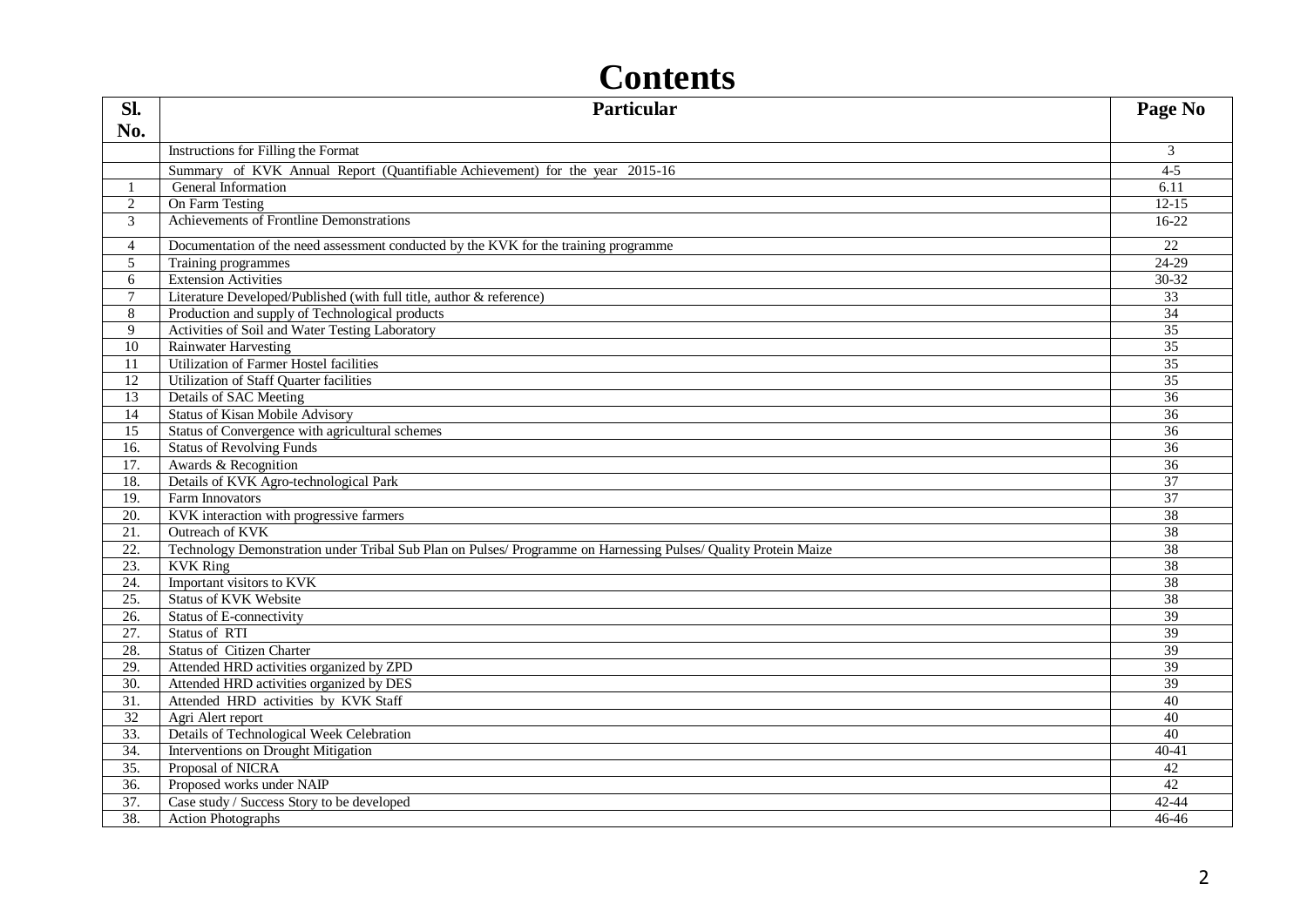## **Instructions for Filling the Format**

- **1. Do not change/modify/ delete any column of any of the table. However, additional rows can be created, if required.**
- **2. Do not merge columns, rows.**
- **3. Please repeat the name of KVK in each table in the column "Name of KVK"**
- **4. Do not fill the non-numerical values in numeric field**
- **5. Do not repeat the unit while reporting data as it is already mentioned in the heading row**
- **6. Strictly fill the data in desired unit only. If it is reported in other unit, convert it in the desired unit**
- **7. Please mention only standard English names of crops (Do not mention Urd, Arhar, Til, Kulthi, Moong, Bajra, etc.)**
- **8. Additional relevant information may be provided at the end of Format by creating heading "Additional Information"**
- **9. Also read the instructions mentioned just below the table**
- **10. Your suggestions for improvement in the format for your simplicity as well as data compilation may be given at the end of the format**
- **11.Do not press any Enter Key in any of the columns while making entry in the columns of the table. Use only arrow key /Tab key/ mouse pointer while movement from one column/row to another.**
- **12. Grey color cells in summary table need not to be filled.**
- **13. Crop name should be spelled correct and standard English name should be used i.e Cereals, Pulses, Oilseed:- Rice (not use Paddy), Wheat, Barley, Kodo, Kutki, Maize, Jwar, Bajra, Pigeon pea (not use Tur, Arhar, Red gram), Blackgram (not use Urd), Greengram (not use Moong/Moongbean), Chickpea (not use Gram, Chana), Field pea, Horse gram (Kulthi), Lentil, Mustard (not use Rai, Sarsoan), Soybean, Linseed, Groundnut, Sesame (not use Til), Niger (not use Ram Til), Safflower (not use Kusum).**

**Vegetable :- Vegetable pea, Bottle guard, Bitter guard, Okra (not use Bhindi or Ladies finger).** 

**Fruits :- Mango, Guava, Custard apple, Pear etc.** 

**Spices :- Black Peeper, Turmeric, Ginger, Cardamom etc.**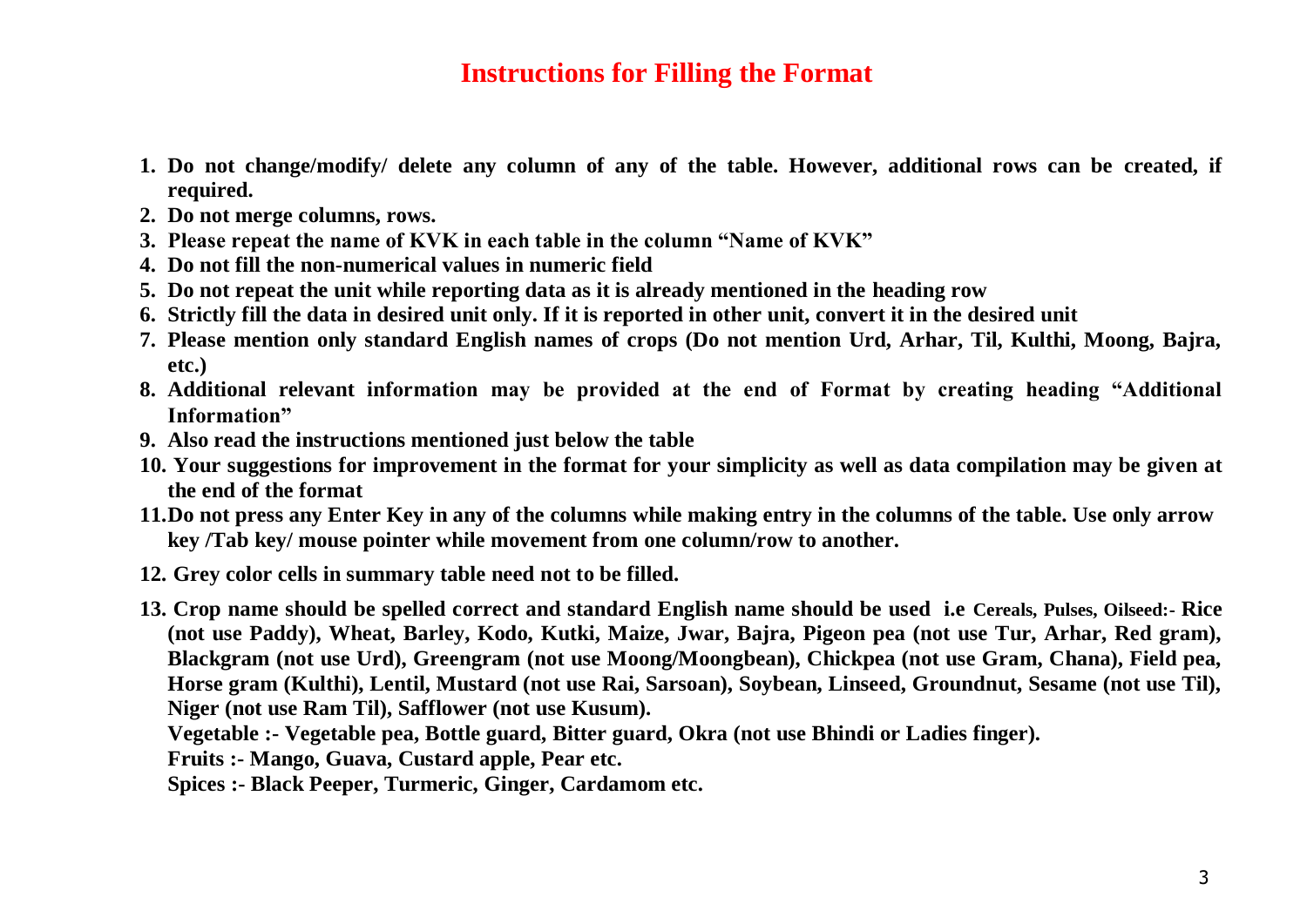## **REPORTING PERIOD – April 2015 to March 2016**

|  |  |  |  | Summary of KVK Annual Report (Quantifiable Achievement) for the year 2015-16 |  |  |  |  |
|--|--|--|--|------------------------------------------------------------------------------|--|--|--|--|
|--|--|--|--|------------------------------------------------------------------------------|--|--|--|--|

| <b>S.N.</b>     | <b>Quantifiable Achievement</b>                                                                           | <b>Number</b>                    | <b>Beneficiaries (nos.)</b> |                |  |
|-----------------|-----------------------------------------------------------------------------------------------------------|----------------------------------|-----------------------------|----------------|--|
| 1               | <b>On Farm Testing</b>                                                                                    |                                  |                             |                |  |
|                 | Proposed OFT                                                                                              | 13                               | 287                         |                |  |
|                 | On Going OFT                                                                                              | $\mathbf{r}$                     |                             |                |  |
|                 | Technologies assessed (Completed OFT)                                                                     | 9                                | 108                         |                |  |
|                 | Technologies refined                                                                                      |                                  |                             |                |  |
|                 | On farm trials conducted                                                                                  | 9                                | 108                         |                |  |
| $\overline{2}$  | <b>Frontline demonstrations</b>                                                                           |                                  |                             |                |  |
|                 | Proposed Frontline demonstrations                                                                         | $\overline{13}$                  | 170                         |                |  |
|                 | On Going Frontline demonstrations                                                                         |                                  |                             |                |  |
|                 | FLDs conducted on crops                                                                                   |                                  | $\overline{10}$             |                |  |
|                 | Area under crops (ha.)                                                                                    |                                  | $\overline{10}$             |                |  |
|                 | FLD on farm implement and tools                                                                           |                                  | 40                          |                |  |
|                 | FLD on livestock/ AH enterprises (Dairy/ Sheep and Goat/Poultry/ Duckery/ Piggery etc.)                   |                                  | 10                          |                |  |
|                 | FLD on Fisheries - Finger lings                                                                           |                                  | 10                          |                |  |
|                 | FLD on other enterprises (Bee keeping, lac, mushroom, sericulture, value addition, vermi compost, etc.)   |                                  | 10                          |                |  |
|                 | FLD on Women in Agriculture - (Nutritional garden, Income generation, Value addition, Drudgery reduction, |                                  | 10                          |                |  |
|                 | $etc.$ )                                                                                                  |                                  |                             |                |  |
| 3               | <b>Training programmes</b>                                                                                | No. of Course                    | Duration (days)             | Participants   |  |
|                 | Farmers                                                                                                   | 21                               | 42                          | 525            |  |
|                 | Farm women                                                                                                | 11                               | 20                          | 275            |  |
|                 | Rural youth                                                                                               | $\overline{7}$                   | 14                          | 95             |  |
|                 | Extension personnel/ In service                                                                           | Δ                                | $\overline{8}$              | 65             |  |
|                 | Vocational trainings                                                                                      | 3                                | $\overline{15}$             | 20             |  |
|                 | <b>Sponsored Training</b>                                                                                 | 0                                | $\mathbf 0$                 | $\overline{0}$ |  |
|                 | <b>Total</b>                                                                                              | 46                               | 99                          | 980            |  |
|                 |                                                                                                           | No. of programmes                | <b>Participants</b>         |                |  |
| 4               | <b>Extension Programmes</b>                                                                               | 69                               | 2221                        |                |  |
| $5\phantom{.0}$ | Production of technology inputs etc                                                                       | Qty                              | Beneficiaries (nos.)        |                |  |
|                 | Seed (gt.)                                                                                                | 88                               | 39                          |                |  |
|                 | Planting material produced (nos.)                                                                         | 23000                            |                             |                |  |
| 6               | Livestock                                                                                                 | Qty                              | Beneficiaries (nos.)        |                |  |
|                 | Livestock strains (Nos)<br>Milk Yield - Cow, Buffelo etc. (in liter)                                      |                                  |                             |                |  |
|                 | Fish (Kg.)                                                                                                | $\blacksquare$<br>$\blacksquare$ | $\sim$<br>$\sim$            |                |  |
|                 | Fingerlings (nos.)                                                                                        | $\overline{a}$                   | $\sim$                      |                |  |
|                 | Poultry-Eggs (nos.)                                                                                       | $\sim$                           | $\sim$                      |                |  |
|                 | Ducks (nos.)                                                                                              |                                  |                             |                |  |
|                 | Chicks etc. (nos.)                                                                                        | 1064                             | 116                         |                |  |
|                 | <b>Bio Products</b>                                                                                       | Qty                              | Beneficiaries (nos.)        |                |  |
|                 |                                                                                                           |                                  |                             |                |  |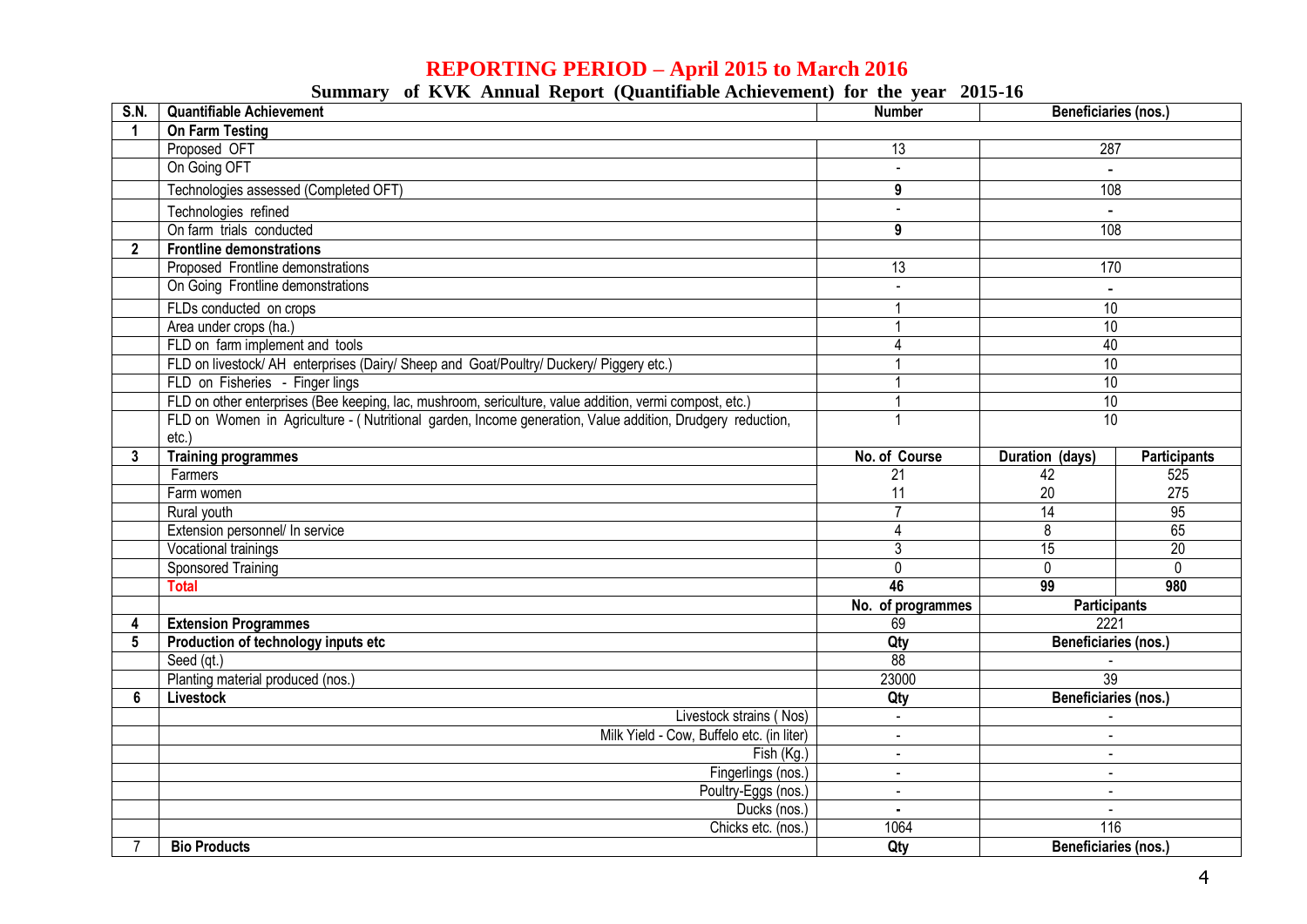|    | Bio Agents - Earth worm (Kg.)                                                                                                |                             |                                    |               |  |
|----|------------------------------------------------------------------------------------------------------------------------------|-----------------------------|------------------------------------|---------------|--|
|    | Trichoderma (kg.)                                                                                                            |                             |                                    |               |  |
|    | Bio Fertilizers- Vermi compost, Rhizobium, PSB, BGA, Mycorriza, Azotobacter, Azospirillum etc. (Kg.)                         |                             |                                    |               |  |
|    | Bio Pesticide-Panchgavya, Neem Extract, Neem oil etc.(lit.)                                                                  |                             |                                    |               |  |
| 8  | Any other significant achievement in the Zone                                                                                | Nos.                        | <b>Participants/ beneficiaries</b> |               |  |
|    | Award (Best KVK award and scientist and farmer's award)                                                                      |                             |                                    |               |  |
|    | Publications (Res. Paper/ pop. Art./Bulletin,etc.)                                                                           | 5                           | 2500                               |               |  |
|    | <b>KVK News letter</b>                                                                                                       | $\overline{2}$              | 1000                               |               |  |
|    | <b>SAC Meetings conducted</b>                                                                                                | $\overline{2}$              | $\overline{42}$                    |               |  |
|    | Soil sample tested                                                                                                           | 316                         | 1535                               |               |  |
|    | Water sample tested                                                                                                          | $\overline{a}$              | $\mathbf{r}$                       |               |  |
|    | RWH System (Special training and field visit on RWH structure and MIS in KVKs)                                               | $\blacksquare$              | $\blacksquare$                     |               |  |
|    | KVK-KMA (Message and beneficiaries)                                                                                          | 54                          | 4872                               |               |  |
|    | Convergence programmes                                                                                                       | $\omega$                    | $\blacksquare$                     |               |  |
|    | Sponsored programmes                                                                                                         | $\sim$                      | $\sim$                             |               |  |
|    | <b>KVK Progressive Farmers interaction</b>                                                                                   | 1                           | 35                                 |               |  |
|    | No. of Technology Week Celebrations                                                                                          | $\overline{a}$              | $\Box$                             |               |  |
|    | Attended HRD activities organized by ZPD                                                                                     | $\overline{4}$              | $\overline{2}$                     |               |  |
|    | Attended HRD activities organized by DES                                                                                     | 11                          | 3                                  |               |  |
|    | Attended HRD activities by KVK Staff(Refresher /Short course, Training programme etc.)                                       | $\sim$                      |                                    |               |  |
| 9  | Current status of Revolving Funds (Amt. in Rs.)                                                                              | Rs.1,06,382                 |                                    |               |  |
| 10 |                                                                                                                              | No. of blocks               | No. of villages                    |               |  |
|    | Outreach of KVK in the District                                                                                              |                             | 26                                 |               |  |
| 11 |                                                                                                                              | <b>ICAR</b>                 | SAU                                | <b>Others</b> |  |
|    | No. of important visitors to KVK (nos.)                                                                                      |                             |                                    |               |  |
| 12 |                                                                                                                              | <b>Working (Yes/No)</b>     | No. of Update                      |               |  |
|    | <b>Status of KVK Website</b>                                                                                                 | Yes                         |                                    |               |  |
| 13 |                                                                                                                              | <b>Application received</b> | <b>Application disposed</b>        |               |  |
|    | Status of RTI (nos.)                                                                                                         |                             |                                    |               |  |
| 14 |                                                                                                                              | Query received              | Query dissolved                    |               |  |
|    | Citizen Charter (nos.)                                                                                                       |                             |                                    |               |  |
| 15 |                                                                                                                              | <b>Working (Yes/No)</b>     | No. of programme viewed            |               |  |
|    | E-connectivity                                                                                                               |                             |                                    |               |  |
| 16 |                                                                                                                              | Filled                      | <b>Vacant</b>                      |               |  |
|    | <b>Staff Position</b>                                                                                                        | $\overline{11}$             | 5                                  |               |  |
| 17 | Workshop/ Seminar/ Conference attended by staff of KVK (nos)                                                                 |                             | 15                                 |               |  |
| 18 | Publication received from ICAR /other organization (nos.)                                                                    |                             | 24                                 |               |  |
| 19 |                                                                                                                              | <b>Particulars</b>          | Organization                       |               |  |
|    | Agri alerts (epidemic, high serious nature problem, Cyclone etc. reported first time to ZPD, SAU, Agri. Deptt.<br>and ICAR)- |                             |                                    |               |  |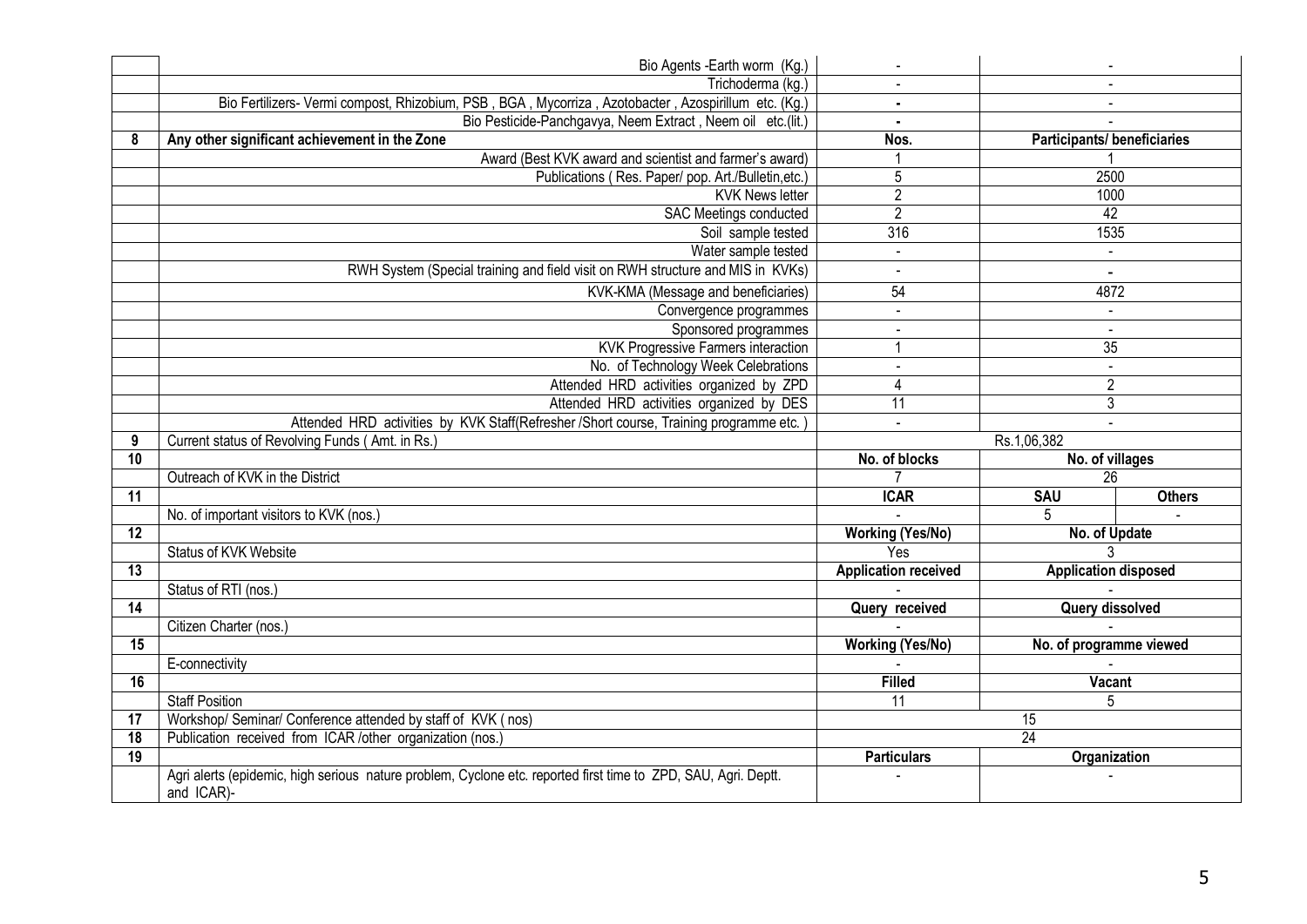## **GENERAL INFORMATION**

#### **1.1. Staff Position (as on date) Summary of Staff position in KVKs on March, 2016**

| <b>KVK</b><br><b>Name</b> | <b>Sanctioned</b> | <b>PC (1)</b> |               | <b>SMS (6)</b> |               | <b>PA</b> (3) |               | <b>Admn.</b> (6) |               | Total |               |
|---------------------------|-------------------|---------------|---------------|----------------|---------------|---------------|---------------|------------------|---------------|-------|---------------|
|                           | Posts             | Sanc.         | <b>Filled</b> | Sanc.          | <b>Filled</b> | Sanc.         | <b>Filleo</b> | Sanc.            | <b>Filled</b> | Sanc. | <b>Filled</b> |
| Mayurbhani-II             |                   |               |               |                |               |               |               |                  |               | ١c    |               |

| Name of KVK   | <b>Sanction post</b>           | Name of the<br>incumbent  | <b>Discipline</b>          | <b>Highest</b><br>degree | Subject of<br><b>Specilization</b> | Pay scale                  | Present<br>pay | Date of<br>joining | Per./Temp. | Category               |
|---------------|--------------------------------|---------------------------|----------------------------|--------------------------|------------------------------------|----------------------------|----------------|--------------------|------------|------------------------|
| Mayurbhanj-II | Programme Coordinator          | Vacant                    |                            |                          |                                    |                            |                |                    |            |                        |
| Mayurbhanj-II | Subject Matter Specialist1     | Dr. Jagannath Patra       | Extension<br>Education     | Ph.D                     | Agriculture<br>Extension           | 15600-39100<br>AGP-.6000/- | 23070          |                    | Permanent  | Gen                    |
| Mayurbhanj-II | Subject Matter Specialist2     | Govinda Chandra<br>Dhal   | Agriculture<br>Engineering | M.Tech                   | Farm<br>Mechanisation              | 15600-39100<br>AGP-.6000/- | 19810          | 09.11.2009         | Permanent  | <b>OBC</b>             |
| Mayurbhanj-II | Subject Matter Specialist3     | Mrs.Bidyutlata<br>Mallick | Home<br>Science            | M.Sc.(H.Sc.)             | Food &<br>Nutrition                | 15600-39100<br>AGP-.6000/- | 19810          | 28.10.2009         | Permanent  | $\overline{\text{ST}}$ |
| Mayurbhanj-II | Subject Matter Specialist4     | Vacant                    |                            |                          |                                    |                            |                |                    |            |                        |
| Mayurbhanj-II | Subject Matter Specialist5     | Vacant                    |                            |                          |                                    |                            |                |                    |            |                        |
| Mayurbhanj-II | Subject Matter Specialist6     | Vacant                    |                            |                          |                                    |                            |                |                    |            |                        |
| Mayurbhanj-II | Programme Assistant            | Satya Niranjan<br>Mishra  | Horticulture               | M. Sc.<br>(Horticulture) | Floriculture                       | 9300-34800<br>AGP-.4200/-  | 10560          | 30.07.2012         | Permanent  | Gen                    |
| Mayurbhanj-II | Farm Manager                   | Debashis Panda            | Plant<br>Protection        | M.Sc.(Ag.)               | Entomology                         | 9300-34800<br>AGP-.4200/-  | 9710           | 03.02.2015         | Permanent  | Gen                    |
| Mayurbhanj-II | Computer Programmer            | SK. Samsul Hoda           | Computer                   | M.C.A.                   | Computer Sc.                       | 9300-34800<br>AGP-.4200/-  | 13980          | 30.01.2006         | Permanent  | Gen                    |
| Mayurbhanj-II | Accountant /<br>superintendent | Vacant                    |                            |                          |                                    |                            |                |                    |            |                        |
| Mayurbhanj-II | Stenographer                   | Sadananda Mohanta         |                            | B.Sc.                    |                                    | 5200-20200<br>AGP-2400/-   | 7560           | 16.10.2006         | Permanent  | <b>OBC</b>             |
| Mayurbhanj-II | Driver                         | Srikanta Sahoo            |                            | 7 <sup>th</sup>          |                                    | 5200-20200<br>AGP-1900/-   | 7130           | 28.07.2007         | Permanent  | Gen                    |
| Mayurbhanj-II | <b>Driver</b>                  | Sansaya Nayak             |                            | Matric                   |                                    | 5200-20200<br>AGP-1900     | 6600           |                    |            |                        |
| Mayurbhanj-II | Supporting staff               | Bararam Barik             |                            | 7 <sup>th</sup>          |                                    | 4750-14680<br>AGP-1500/-   | 4940           | 24.11.2014         | Permanent  | $\overline{OBC}$       |
| Mayurbhanj-II | Supporting staff               | Laxman Nayak              |                            | 7 <sup>th</sup>          |                                    | 4750-14680<br>AGP-1500/-   | 4940           | 01.01.2015         | Permanent  | $\overline{\text{ST}}$ |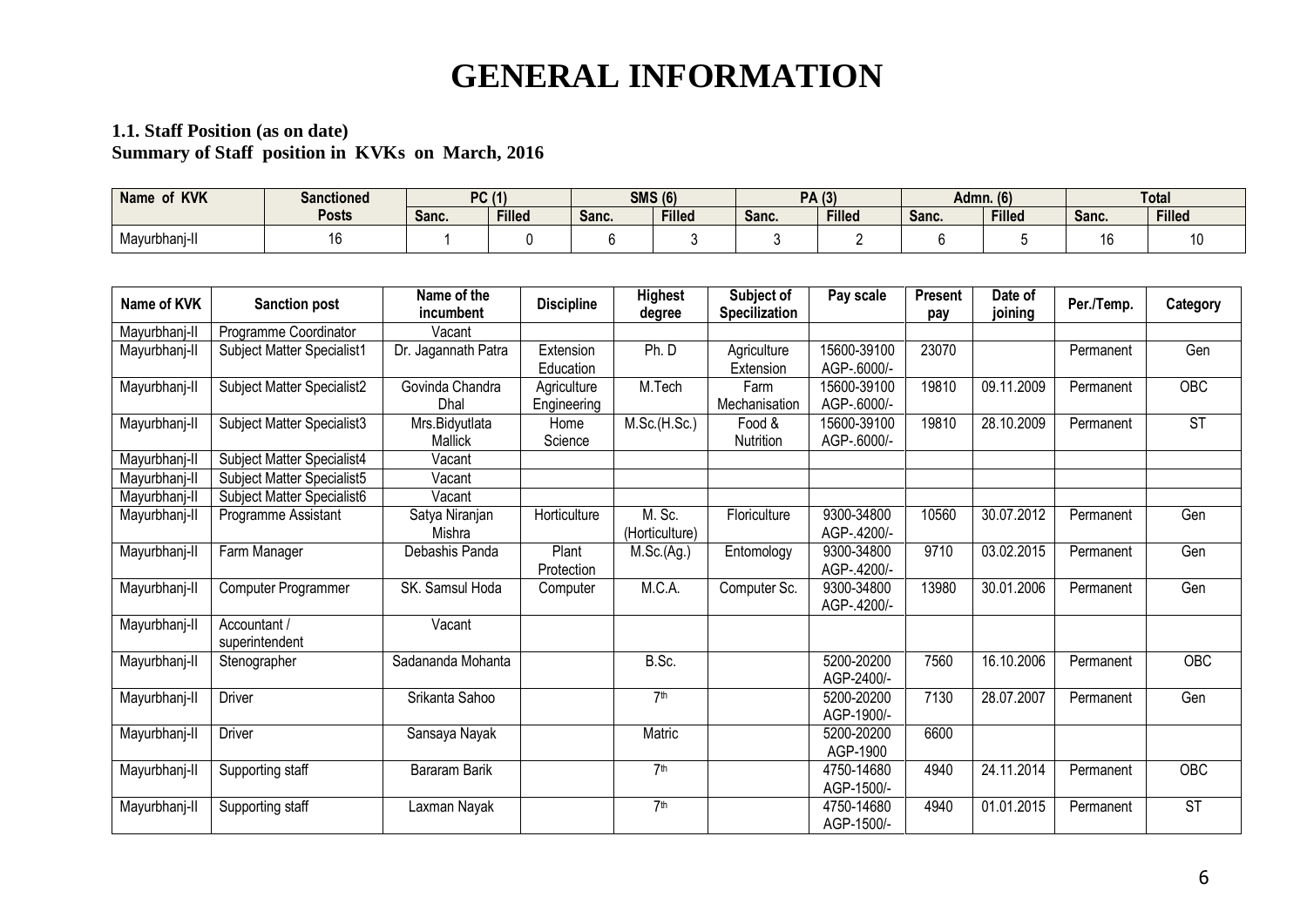#### **1.2. DISTRICT PROFILE (detail of geographical area, cultivation, Land, resources, opportunities, irrigation, populations etc.) (operating area)**

| <b>KVK Name</b>        | Agro-climatic zone            | No . of Blocks | <b>No. of Panchavats</b> | Population | Literacy | <b>SC and ST Population</b> | No. of farmers | Average land<br>holding |
|------------------------|-------------------------------|----------------|--------------------------|------------|----------|-----------------------------|----------------|-------------------------|
| Mayurbhan <sup>®</sup> | ، Central Table Zone<br>North |                | 137                      | 10,26,210  | 48.88    | 6,65,773                    | ,10,496        | $0.92$ ha               |

#### **A. Basic Information:**

| Geographical Area            |                           |
|------------------------------|---------------------------|
| Latitude                     | 21016' to 22034' North    |
| Longitude                    | 85040' to 87011' East     |
| Altitude                     | 20m to 1165m MSL          |
| Geographical Area            | 10,41,8('000 ha)          |
| Forest area                  | 439('000ha)               |
| Misc &tree grooves           | 41('000ha)                |
| Permanent pasture            | 28('000ha)                |
| Culturable Waste             | 10('000ha)                |
| Land put to non argil use    | 58('000ha)                |
| Barren and uncultivable land | 16('000ha)                |
| Current fallow               | 98('000ha)                |
| Other Fallow                 | 13('000ha)                |
| Net area sown                | 339('000ha)               |
| Gross cropped area           | 440('000ha)               |
| Annual normal rainfall       | 1600.6mm in 77.3rainy day |
| Temperature                  | Max:39 C&Min:4 C          |
| Cultivable Land              | 437('000ha)               |
| <b>High land</b>             | 43%                       |
| Medium land                  | 28%                       |
| Low land                     | 29%                       |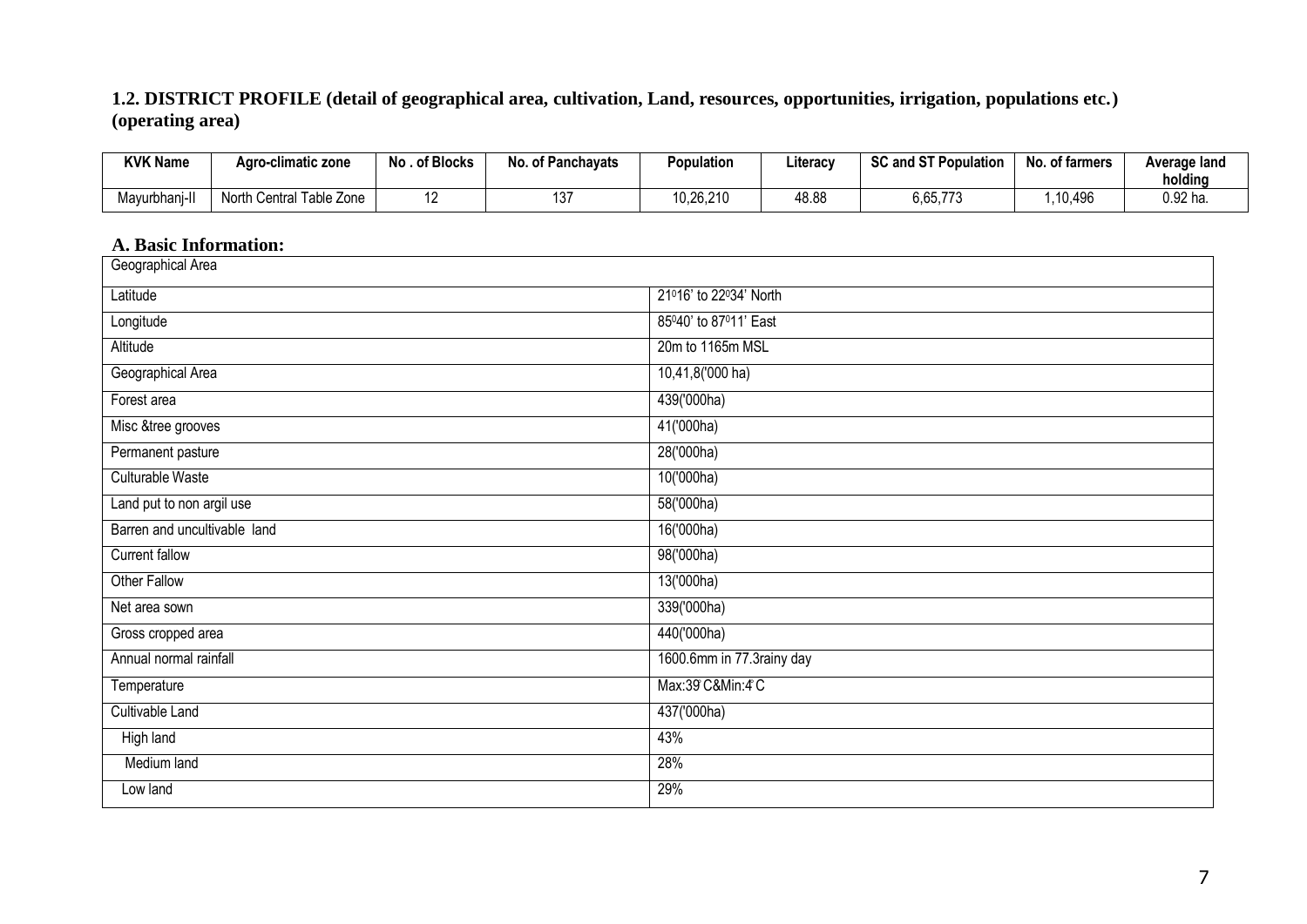#### **B. LAND UTILIZATION PATTERN**

#### **Agriculture**

| Mayurbhanj-II | Farm families                        | 357627 ha(389981 nos)                                                                                                                                                                        |
|---------------|--------------------------------------|----------------------------------------------------------------------------------------------------------------------------------------------------------------------------------------------|
| Mayurbhanj-II | a)Small farmer                       | 1,06,723ha(61526 nos)                                                                                                                                                                        |
| Mayurbhanj-II | b)Marginal farmer                    | 1,73,331ha(307767 nos)                                                                                                                                                                       |
|               | Average size of holding              | $0.92$ ha                                                                                                                                                                                    |
| Mayurbhanj-II | d) Agricultural labour               | 145285 nos                                                                                                                                                                                   |
| Mayurbhanj-II | Major crops grown                    |                                                                                                                                                                                              |
| Mayurbhanj-II | Kharif                               | Paddy , Maize, Small millet, Arhar , Mung, Biri, cowpea, kulthi, ground nut, niger, sweet potato,<br>other vegetables, turmeric, ginger, mesta,                                              |
| Mayurbhanj-II | Rabi                                 | Paddy, maize, small millets, Arhar, Mung, biri cow pea, kulthi, gram, lentil, ground nut, mustard,<br>niger, linseed, sweet potato, potato onion, other vegetables, chilli coriander, garlic |
| Mayurbhanj-II | Kharif cropped area                  | 403.18 thousand ha                                                                                                                                                                           |
| Mayurbhanj-II | Rabi cropped area                    | 78.09 thousand ha                                                                                                                                                                            |
| Mayurbhanj-II | Grossed crop area                    | 500.86 thousand ha                                                                                                                                                                           |
| Mayurbhanj-II | Cultivated area                      | 437 thousand ha                                                                                                                                                                              |
| Mayurbhanj-II | Net irrigated area                   | 53.45 thousand ha                                                                                                                                                                            |
| Mayurbhanj-II | Gross irrigated area                 | 173.09 thousand ha                                                                                                                                                                           |
| Mayurbhanj-II | Kharif paddy area                    | 284.96 thousand ha                                                                                                                                                                           |
| Mayurbhanj-II | Cropping intensity(%)                | 137                                                                                                                                                                                          |
| Mayurbhanj-II | Per ha Fertilizer consumption(kg/ha) | 36.37                                                                                                                                                                                        |
| Mayurbhanj-II | Kharif                               | 24                                                                                                                                                                                           |
| Mayurbhanj-II | Rabi                                 | 63.48 kg                                                                                                                                                                                     |
| Mayurbhanj-II | Soil type                            | Sandy Ioam, red lateritic                                                                                                                                                                    |
| Mayurbhanj-II | Kharif                               | 24%                                                                                                                                                                                          |
| Mayurbhanj-II | Rabi                                 | 10%                                                                                                                                                                                          |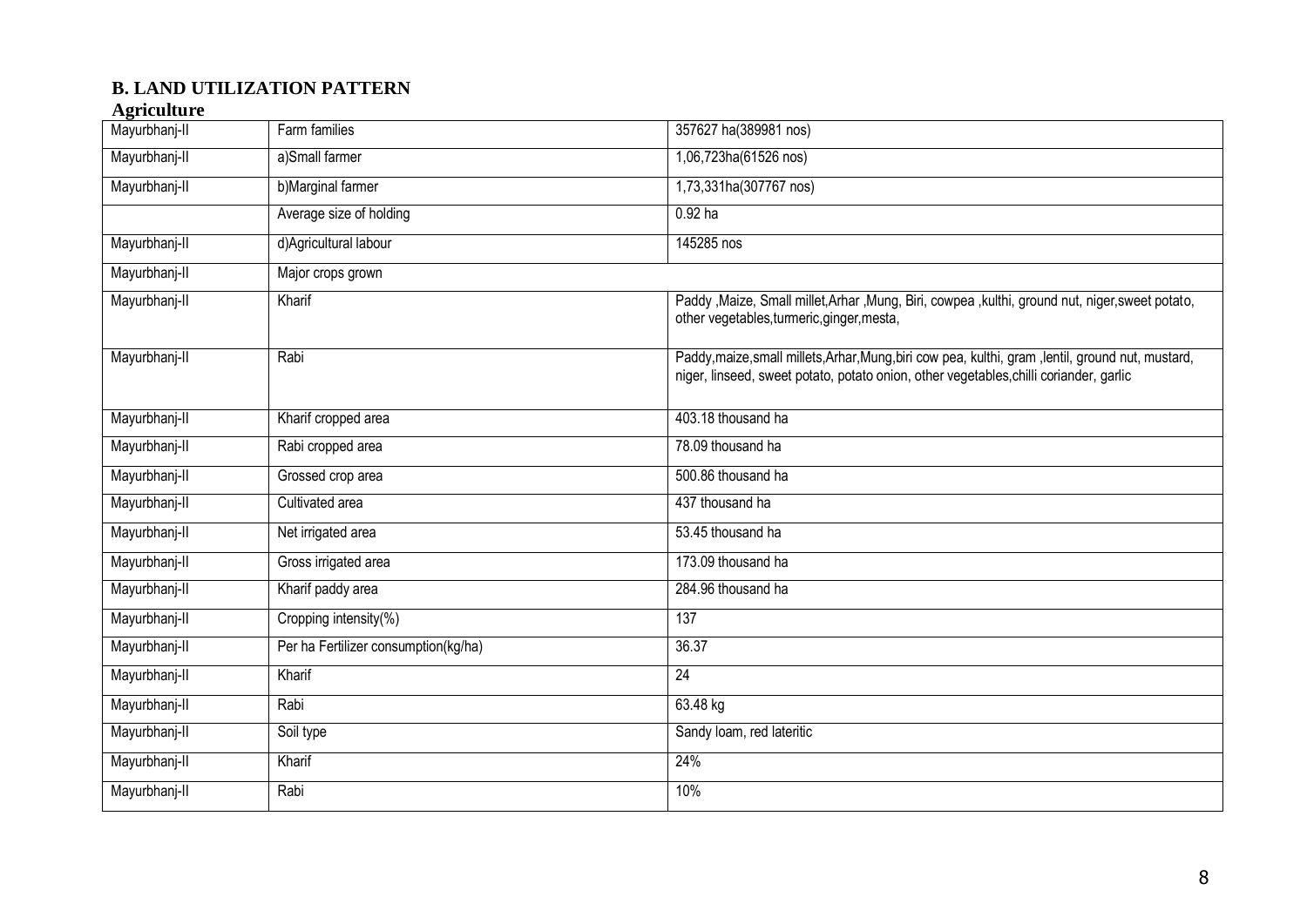#### **C. DEMOGRAPHIC PROFILE OF THE DISTRICT**

#### **CENSUS (According to population census,2011)**

| Mayurbhanj-II | Total population             | 2,519,738 |
|---------------|------------------------------|-----------|
| Mayurbhanj-II | Male                         | 1,256,213 |
| Mayurbhanj-II | Female                       | 1,263,525 |
| Mayurbhanj-II | Population density per sq.km | 241       |
| Mayurbhanj-II | Literacy rate                | 63.98%    |
| Mayurbhanj-II | Sex ratio                    | 1006      |
| Mayurbhanj-II | Scheduled caste              | 184682    |
| Mayurbhanj-II | Scheduled caste (male)       | 92127     |
| Mayurbhanj-II | Scheduled caste (female)     | 9255      |
| Mayurbhanj-II | Scheduled tribe              | 1479576   |
| Mayurbhanj-II | Scheduled tribe(male)        | 730487    |
| Mayurbhanj-II | Scheduled tribe(female)      | 749089    |

#### **AGRO-ECOLOGICAL SITUATIONS**

1= Low Rainfall, Low Elevation 2=Medium Rainfall, Low Elevation 3=Medium Rainfall, Medium Elevation

#### **Major farming systems/enterprises (based on the analysis made by the KVK)**

| SI. No         | Farming system /enterprise                                                            |
|----------------|---------------------------------------------------------------------------------------|
|                | Paddy - Mustard + Poultry + goatery                                                   |
|                | Paddy-chickpea+ Poultry                                                               |
| 3              | Paddy- Vegetables (Tomato, Brinjal, Cole crops & cucurbits)+ Sericulture              |
| 4              | Paddy- pulse (Chick pea, Green gram, Black gram, Field pea etc.) + Poultry + goatery  |
| 5              | Vegetable (Kharif Tomato, radish, Cauliflower - Vegetable (tomato, brinjal Cole crops |
| 6              | Paddy-Paddy+ Duckery/ Poultry                                                         |
| $\overline{7}$ | Paddy - Ground nut + Poultry                                                          |
| 8              | Pulses- Vegetable + goatery                                                           |
| 9              | Paddy - linseed/sunflower+ Poultry + goatery                                          |
| 10             | Mango + Spices (Ginger and turmeric) + Poultry                                        |
| 11             | Niger-Fallow + goatery                                                                |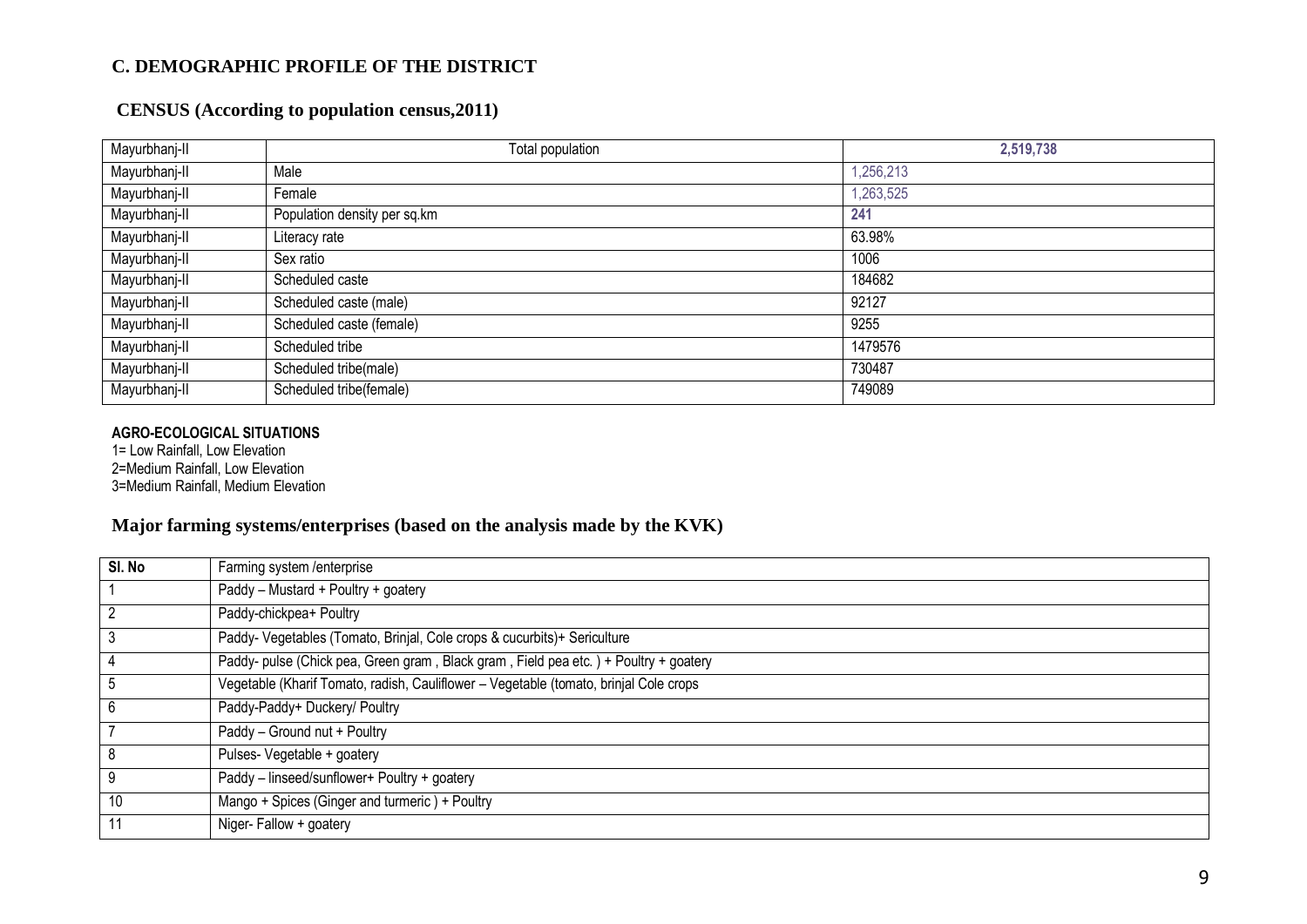|    | Maize - Vegetable+ Poultry                    |
|----|-----------------------------------------------|
| 13 | Pigeon pea-fallow+ Poultry                    |
| 14 | Paddy - Wheat + goatery                       |
| 15 | Paddy- Mustard- Vegetable + Poultry + goatery |
| 16 | Paddy-chickpea-vegetables+ Poultry            |

#### **1.3. DETAILS OF ADOPTED VILLAGE during 1.4.2014 to 31.3.2015 (Approved by competent Authority in meetings/workshops)**

| <b>KVK Name</b> | <b>Village Name</b> | Year of adoption | <b>Block Name</b> | <b>Distance from KVK</b> | Population | <b>Number of farmers</b><br>(having land |
|-----------------|---------------------|------------------|-------------------|--------------------------|------------|------------------------------------------|
|                 |                     |                  |                   |                          |            | in the village)                          |
| Mayurbhanj-II   | Chheliaposi         | 2013             | Jasipur           | L                        | 370        | 60                                       |
| Mayurbhanj-II   | Moudi               | 2013             | Jasipur           | 16                       | 1384       | 250                                      |
| Mayurbhanj-II   | Badasola            | 2014             | Jasipur           |                          | 225        | 40                                       |

#### **1.4. THRUST AREAS identified by KVK (Approved by competent Authority in meetings/workshop)**

| <b>KVK Name</b> | <b>THRUST AREA</b>                                                                                                                     |
|-----------------|----------------------------------------------------------------------------------------------------------------------------------------|
| Mayrubhanj-II   | Crop diversification and Intensification in Rainfed up lands                                                                           |
| Mayrubhanj-II   | Varietal replacement in field and vegetable crops                                                                                      |
| Mayrubhanj-II   | Area and technology expansion for off-season vegetable cultivation                                                                     |
| Mayrubhanj-II   | Cultivation of more remunerative crops like onion, garlic, spices, broccoli etc.                                                       |
| Mayrubhanj-II   | Soil health management through better and efficient utilization of farm residues.                                                      |
| Mayrubhanj-II   | Integrated nutrient management and correction of micronutrient deficiencies.                                                           |
| Mayrubhanj-II   | Management of Problematic soil (Acidic & Iron toxicity)                                                                                |
| Mayrubhanj-II   | Enforcement of IPM strategies in crops with particular emphasis to plant diversity, botanicals, bio-pesticides and behavioral aspects. |
| Mayrubhanj-II   | Soil and water conservation engineering                                                                                                |
| Mayrubhanj-II   | Use of drudgery reduction implements                                                                                                   |
| Mayrubhanj-II   | Use of micro irrigation system (drip and sprinkler) in orchard crop                                                                    |
| Mayrubhanj-II   | Farm mechanization                                                                                                                     |
| Mayrubhanj-II   | Formation of farmers associations and employment generation for rural youths through agro-entrepreneurship                             |
| Mayrubhanj-II   | Harnessing employment opportunities for farm women                                                                                     |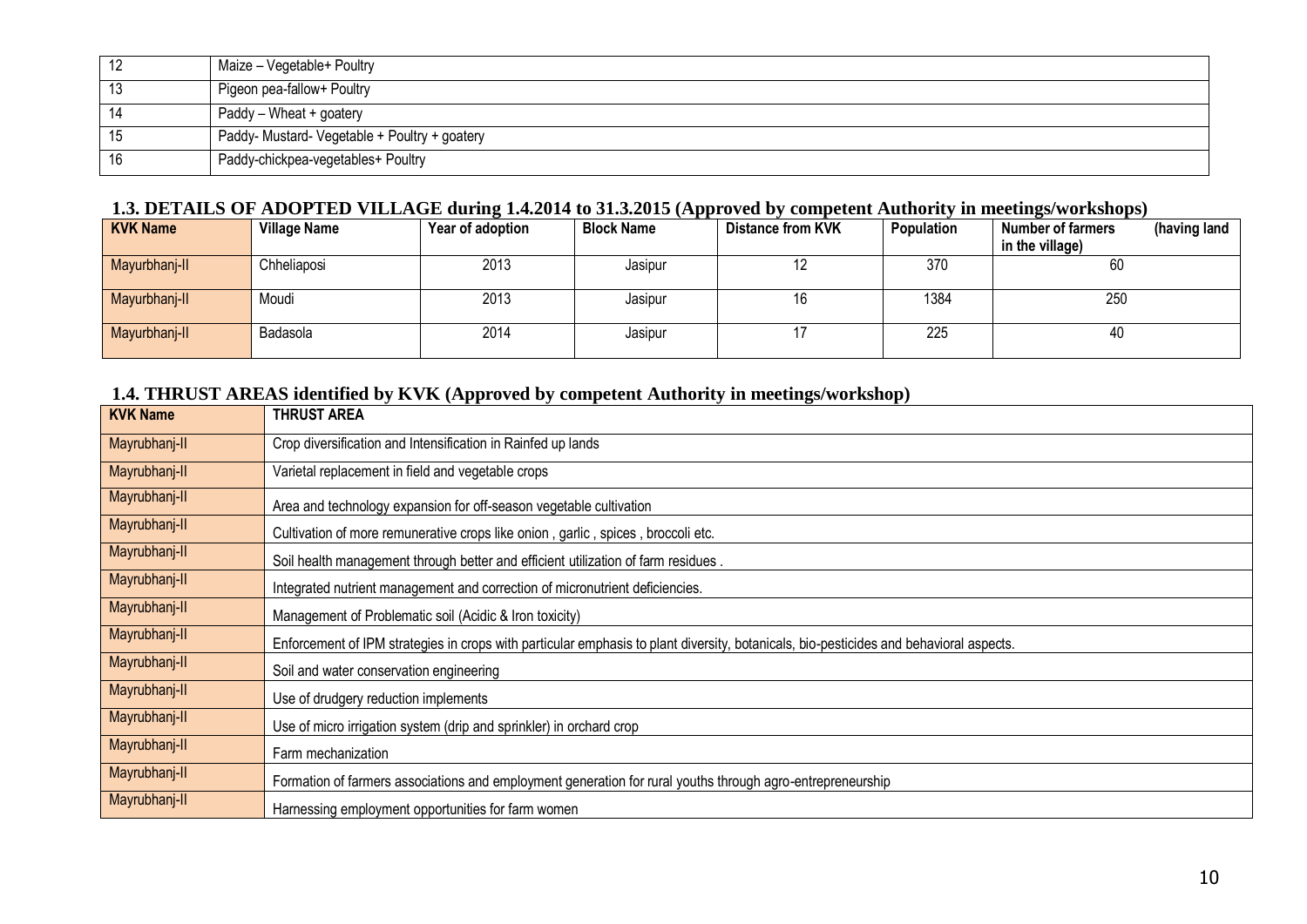## **1.5. PROBLEM IDENTIFIED by KVK (Approved by competent Authority in meetings/workshop)**

| <b>KVK Name</b> | <b>Problem identified</b>                                                                                                                                                   | Methods of problem identification                                                                                           | Location Name of Village & Block                                                           |
|-----------------|-----------------------------------------------------------------------------------------------------------------------------------------------------------------------------|-----------------------------------------------------------------------------------------------------------------------------|--------------------------------------------------------------------------------------------|
| Mayurbhanj-II   | Low yield & high risk in upland paddy                                                                                                                                       | PRA survey, Problem cause analysis, focus<br>interaction<br>discussion,<br>with<br>line<br>group<br>department, field visit | Badasole, Moudi and Begunia village of Jashipur<br>block                                   |
| Mayurbhanj-II   | Low yield in medium land rice due to poor nutrient<br>management, conventional method of cultivation, deficiency<br>in Zn and S and heavy incidence of insect pest.         | PRA survey, Problem<br>analysis,<br>cause<br>interaction with line department                                               | Badasole, Moudi and Begunia village of Jashipur<br>block                                   |
| Mayurbhanj-II   | Low yield in maize due to conventional variety, poor nutrient<br>management, deficiency of Zn and B & soil acidity                                                          | Problem cause<br>PRA<br>survey,<br>analysis,<br>interaction with line department, soil test report                          | Badasole, Moudi and Begunia village of Jashipur<br>block                                   |
| Mayurbhanj-II   | Low yield in arhar and chick pea due to traditional variety,<br>poor nutrient management and high infestation of pod borer<br>complex and wilt.                             | PRA survey, Problem cause analysis,<br>interaction with line department, field visit                                        | Badasole, Moudi and Begunia village of Jashipur<br>block                                   |
| Mayurbhanj-II   | Low yield in off season tomato due to inappropriate variety,<br>soil acidity, B deficiency and incidence of wilt, fruit borer and<br>leaf curl viral disease incidence.     | Problem<br>cause<br>analysis,<br>focus<br>group<br>discussion, field visit                                                  | Kaliani, Durdura village of Jashipur block, Pantho<br>village of Karanjia block            |
| Mayurbhanj-II   | Low yield in cabbage and cauliflower due to soil acidity, B<br>deficiency and high infestation of DBM, collar rot and other<br>insect pest.                                 | Problem<br>analysis,<br>focus<br>cause<br>group<br>discussion, interaction with line department,<br>field visit             | Kaliani, Kashipal village of Jashipur block,<br>Pantho, Pichhili village of Karanjia block |
| Mayurbhanj-II   | Low yield and poor fruit quality in brinjal due to heavy<br>incidence of Shoot & fruit borer                                                                                | Problem<br>PRA<br>survey,<br>analysis,<br>cause<br>diagnostic field visit                                                   | Badasole, Moudi and Begunia village of Jashipur<br>block                                   |
| Mayurbhanj-II   | Lack of suitable enterprise for the farm women and low<br>house hold income                                                                                                 | PRA survey, Livelihood analysis, SHG meet,<br>group discussion.                                                             | Badasialinai, Badasol village of Jashipur block                                            |
| Mayurbhanj-II   | Low egg production, slower growth rate and high mortality in<br>local birds                                                                                                 | PRA survey, Problem cause analysis, focus<br>group discussion, group meeting                                                | Badasole, Moudi and Begunia village of Jashipur<br>block                                   |
| Mayurbhanj-II   | Irregular planting of crops in backyard restricts the through<br>out availability of vegetables, Malnutrition incidence among<br>women & children, High price of vegetables | PRA survey, SHG meet, Problem cause<br>analysis, focus group discussion                                                     | Badasole, Moudi and Begunia village of Jashipur<br>block                                   |
| Mayurbhanj-II   | Labour crisis, more cost of cultivation                                                                                                                                     | PRA survey, interaction with line department,<br>field visit                                                                | Badasole, Moudi and Begunia village of Jashipur<br>block                                   |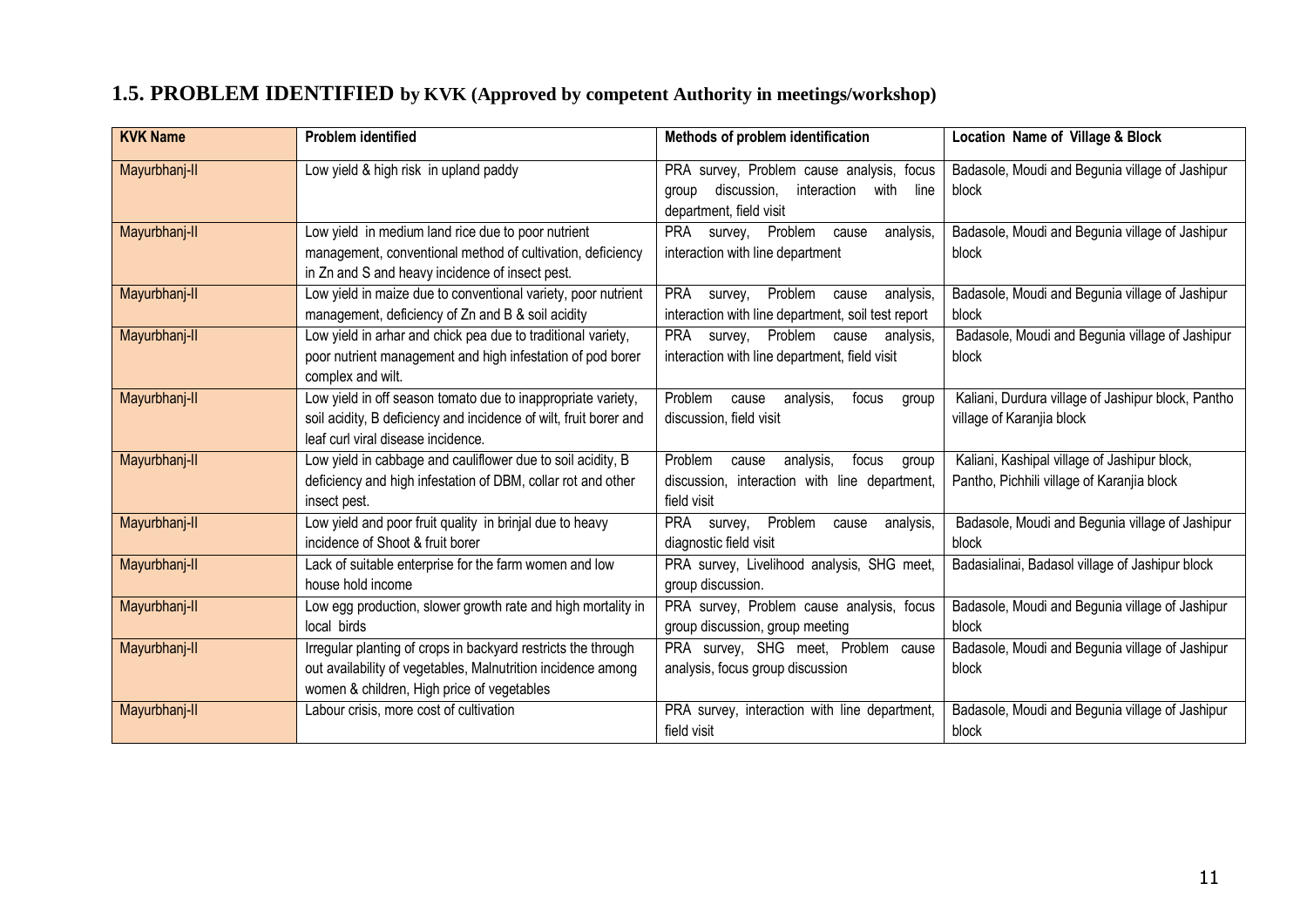## **2. On Farm Testing**

#### **2.1 Information about OFT**

|                 |             |        |                                                                                                                                                                                                                   |                                                                          | Category of<br>technology      | <b>Thematic</b>           | Crop/<br>enterprise | Farming<br><b>Situations</b> |                  |               | Results (q/ha)          |    |               | Net Returns (Rs./ha)    |    |                     |
|-----------------|-------------|--------|-------------------------------------------------------------------------------------------------------------------------------------------------------------------------------------------------------------------|--------------------------------------------------------------------------|--------------------------------|---------------------------|---------------------|------------------------------|------------------|---------------|-------------------------|----|---------------|-------------------------|----|---------------------|
| <b>KVK</b> name | Year        | Season | Problem<br>diagnose                                                                                                                                                                                               | <b>Title of OFT</b>                                                      | (Assessmen<br>H<br>Refinement) | Area                      |                     |                              | No. of<br>trials | FP<br>$(T_1)$ | RP<br>(T <sub>2</sub> ) | T3 | FP<br>$(T_1)$ | RP<br>(T <sub>2</sub> ) | T3 | Recommendatio<br>ns |
| Mayurbhanj-II   | 2015-<br>16 | Rabi   | Loss due to<br>poor quality of<br>curd production<br>in cauliflower                                                                                                                                               | Assessment of<br>Boron application<br>in cauliflower                     | <b>Assessment</b>              | Nutrient<br>management    | Cauliflower         | Irrigated                    | 13               | 280           | 320                     |    | 200<br>1, 02, | 570<br>1, 37,           |    |                     |
| Mayurbhanj-II   | 2015        | Kharif | High energy<br>and labour<br>requirement in<br>puddling<br>operation prior<br>to mechanized<br>transplanting in<br>10% areas and<br>also low yield<br>due to delay in<br>land<br>preparation and<br>transplanging | Assessment of 4<br>row walking behind<br>mechanical rice<br>transplanter | Assessment                     | Farm<br>mechanisatio<br>n | Paddy               | Rainfed                      | 13               | 34.8          | 39.01                   |    | 13,980        | 21,850                  |    |                     |
| Mayurbhanj-II   | 2015        | Kharif | More time<br>consuming and<br>more time<br>consuming by<br>manual<br>threshing of<br>paddy                                                                                                                        | Assessment of mini<br>tractor operated<br>Axial flow thresher            | <b>Assessment</b>              | Farm<br>mechanisatio<br>n | Paddy               | Rainfed                      | 13               | 34.5          | 35.0                    |    | 13,100        | 15,750                  |    |                     |
| Mayurbhanj-II   | 2015-<br>16 | Rabi   | Labour and<br>time consuming<br>during sowing<br>behind the<br>plough                                                                                                                                             | Assessment of<br>bullock drawn<br>plough planter for<br>sowing chick pea | Assessment                     | Farm<br>mechanisatio<br>n | Chick pea           | Irrigated<br>medium<br>land  | 13               | 84            | 9.3                     |    | 11,150        | 16,420                  |    |                     |
| Mayurbhanj-II   | 2015-<br>16 | Rabi   | More water loss<br>by deep<br>percolation and<br>irrigation<br>problem in<br>undulating field                                                                                                                     | Assessment of<br>sprinkler irrigation in<br>chick pea crop               | <b>Assessment</b>              | Micro<br>irrigation       | Chick pea           | Irrigated<br>medium<br>land  | 13               | 8.7           | က<br>တ                  |    | 9,120         | 10,350                  |    |                     |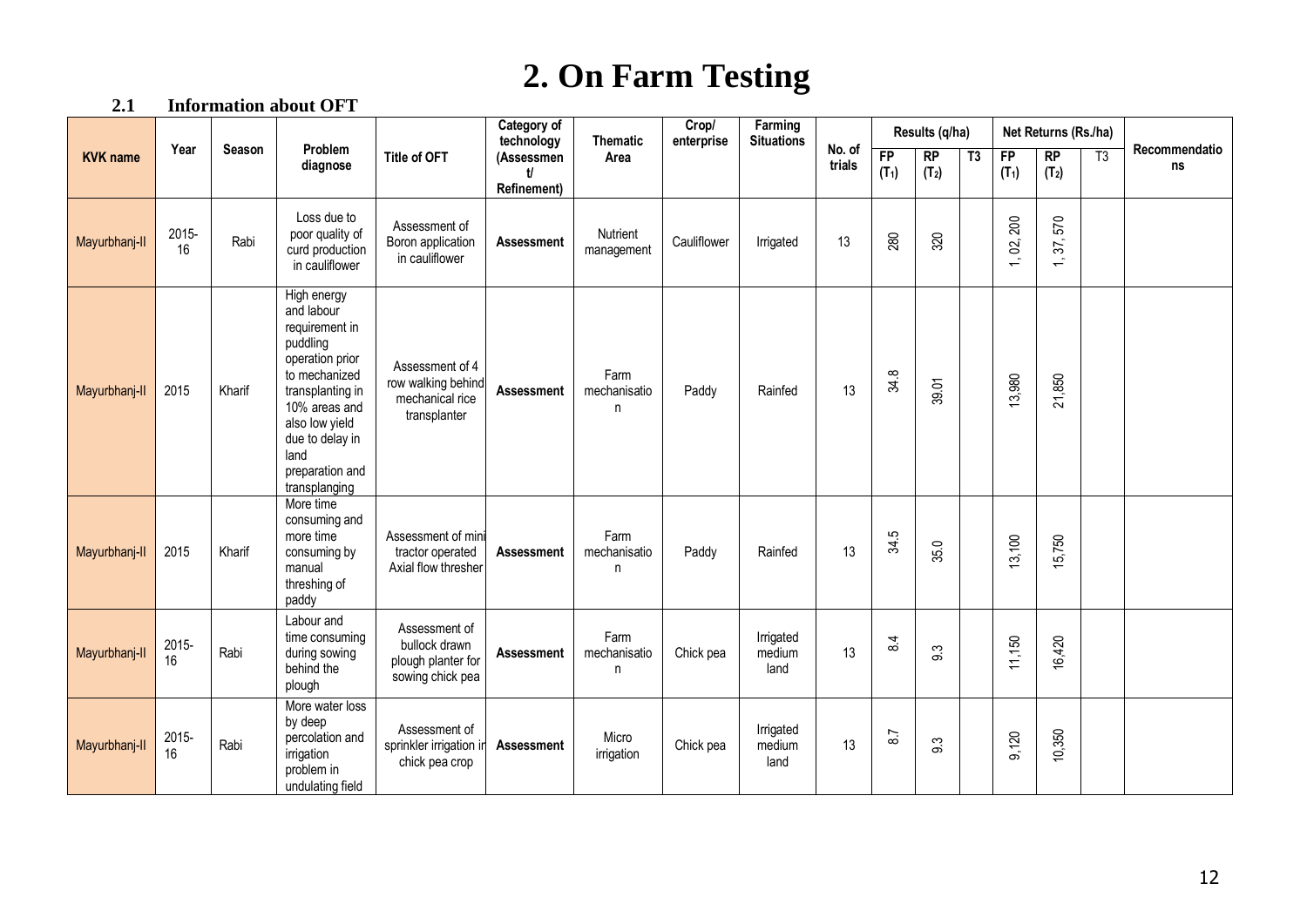#### **2.2 Economic Performance**

| <b>KVK</b> name             | <b>OFT Title</b>                                                     | <b>Parameters</b><br>Name and unit FP $(T_1)$<br>$RP(T_2)$ |                |                | <b>Average Cost of cultivation</b><br>(Rs/ha) |           |                                                          | Average Gross Return<br>(Rs/ha) | Average Net Return (Rs/ha) |                                           |            |            | <b>Benefit-Cost Ratio</b><br>(Gross Return / Gross<br>Cost)        |               |               |                                                     |
|-----------------------------|----------------------------------------------------------------------|------------------------------------------------------------|----------------|----------------|-----------------------------------------------|-----------|----------------------------------------------------------|---------------------------------|----------------------------|-------------------------------------------|------------|------------|--------------------------------------------------------------------|---------------|---------------|-----------------------------------------------------|
|                             |                                                                      | of Parameter                                               |                |                | $FP(T_1)$                                     | $RP(T_2)$ | <b>Refined</b><br><b>Practice</b><br>, if any<br>$(T_3)$ | $FP(T_1)$                       | $RP(T_2)$                  | Refined<br>Practice,<br>if any<br>$(T_3)$ | $FP(T_1)$  | $RP(T_2)$  | <b>Refined</b><br><b>Practice</b><br>, if any<br>(T <sub>3</sub> ) | FP<br>$(T_1)$ | RP<br>$(T_2)$ | Refined<br>Practice,<br>if any<br>(T <sub>3</sub> ) |
| Mayurbhanj<br>$\frac{1}{2}$ | Assessment of<br>Boron<br>application in<br>cauliflower              | Yield (Qt/ha)                                              | 280            | 320            | 58,800                                        | 79,800    |                                                          | 1, 60, 000 2, 10, 370           |                            |                                           | 1, 01, 200 | 1, 30, 570 |                                                                    | 1.58          | 1.61          |                                                     |
| Mayurbhanj<br>$\mathsf{H}$  |                                                                      | Field capacity<br>(ha/hr)                                  | 0.0048         | 0.185          |                                               |           |                                                          |                                 |                            |                                           |            |            |                                                                    |               |               |                                                     |
|                             | Assessment of 4<br>row walking<br>behind<br>mechanical rice          | Cost of<br>operation<br>(Rs/ha)                            | 3850           | 2380           | 27840                                         | 24962     |                                                          | 41760                           | 46812                      |                                           | 13980      | 21850      |                                                                    | 1.51          | 1.87          |                                                     |
|                             | transplanter                                                         | Labour<br>requirement(M<br>D/ha)                           | 28             | $\overline{2}$ |                                               |           |                                                          |                                 |                            |                                           |            |            |                                                                    |               |               |                                                     |
| Mayurbhanj<br>$\frac{1}{2}$ |                                                                      | Capacity(q/day)                                            | 7.3            | 14.5           |                                               |           |                                                          |                                 |                            |                                           |            |            |                                                                    |               |               |                                                     |
|                             | Assessment of<br>mini tractor<br>operated Axial                      | Labour<br>requirement(MD<br>/q)                            | $\overline{2}$ | 0.15           | 28300                                         | 26750     |                                                          | 41400                           | 42500                      |                                           | 13100      | 15750      |                                                                    | 1.46          | 1.58          |                                                     |
|                             | flow thresher                                                        | Cost of<br>Threshing(Rs/q)                                 | 210            | 40             |                                               |           |                                                          |                                 |                            |                                           |            |            |                                                                    |               |               |                                                     |
| Mayurbhanj-<br><b>II</b>    |                                                                      | Field capacity<br>(ha/hr)                                  | 0.011          | 0.02           |                                               |           |                                                          |                                 |                            |                                           |            |            |                                                                    |               |               |                                                     |
|                             | Assessment of<br>bullock drawn<br>plough planter<br>for sowing chick | Labour<br>requirement<br>(MD/ha)                           | 11             | $\,6\,$        | 22450                                         | 20750     |                                                          | 33600                           | 37200                      |                                           | 11150      | 16420      |                                                                    | 1.49          | 1.79          |                                                     |
|                             | pea                                                                  | Cost of<br>ploughing<br>(Rs/ha)                            | 3950           | 2280           |                                               |           |                                                          |                                 |                            |                                           |            |            |                                                                    |               |               |                                                     |
| Mayurbhanj-<br><b>II</b>    | Assessment of<br>sprinkler<br>irrigation in chick<br>pea crop        |                                                            |                |                | 25680                                         | 26850     |                                                          | 34800                           | 37200                      |                                           | 9120       | 10350      |                                                                    | 1.35          | 1.38          |                                                     |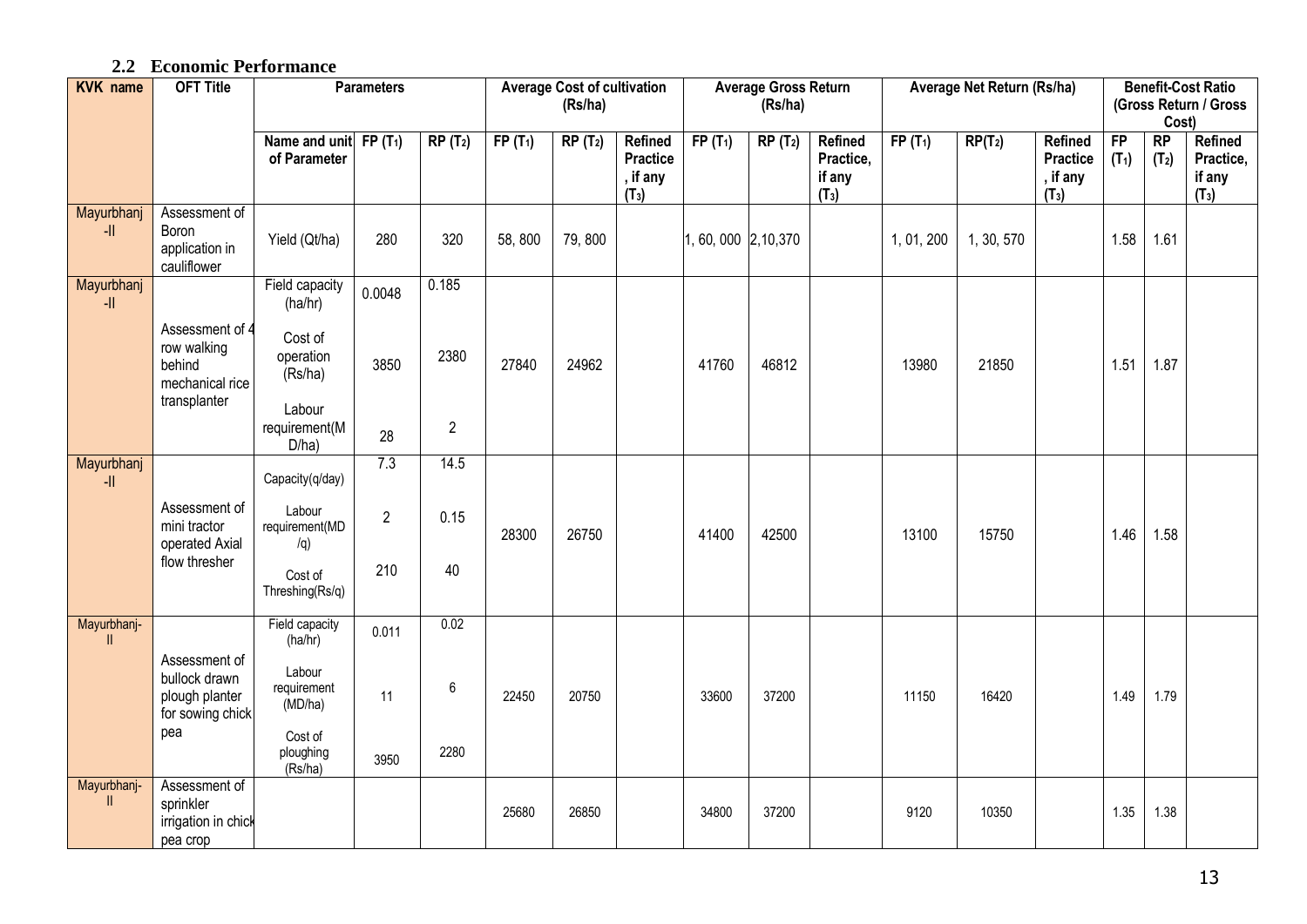|  | 2.3 Information about Home Science OFT: |  |  |
|--|-----------------------------------------|--|--|
|  |                                         |  |  |

| <b>KVK</b><br><b>Name</b> | Year        | <b>Season</b> | <b>Problem</b><br>diagnose                                              | <b>Title of OFT</b>                                                                                                       | Category of<br>technology<br>(Assessment/<br><b>Refinement)</b> | <b>Thematic</b><br>Area          | <b>Details of</b><br><b>Technology</b><br>Selected for<br><b>Assessment</b>         | <b>Characteristics of</b><br><b>Technology / Variety</b><br>/ Product / Enterprise                                                                                                                 | Farming /<br><b>Enterprise</b><br><b>Situation</b> | No. of<br>trials | <b>Recommendations</b>                                                                                                                         |
|---------------------------|-------------|---------------|-------------------------------------------------------------------------|---------------------------------------------------------------------------------------------------------------------------|-----------------------------------------------------------------|----------------------------------|-------------------------------------------------------------------------------------|----------------------------------------------------------------------------------------------------------------------------------------------------------------------------------------------------|----------------------------------------------------|------------------|------------------------------------------------------------------------------------------------------------------------------------------------|
| Mayur<br>bhanj-           | 2015        | Kharif        | is costly.                                                              | Assessment of<br>paddy<br>mushroom<br>Pulse power cultivation using<br>wheat<br>bran+Rice husk<br>as feeding<br>material. | <b>Assessment</b>                                               | Income<br>generation<br>activity | Use of wheat<br>bran and rice<br>husk as<br>substrate in<br>paddy straw<br>mushroom | Yield 1.5 kg/bed of<br>mushroom by using<br>substrate pulse<br>power, 1.3 kg/bed by<br>using substrate wheat<br>bran, 1.4 kg/bed by<br>using wheat bran and<br>rice husk / Volvariella<br>volvacea | Homestead                                          | $\overline{13}$  | Use of Wheatbran and<br>rice husk in 1:1 ratio is<br>economically viable                                                                       |
| Mayur<br>bhanj-           | 2015        | Kharif        | Low milk<br>production<br>due to<br>improper<br>nutritive<br>feeding.   | Assessment of<br>Napier grass for<br>increasing<br>production of<br>milk.                                                 | <b>Assessment</b>                                               | Income<br>generation<br>activity | Feeding hybrid<br>napier grass for<br>increasing milk<br>production                 | Yield -100-<br>150MT/Acre/Year, Good<br>palatability, Crude<br>protein-9.38, Ca-0.88, P-<br>2.97, Oxalate-58.0                                                                                     | Irrigated medium<br>land                           | $\overline{13}$  | Using napier grass<br>increases milk yield of<br>about 18%                                                                                     |
| Mayur<br>bhanj-           | 2015-<br>16 | Rabi          | Low yield in<br>pusa naragi                                             | Assessment of<br>marigold<br>cultivation<br>around the year.                                                              | <b>Assessment</b>                                               | Income<br>generation<br>activity | Cultivation of<br>variety Ceracole<br>orange round<br>the year                      | 90-110 nos flower/plant<br>orange in colour, good<br>keeping quality, yield-<br>150q/ha, high self life<br>period                                                                                  | Irrigated medium<br>land                           | $\overline{13}$  | Enhance yield of 80%<br>over local variety,<br>hence viable for<br>commercial cultivation                                                      |
| Mayur<br>bhanj-           | 2015-<br>16 | Rabi          | Low income<br>due to low<br>productivity<br>of egg & high<br>mortality. | Assessment of<br>poultry<br>(Rainbow<br>Rooster)<br>In backyard                                                           | <b>Assessment</b>                                               | Income<br>generation<br>activity | Rearing of<br>poultry var -<br>Rainbow rooster                                      | Dual purpose poultry<br>breed, 150-200 nos egg<br>laying/yr Body growth<br>3kg/yr(Male) & 2.8 kg/yr<br>(Female)                                                                                    | Free<br>range/backyard                             | 13               | High rate of egg laying<br>capacity in free range<br>along with body weight<br>and suitable for<br>commercial purpose<br>for landless farmers. |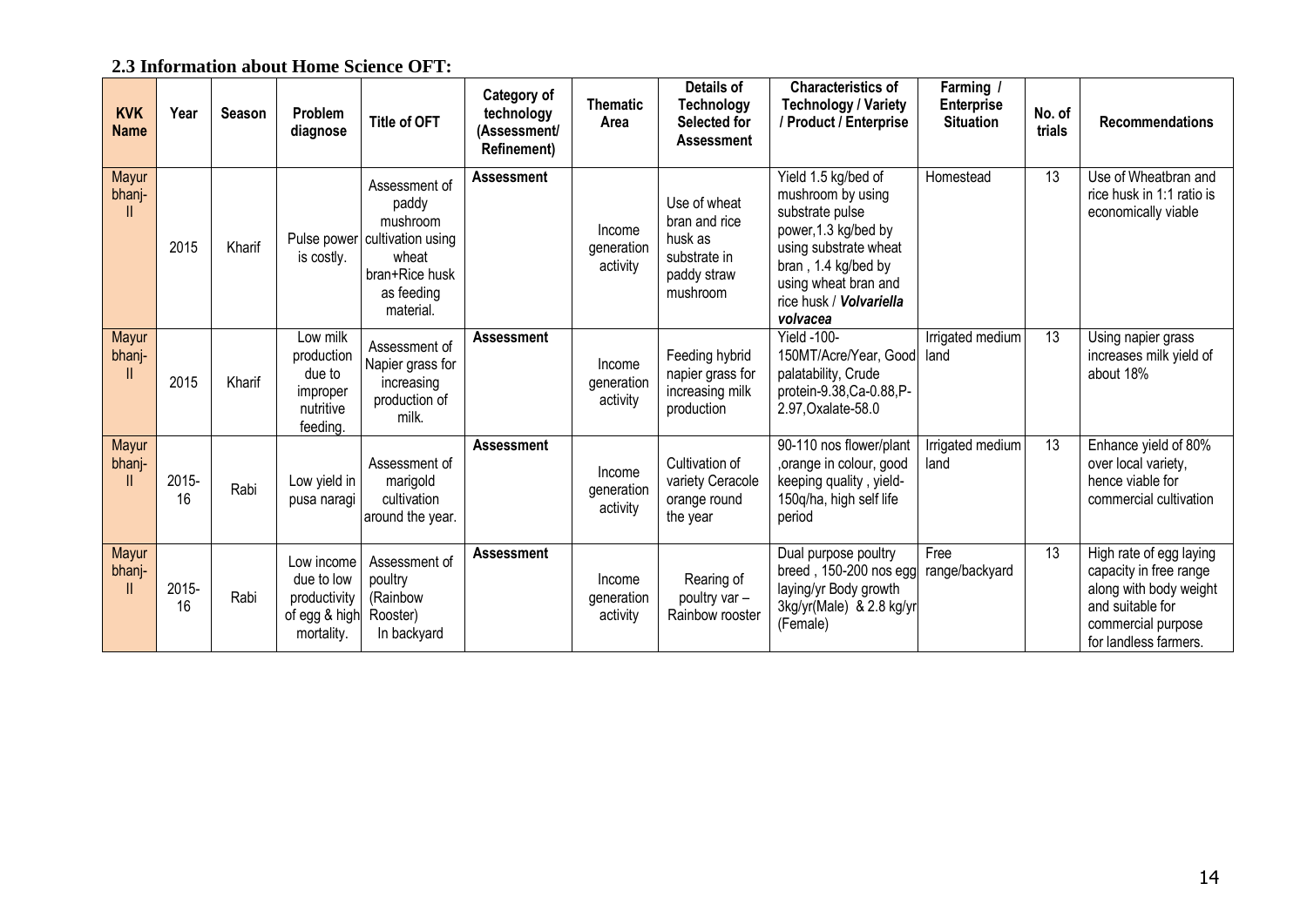## 2.3 **Economic Performance Home Science OFT:**

| <b>KVK</b><br>name    | <b>OFT Title</b>                                                                                              |           |                |           |                                                     |           |                        |                                  |                |                |                                    |                                                  | Performance Indicator / Parameter                |                 |                       |           |                            |                                        |                                        |                  |                      |                        |                 |
|-----------------------|---------------------------------------------------------------------------------------------------------------|-----------|----------------|-----------|-----------------------------------------------------|-----------|------------------------|----------------------------------|----------------|----------------|------------------------------------|--------------------------------------------------|--------------------------------------------------|-----------------|-----------------------|-----------|----------------------------|----------------------------------------|----------------------------------------|------------------|----------------------|------------------------|-----------------|
|                       |                                                                                                               |           | Output<br>m2/h |           | <b>Est. Energy</b><br><b>Expenditure</b><br>kj/min. |           | <b>WHR</b><br>beat/min | %<br>reduction<br>in<br>drudgery |                |                | %<br>increase<br>in.<br>efficiency |                                                  | <b>Production per</b><br>unit                    |                 | Cost of<br>input(Rs.) |           | Incremental<br>income (Rs) |                                        | Yield(Kg/ha)                           |                  | <b>Net</b><br>Return | <b>Saving</b><br>in Rs | BC<br>ratio     |
|                       |                                                                                                               | <b>T1</b> | T <sub>2</sub> | <b>T1</b> | T <sub>2</sub>                                      | <b>T1</b> | T <sub>2</sub>         | <b>T1</b>                        | T <sub>2</sub> | T <sub>1</sub> | T <sub>2</sub>                     | T1                                               | T <sub>2</sub>                                   | <b>T1</b>       | T <sub>2</sub>        | <b>T1</b> | T <sub>2</sub>             | <b>T1</b>                              | T <sub>2</sub>                         | <b>T1</b>        | T <sub>2</sub>       |                        |                 |
| Mayur<br>bhanj-       | Assessment of<br>paddy<br>mushroom<br>cultivation using<br>wheat<br>bran+Rice husk<br>as feeding<br>material. |           |                |           |                                                     |           |                        |                                  |                |                |                                    | 65kg/50 no<br>bed                                | 70kg/50 no bed                                   | Rs.122          | 10<br>ρg.             | 195       | 210                        | .3 kg/ bed<br>$\overline{\phantom{0}}$ | .4 kg/ bed<br>$\overline{\phantom{0}}$ | $\mathfrak{c}_1$ | $\overline{5}$       | 27                     | $\frac{5}{1}$   |
| Mayur<br>bhanj-<br>Ш  | Assessment<br>Napier grass for<br>increasing<br>production of<br>milk.                                        |           |                |           |                                                     |           |                        |                                  |                |                |                                    | 600 lit/<br>4month                               | 710 lit/4<br>$\mathsf{mont}$                     | 9300            | 10750                 | 15600     | 18460                      | 4 month<br>600 lit/                    | 710 lit/4<br>mont                      | 6300             | 7710                 | 1410                   | $\overline{11}$ |
| Mayur<br>bhanj-<br>Ш  | Assessment<br>marigold<br>cultivation<br>around the<br>year.                                                  |           |                |           |                                                     |           |                        |                                  |                |                |                                    | q/50 mt.sq<br>ഥ                                  | 9 q/50 mt.sq                                     | 55000           | 82000                 | 99000     | 189000                     | 10                                     | 210                                    | 44000            | 107000               | 63000                  | 2.3             |
| Mayur<br>bhanj-<br>11 | Assessment<br>of poultry<br>(Rainbow<br>Rooster)<br>In backyard                                               |           |                |           |                                                     |           |                        |                                  |                |                |                                    | Male-1.8 kg/12<br>week,Female-<br>1.4 kg/12 week | Male-2.0 kg/12<br>week,Female-<br>1.6 kg/12 week | 4970/10<br>bids | 4970/10<br>birds      | 6791      | 8100                       | 55 egg/yr                              | 180 egg/yr                             | 1821             | 3130                 | 1309                   | $\frac{6}{1}$   |

**2.5 Feedback from KVK to Research System**

| Name of KVK   | Feedback                                                                                                        |
|---------------|-----------------------------------------------------------------------------------------------------------------|
| Mayurbhanj-II | Bullock drawn implements on various agricultural operations may be tested for plateau eco-system                |
| Mayurbhanj-II | Nutrient value of all the cultivated mushrooms and indigenous edible mushrooms should be tested and recommended |
| Mayurbhanj-II | Effective pesticides to control fruit-fly in cucurbits and YMV in Okra should be recommended                    |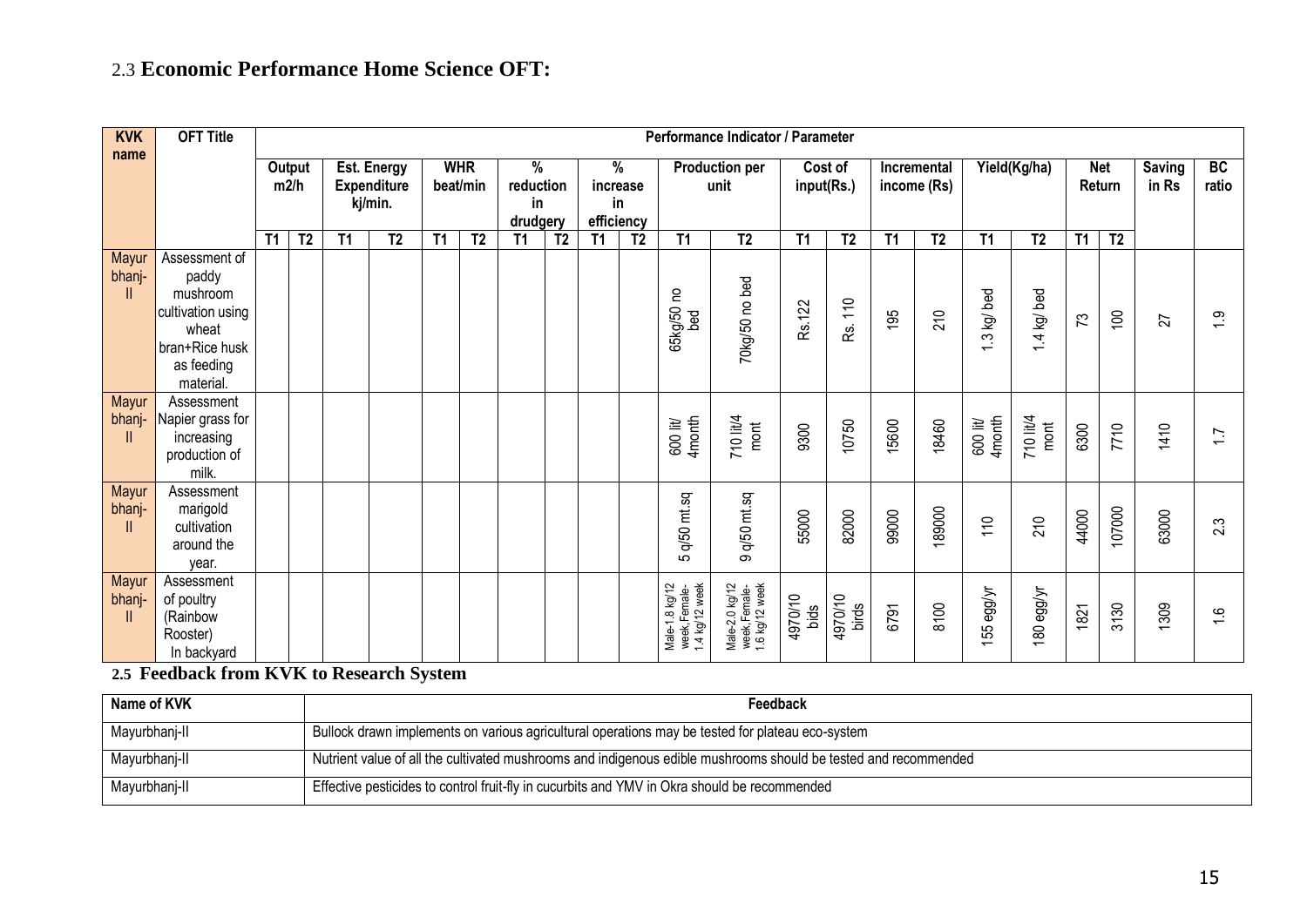## **3.Achievements of Frontline Demonstrations**

#### **3.1. Follow-up for results of FLDs implemented during previous years**

List of technologies demonstrated and popularized during previous years and recommended for large scale adoption in the district

| No.<br><b>Enterprise</b><br>οf<br>No.<br>οf<br><b>KVK Name</b><br>Area<br><b>Thematic Area</b><br><b>Technology demonstrated</b><br>methods suggested to the<br>villages<br>in ha<br><b>Extension system</b><br>farmers<br>120<br>Micro irrigation<br>Training, Field Day,<br>40<br>Mayurbhanj-II<br>Micro sprinkler<br>Demonstration on micro sprinkler<br>105<br>irrigation for raising vegetable<br>seedlings<br><b>Training, Field Day</b><br>140<br>Mayurbhanj-II<br>Farm<br>Demonstration on use of power<br>55<br>120<br>Power weeder<br>Mechanization<br>weeder in paddy | Crop/ |  | Details of popularization | Horizontal spread of technology |  |
|----------------------------------------------------------------------------------------------------------------------------------------------------------------------------------------------------------------------------------------------------------------------------------------------------------------------------------------------------------------------------------------------------------------------------------------------------------------------------------------------------------------------------------------------------------------------------------|-------|--|---------------------------|---------------------------------|--|
|                                                                                                                                                                                                                                                                                                                                                                                                                                                                                                                                                                                  |       |  |                           |                                 |  |
|                                                                                                                                                                                                                                                                                                                                                                                                                                                                                                                                                                                  |       |  |                           |                                 |  |
|                                                                                                                                                                                                                                                                                                                                                                                                                                                                                                                                                                                  |       |  |                           |                                 |  |
|                                                                                                                                                                                                                                                                                                                                                                                                                                                                                                                                                                                  |       |  |                           |                                 |  |
|                                                                                                                                                                                                                                                                                                                                                                                                                                                                                                                                                                                  |       |  |                           |                                 |  |
|                                                                                                                                                                                                                                                                                                                                                                                                                                                                                                                                                                                  |       |  |                           |                                 |  |
|                                                                                                                                                                                                                                                                                                                                                                                                                                                                                                                                                                                  |       |  |                           |                                 |  |
| 33<br>110<br>160<br>Training, Field Day<br>Mayurbhanj-II<br>Zero till seed drill<br>Demonstration on use of tractor<br>Farm                                                                                                                                                                                                                                                                                                                                                                                                                                                      |       |  |                           |                                 |  |
| Mechanization<br>drawn zero till seed drill for sowing                                                                                                                                                                                                                                                                                                                                                                                                                                                                                                                           |       |  |                           |                                 |  |
| mustard                                                                                                                                                                                                                                                                                                                                                                                                                                                                                                                                                                          |       |  |                           |                                 |  |
| 65<br>Demonstration on use of power<br>Training, Field Day<br>$\overline{25}$<br>40<br>Mayurbhanj-II<br>Power tiller drawn 4<br>Farm                                                                                                                                                                                                                                                                                                                                                                                                                                             |       |  |                           |                                 |  |
| Mechanization<br>tiller drawn 4 rows seed drill for<br>rows seed drill                                                                                                                                                                                                                                                                                                                                                                                                                                                                                                           |       |  |                           |                                 |  |
| sowing chick pea                                                                                                                                                                                                                                                                                                                                                                                                                                                                                                                                                                 |       |  |                           |                                 |  |
| 138<br>Value addition<br>Training<br>45<br>Mayurbhanj-II<br>Use of sodium benzoite 2gm/kg of<br>Mango                                                                                                                                                                                                                                                                                                                                                                                                                                                                            |       |  |                           |                                 |  |
| mango, citric acid 10ml/kg of                                                                                                                                                                                                                                                                                                                                                                                                                                                                                                                                                    |       |  |                           |                                 |  |
| mango in squash & acetic acid 10                                                                                                                                                                                                                                                                                                                                                                                                                                                                                                                                                 |       |  |                           |                                 |  |
| ml/kg of mango in pickels                                                                                                                                                                                                                                                                                                                                                                                                                                                                                                                                                        |       |  |                           |                                 |  |
| 121<br>54<br>Mayurbhanj-II<br>Mushroom<br>Demonstration of Oyster Mushroom<br>Income generation<br>Training                                                                                                                                                                                                                                                                                                                                                                                                                                                                      |       |  |                           |                                 |  |
| Cultivation<br>activity                                                                                                                                                                                                                                                                                                                                                                                                                                                                                                                                                          |       |  |                           |                                 |  |
| 12<br>60<br>Mayurbhanj-II<br>Paddy parboiling unit<br>Drudgery reduction<br>Demonstration on paddy parboiling                                                                                                                                                                                                                                                                                                                                                                                                                                                                    |       |  |                           |                                 |  |
| unit<br>315<br>1250<br><b>Duck</b>                                                                                                                                                                                                                                                                                                                                                                                                                                                                                                                                               |       |  |                           |                                 |  |
| Demonstration of white peking in<br>Training, Field Day<br>Mayurbhanj-II<br>Income generation                                                                                                                                                                                                                                                                                                                                                                                                                                                                                    |       |  |                           |                                 |  |
| backyard pond for income<br>activity                                                                                                                                                                                                                                                                                                                                                                                                                                                                                                                                             |       |  |                           |                                 |  |
| generation<br>1650<br>480<br>Mayurbhanj-II<br>Productivity enchancement of chick<br>400<br>Chickpea                                                                                                                                                                                                                                                                                                                                                                                                                                                                              |       |  |                           |                                 |  |
| Crop production<br>pea in medium land rice based                                                                                                                                                                                                                                                                                                                                                                                                                                                                                                                                 |       |  |                           |                                 |  |
| cropping system                                                                                                                                                                                                                                                                                                                                                                                                                                                                                                                                                                  |       |  |                           |                                 |  |
| 1950<br>Poultry<br>Rearing of improved variety of<br>450<br>Mayurbhanj-II<br>Income generation<br>Training                                                                                                                                                                                                                                                                                                                                                                                                                                                                       |       |  |                           |                                 |  |
| Activity<br>poultry in backyard                                                                                                                                                                                                                                                                                                                                                                                                                                                                                                                                                  |       |  |                           |                                 |  |
| 2100<br>455<br>Mayurbhanj-II<br>Duckery<br>Demonstration on duck breed<br>Income generation                                                                                                                                                                                                                                                                                                                                                                                                                                                                                      |       |  |                           |                                 |  |
| improvement of local duck breed<br>Activity                                                                                                                                                                                                                                                                                                                                                                                                                                                                                                                                      |       |  |                           |                                 |  |
| Demonstration on paddy straw<br>120<br>300<br>Mayurbhanj-II<br>Paddy straw<br>Training<br>Mushroom                                                                                                                                                                                                                                                                                                                                                                                                                                                                               |       |  |                           |                                 |  |
| mushroom for nutritional security<br>cultivation<br>mushroom                                                                                                                                                                                                                                                                                                                                                                                                                                                                                                                     |       |  |                           |                                 |  |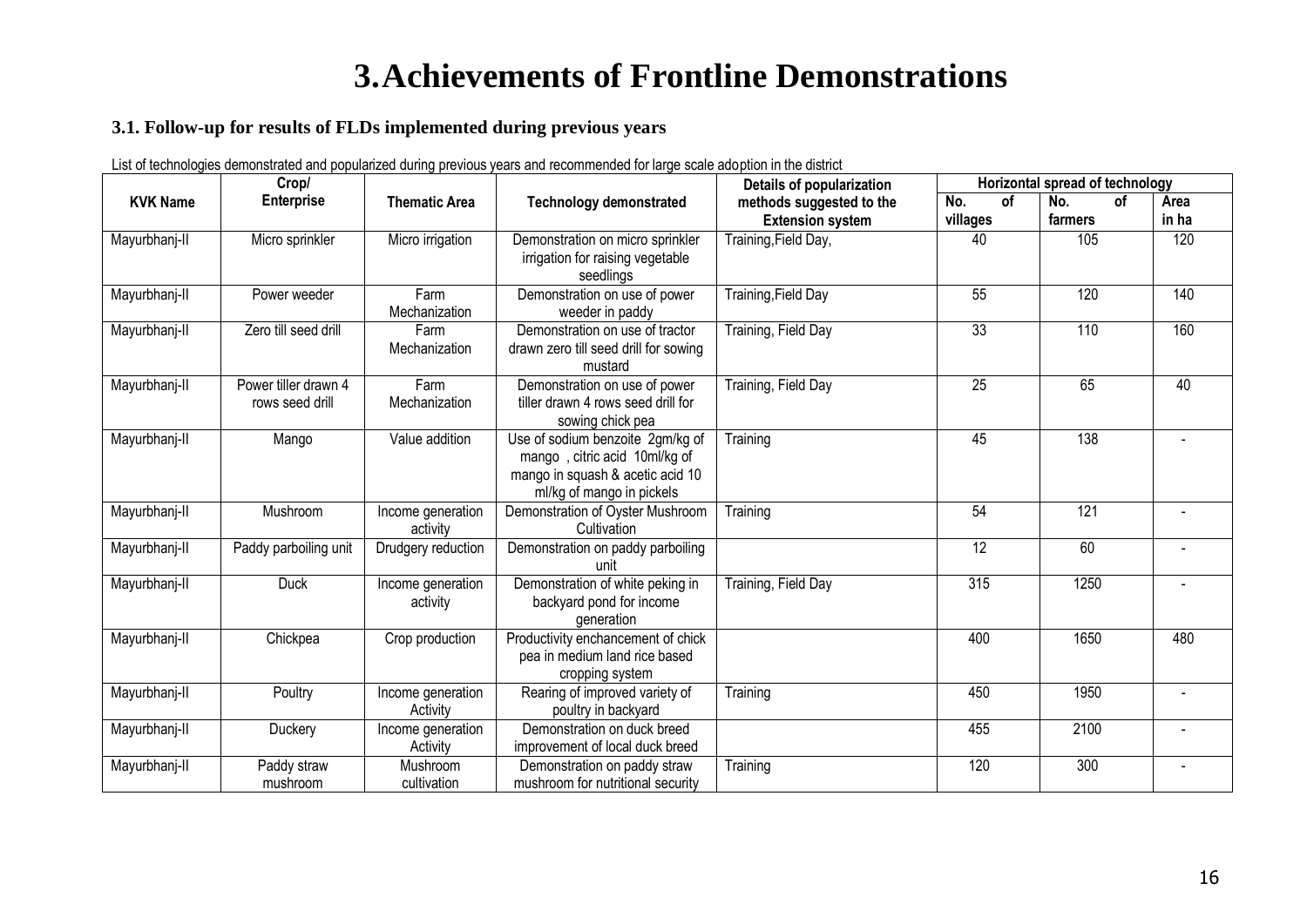### **3.2 Details of FLDs implemented**

|                 |         |        |                                  |                                                                                                     |                                       | Name of                                                       |                                     |               | <b>Results</b><br>(q/ha) | $\%$           |             | No. of farmers                                   |    |
|-----------------|---------|--------|----------------------------------|-----------------------------------------------------------------------------------------------------|---------------------------------------|---------------------------------------------------------------|-------------------------------------|---------------|--------------------------|----------------|-------------|--------------------------------------------------|----|
| <b>KVK Name</b> | year    | Season | Thematic area                    | <b>Technology demonstrated</b>                                                                      | Name of Crop/<br><b>Enterprise</b>    | Variety/Technology/<br><b>Entreprizes</b>                     | Crop-Area<br>(ha) / Entrep<br>- No. | FP<br>$(T_1)$ | RP<br>$(T_2)$            | chang<br>e     | <b>SCST</b> | .∤ Other <mark>General</mark> Total <sup>l</sup> |    |
| Mayurbhanj-II   | 2015    | Kharif | Farm<br>mechanizati<br>on        | Use of power sprayer in<br>paddy                                                                    | Power<br>sprayer                      | 1.2 hp petrol<br>start, kerosene<br>operated power<br>sprayer | 2 <sub>ha</sub>                     | 34.1          | 34.7                     | $\overline{C}$ | 10          |                                                  | 10 |
| Mayurbhanj-II   | 2015    | Kharif | Farm<br>mechanizati<br>on        | Power operated maize<br>Sheller                                                                     | Power<br>operated<br>maize<br>sheller | Power operated<br>maize sheller                               | 2 <sub>ha</sub>                     | 20.8          | 110                      | 428.84         | 10          |                                                  | 10 |
| Mayurbhanj-II   | 2015-16 | Rabi   | Farm<br>mechanizati<br><b>on</b> | Use of 11 rows of tractor<br>drawn zero till seed drill for<br>sowing wheat in residual<br>moisture | Zero till seed<br>drill               | Tractor drawn<br>zero till seed drill                         | 2 <sub>ha</sub>                     | 19.8          | 23.5                     | 18.0           | 10          |                                                  | 10 |
| Mayurbhanj-II   | 2015-16 | Rabi   | Micro<br>irrigation              | Use of inline drip system in<br>Tomato                                                              | Inline drip<br>irrigation             | Inline drip<br>irrigation system                              | 0.5 <sub>ha</sub>                   | 250           | 290                      | 16.0           | 10          |                                                  | 10 |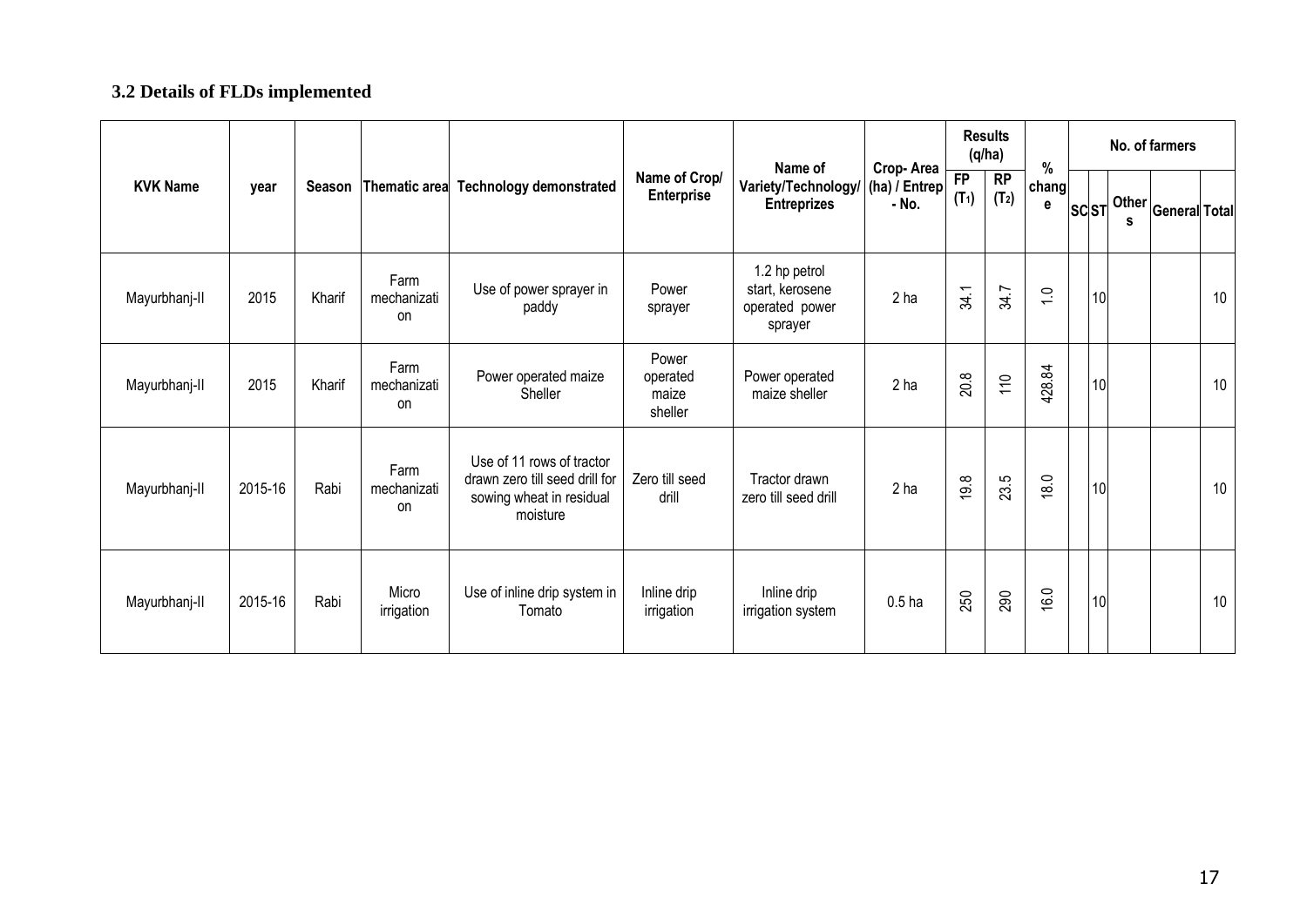## **3.3 Economic Impact of FLD**

| <b>KVK Name</b> | <b>Technology</b><br>demonstrate                                                                             | Name of<br>Crop/<br><b>Enterprise</b> | <b>Parameters</b>                                                                      |                  |                         | Cost of<br>cultivation<br>(Rs/ha) |           | <b>Gross Return</b><br>(Rs/ha) |                                        | <b>Average Net Return</b><br>(Rs/ha) |           | <b>Benefit-Cost</b><br><b>Ratio (Gross</b><br>Return / Gross<br>Cost) |           |  |
|-----------------|--------------------------------------------------------------------------------------------------------------|---------------------------------------|----------------------------------------------------------------------------------------|------------------|-------------------------|-----------------------------------|-----------|--------------------------------|----------------------------------------|--------------------------------------|-----------|-----------------------------------------------------------------------|-----------|--|
|                 | d                                                                                                            |                                       | Name and unit of<br><b>Parameter</b>                                                   | $FP(T_1)$        | RP<br>(T <sub>2</sub> ) | $FP(T_1)$                         | $RP(T_2)$ | $FP(T_1)$                      | $\overline{\mathsf{RP}}(\mathsf{T}_2)$ | $FP(T_1)$                            | $RP(T_2)$ | $FP(T_1)$                                                             | $RP(T_2)$ |  |
| Mayurbhanj-II   | Use of power<br>sprayer in<br>paddy                                                                          | Power<br>sprayer                      | Field<br>capacity(ha/hr)<br>Spraying<br>cost(Rs/ha)                                    | 0.158<br>2450    | 1.23<br>980             | 26620                             | 26040     | 40920                          | 41640                                  | 14300                                | 15600     | 1.53                                                                  | 1.59      |  |
| Mayurbhanj-II   | Power operated<br>maize Sheller                                                                              | Power<br>operated<br>maize<br>sheller | Field<br>capacity(Kg/hr)<br>Labour<br>requirement(MD/q)<br>Cost of<br>operation(Rs/ha) | 20.8<br>5<br>125 | 110<br>60               | 35750                             | 33815     | 44250                          | 44700                                  | 8500                                 | 10885     | 1.23                                                                  | 1.32      |  |
| Mayurbhanj-II   | Use of 11 rows<br>of tractor drawn<br>zero till seed<br>drill for sowing<br>wheat in<br>residual<br>moisture | Zero till<br>seed drill               | Field capacity<br>(ha/hr)                                                              | 0.41             | 0.38                    | 18780                             | 20350     | 29700                          | 35250                                  | 10920                                | 14900     | 1.58                                                                  | 1.73      |  |
| Mayurbhanj-II   | Use of inline<br>drip system in<br>Tomato                                                                    | Inline<br>drip<br>irrigation          | Yield(q/ha)                                                                            | 250              | 290                     | 78000                             | 268000    | 237500                         | 275500                                 | 159500                               | 75000     | 3.04                                                                  | 1.02      |  |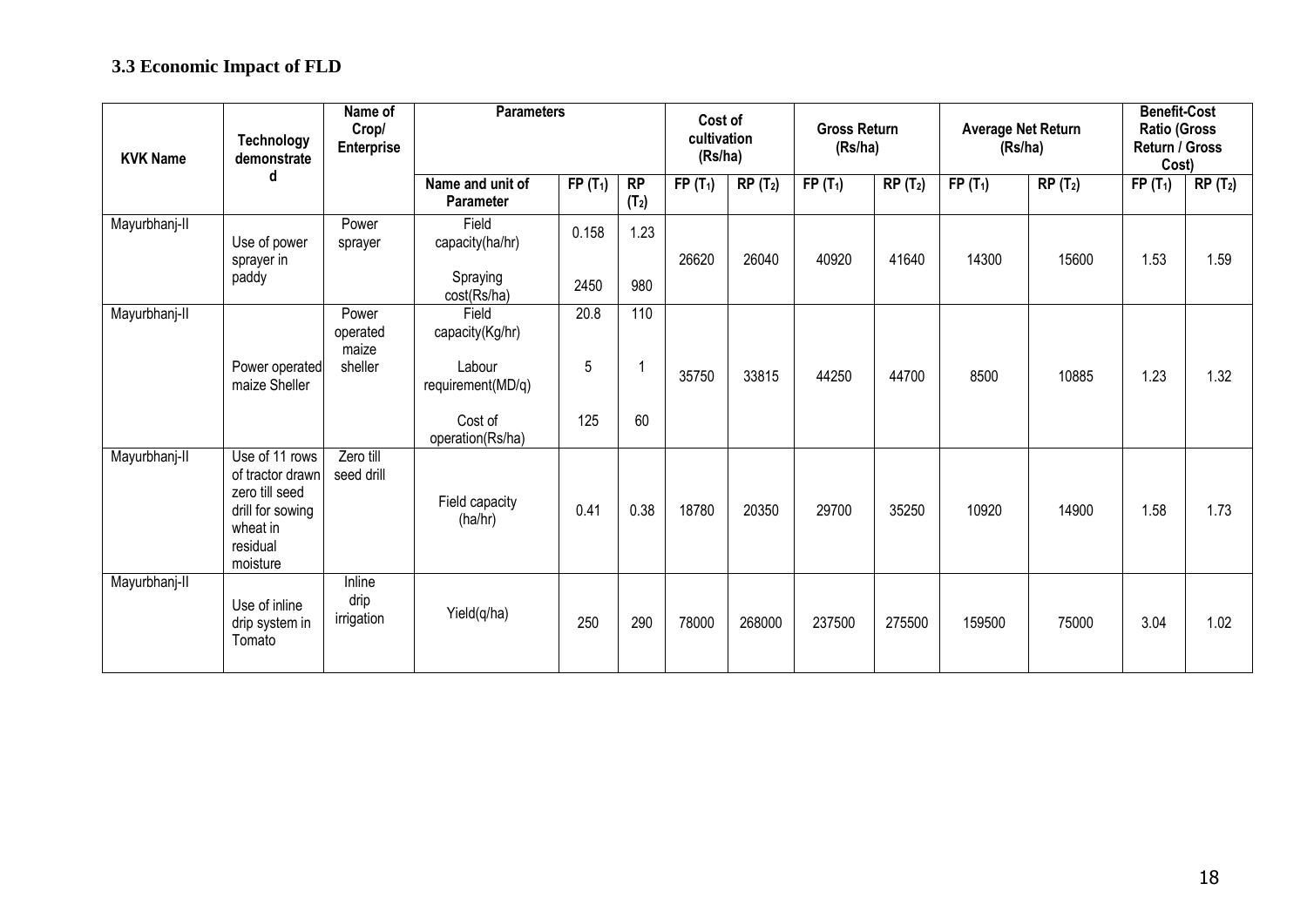#### **3.4 Information about Home Science FLDs**

| <b>KVK name</b> | Year        | <b>Season</b> | <b>Thematic</b><br>Area          | Problem<br><b>Identified</b>                                                                      | Technology to be<br>Demonstrated as<br>Solution to the<br><b>Identified Problem</b>                                                | <b>Crop/Enterprise</b><br>(In which crop<br><b>Enterprise or</b><br><b>Farming Activity)</b> | Name of<br>Variety/Technology/Entreprize       | Farming<br><b>Situation</b> | Proposed<br>area (ha) | No. of<br><b>Beneficia</b><br>ries |
|-----------------|-------------|---------------|----------------------------------|---------------------------------------------------------------------------------------------------|------------------------------------------------------------------------------------------------------------------------------------|----------------------------------------------------------------------------------------------|------------------------------------------------|-----------------------------|-----------------------|------------------------------------|
|                 |             |               |                                  |                                                                                                   |                                                                                                                                    |                                                                                              |                                                |                             |                       |                                    |
| Mayurbhanj-II   | 2015        | Kharif        | Income<br>generation<br>activity | Low return from<br>the water<br>sources(ponds)<br>with 6-8 months<br>of water storing<br>capacity | Fish production<br>through yearling IMC                                                                                            | Pisciculture                                                                                 | <b>IMC</b>                                     | Commercial<br>pisciculture  | 1 ha                  | 10                                 |
| Mayurbhanj-II   | 2015        | Kharif        | Income<br>generation<br>activity | Non-utilization of<br>crop bi-products                                                            | Rearing of improved<br>duck variety Khaki<br>Campbell in backyard<br>pond                                                          | Duckling                                                                                     | Khaki Campbell                                 |                             | 200 nos               | 10                                 |
| Mayurbhanj-II   | 2015-<br>16 | Rabi          | Value<br>addition                | Low income due<br>to high<br>production in<br>winter and low<br>keeping quality                   | Preparation of value<br>added product like<br>tomato puree, pickles,<br>Sausage                                                    | Tomato                                                                                       | product like tomato puree,<br>pickles, Sausage |                             | 100 kg                | 10                                 |
| Mayurbhanj-II   | 2015-<br>16 | Rabi          | Income<br>generation<br>activity | Non-utilization of<br>crop bi-products                                                            | Oyster mushroom<br>cultivation using<br>different substrate like<br>paddy straw, maize<br>stalk, blackgram stalk,<br>mustard stalk | Mushroom                                                                                     | Oyster mushroom<br>(Pleuterus florida)         |                             | 200 bottles           | 10                                 |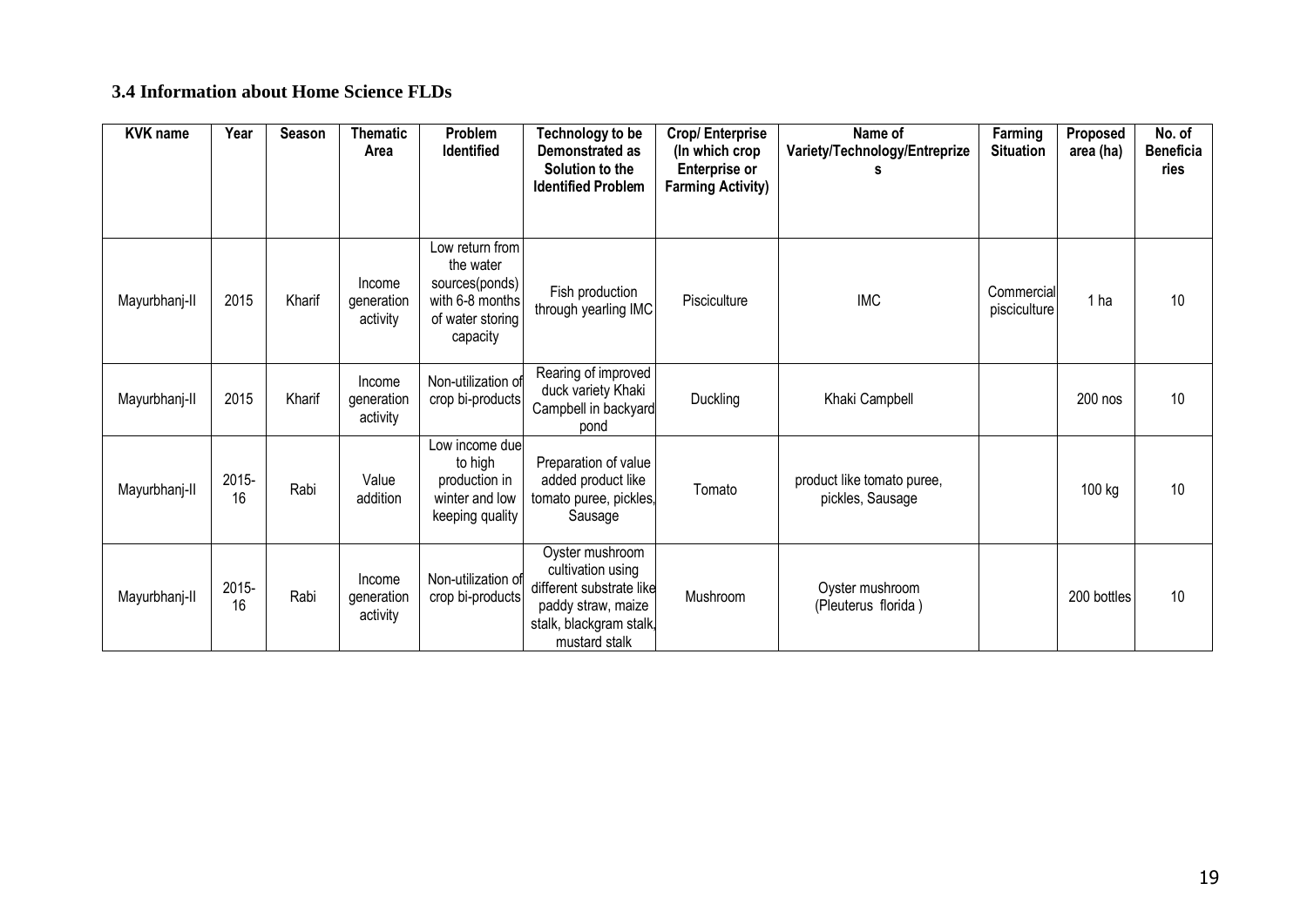#### **3.5 Economic Performance Home Science FLDs:**

| <b>KVK</b> name | Technology                                                                                          | Performance Indicator / Parameter |                |    |                                              |    |                                                                        |    |                                               |    |                |                               |                             |                  |                       |       |                |                            |                                                |                   |                               |             |                  |
|-----------------|-----------------------------------------------------------------------------------------------------|-----------------------------------|----------------|----|----------------------------------------------|----|------------------------------------------------------------------------|----|-----------------------------------------------|----|----------------|-------------------------------|-----------------------------|------------------|-----------------------|-------|----------------|----------------------------|------------------------------------------------|-------------------|-------------------------------|-------------|------------------|
|                 | to be<br><b>Demonstrat</b><br>ed                                                                    |                                   | Output<br>m2/h |    | Est. Energy<br><b>Expenditure</b><br>kj/min. |    | <b>WHR</b><br>$\frac{9}{6}$<br>beat/min<br>reduction<br>in<br>drudgery |    | $\frac{9}{6}$<br>increase<br>in<br>efficiency |    |                | <b>Production</b><br>per unit |                             | Cost of<br>input | Incremental<br>income |       | Yield(Kg/ha)   |                            |                                                | <b>Net Return</b> | Savi<br>ng<br>in<br><b>Rs</b> | BC<br>ratio |                  |
|                 |                                                                                                     | T1                                | T <sub>2</sub> | T1 | T <sub>2</sub>                               | T1 | T <sub>2</sub>                                                         | T1 | $\overline{12}$                               | T1 | T <sub>2</sub> | T1                            | T <sub>2</sub>              | T1               | T <sub>2</sub>        | T1    | T <sub>2</sub> | T1                         | T <sub>2</sub>                                 | $\overline{11}$   | T <sub>2</sub>                |             |                  |
| Mayurbhanj-II   | Demonstratio<br>n of Fish<br>production<br>through<br>yearling of<br>IMC by<br>Women<br><b>SHGs</b> |                                   |                |    |                                              |    |                                                                        |    |                                               |    |                | 14.78q/ha                     | 29.38 q/ha                  | 48900            | 54000                 | 78600 | 158600         | 14.78q/ha                  | 29.38 q/ha                                     | 29700             | 103800                        | 74100       | 2.8              |
| Mayurbhanj-II   | Demonstratio<br>n on rearing<br>of duck var:<br>Khaki<br>campbell in<br>backyard                    |                                   |                |    |                                              |    |                                                                        |    |                                               |    |                | kg/duck/6 month<br>Male-1.0   | kg/duck/6 month<br>Male-2.2 | 1900             | 4690                  | 3000  | 8000           | 72 eggs/yr                 | 220 eggs/yr                                    | 1100              | 3310                          | 2210        | $\overline{1.7}$ |
| Mayurbhanj-II   | Demonstratio<br>n of value<br>added<br>product from<br>Tomato                                       |                                   |                |    |                                              |    |                                                                        |    |                                               |    |                |                               | 15 kg sauce/30<br>kg tomato |                  | 500                   |       | g              |                            | 5 kg sauce/30<br>kg tomato<br>15 <sub>kg</sub> |                   | $rac{1}{2}$                   |             | $\frac{8}{1}$    |
| Mayurbhanj-II   | Demonstratio<br>n of Oyster<br>mushroom<br>cultivation<br>using<br>different<br>substrate           |                                   |                |    |                                              |    |                                                                        |    |                                               |    |                | BOkg/50 bed                   | 85kg/ 50 bed                | $600\,$          | 400                   | 1120  | 1190           | 1.7kg/bed (paddy<br>straw) | 1.6kg/bed<br>(maize stalk)                     | 590               | 720                           | 130         | 2.8              |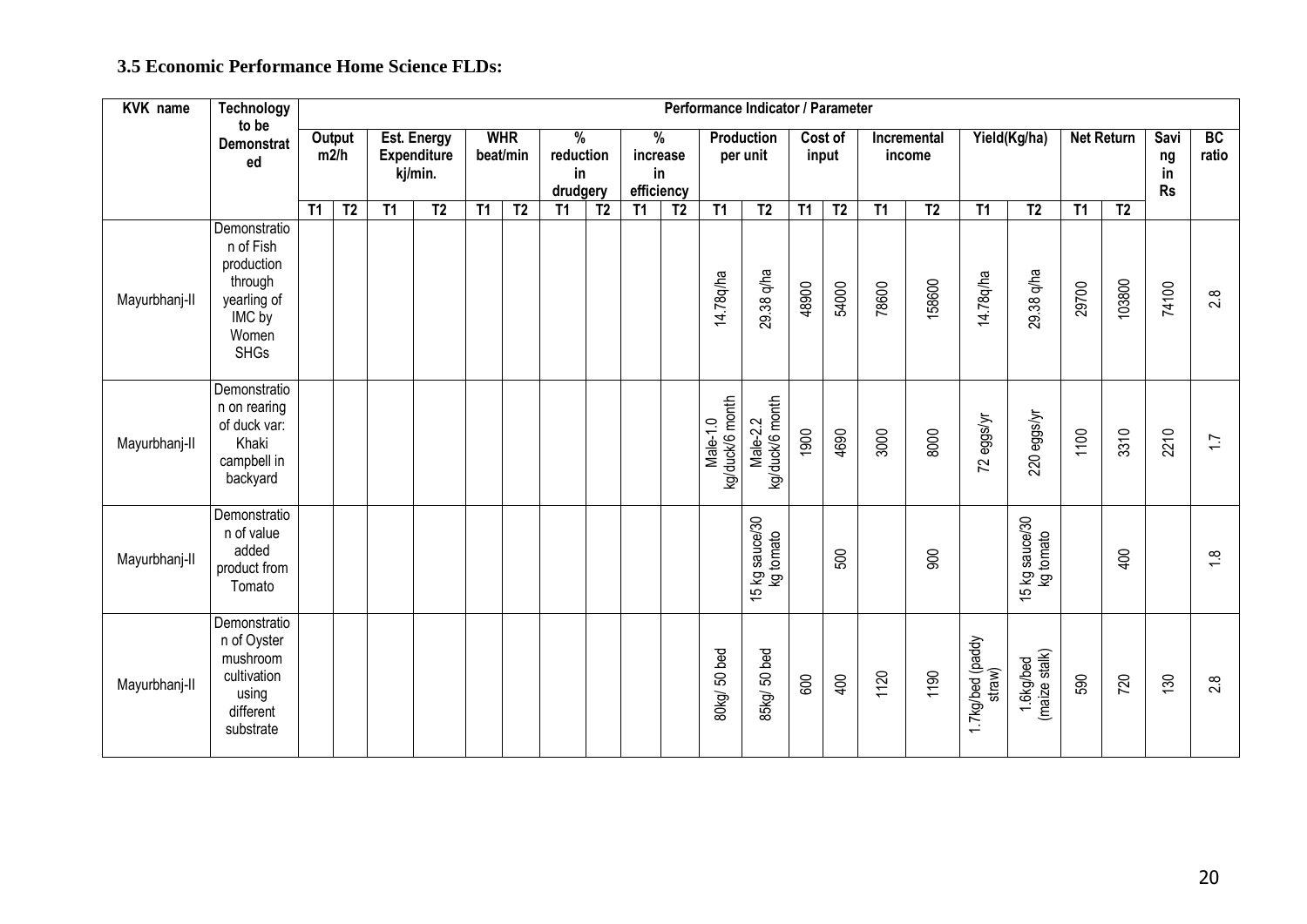| <b>KVK Name</b> | Crop                         | <b>Activity</b>     | No. of activities organized | <b>Number of participants</b> | <b>Remarks</b> |
|-----------------|------------------------------|---------------------|-----------------------------|-------------------------------|----------------|
| Mayurbhanj-II   | Duckling                     | Field day, Training |                             | 75                            |                |
| Mayurbhanj-II   | Oyster Mushroom              | Training            |                             | 25                            |                |
| Mayurbhanj-II   | <b>IMC</b>                   | Training            |                             | 25                            |                |
| Mayurbhanj-II   | Tomato(Value addition)       | Training            |                             | 25                            |                |
| Mayurbhanj-II   | Power sprayer                | Training            |                             | 25                            |                |
| Mayurbhanj-II   | Power operated maize sheller | Training            |                             | 25                            |                |
| Mayurbhanj-II   | Zero till seed drill         | Field day, Training |                             | 75                            |                |
| Mayurbhanj-II   | Inline drip irrigation       | Field day, Training |                             | 75                            |                |

**3.6 Training and Extension activities proposed under FLD**

#### **3.7 Details of FLD on crop hybrids. : NIL**

| $\mathbf{D} \bullet$<br>No. | the<br>Name of<br><b>KVK</b> | of the<br><b>Name</b><br>Crop | the<br>Name<br>- of<br><b>Hybrids</b> | <b>Source of Hybrid</b><br>(Institute/Firm) | No. of<br>farmers | Area<br>- In<br>ha. |
|-----------------------------|------------------------------|-------------------------------|---------------------------------------|---------------------------------------------|-------------------|---------------------|
|                             |                              |                               |                                       |                                             |                   |                     |

#### **4. Feedback System**

#### **4.1. Feedback of the Farmers to KVK**

| Name of KVK   |                                                                               | Feedback         |                                                                             |                                                                                                        |
|---------------|-------------------------------------------------------------------------------|------------------|-----------------------------------------------------------------------------|--------------------------------------------------------------------------------------------------------|
|               | <b>Technology appropriations</b>                                              | Methodology used | <b>Benefits of OFT/FLD</b>                                                  | <b>Future Adoption</b>                                                                                 |
| Mayurbhanj-II | Demonstration of paddy straw mushroom cultivation.                            | <b>FLD</b>       | Profitable and good economic return                                         | Agree to adopt                                                                                         |
| Mayurbhanj-II | Demonstration of rearing improved duckling(white peking) in<br>backyard pond. | <b>FLD</b>       | Profitable and good economic return                                         | Agree to adopt                                                                                         |
| Mayurbhanj-II | Demonstration of rearing improved poultry(vanraja) in backyard.               | <b>FLD</b>       | Profitable and good economic return                                         | Agree to adopt                                                                                         |
| Mayurbhanj-II | Power sprayer in paddy                                                        | <b>FLD</b>       | spraying cost paddy is minimised                                            | In BGREI and other scheme of Govt<br>programme use of power sprayer<br>naddy may ho adopted by formers |
| Mayurbhanj-II | Power operated maize sheller                                                  | <b>FLD</b>       | Use of power operated maize sheller<br>reduce the cost of shelling in maize | Agree to adopt and popularize by<br>line dept. department                                              |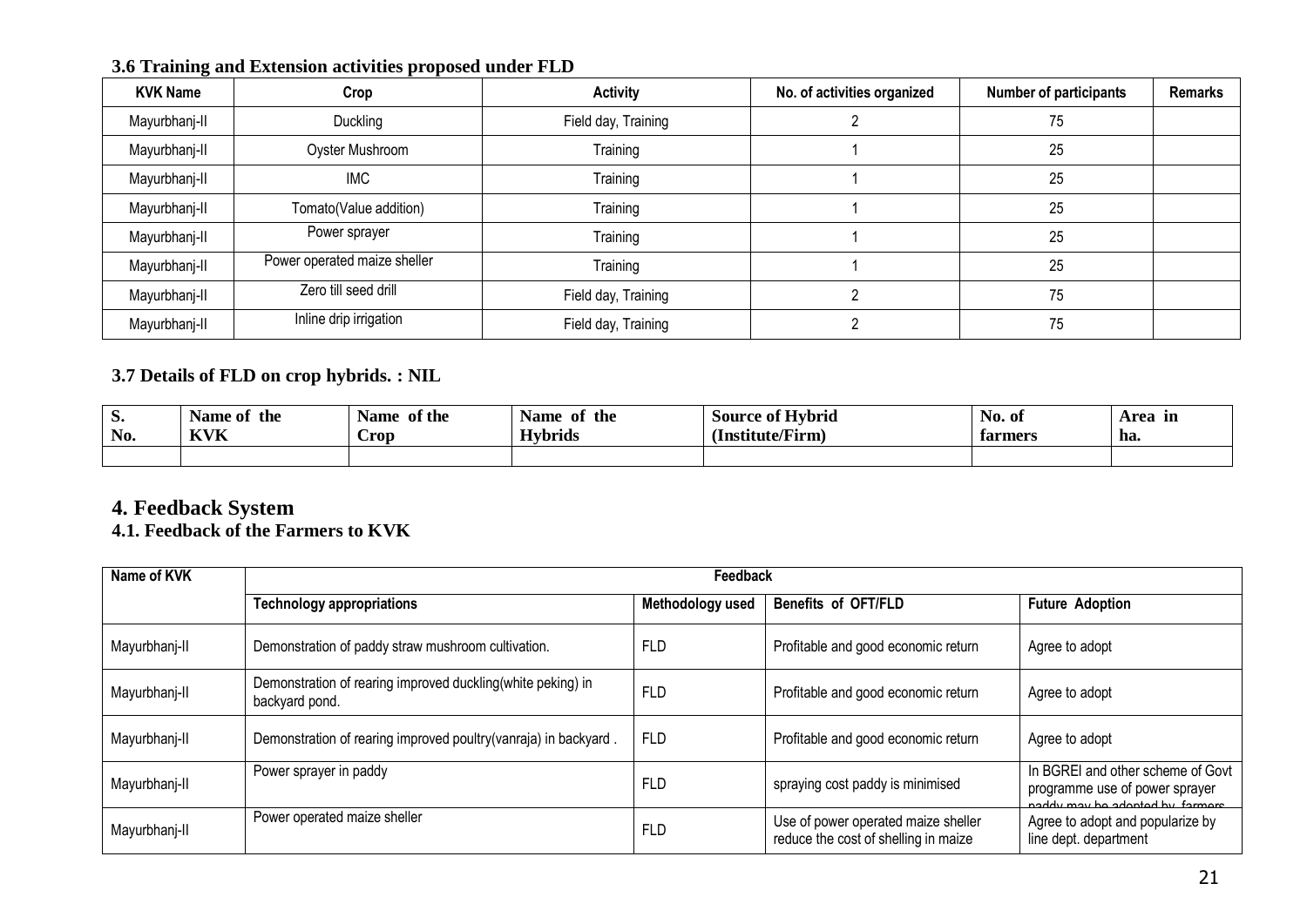| Mayurbhanj-II | Tractor drawn zero till seed drill                                      | <b>FLD</b>      | Seed and fertilizer are simultaneously<br>placed in proper depth in the soil | In Govt programme in the large<br>scale line sowing of wheat by<br>tractor drawn sood drill may be |
|---------------|-------------------------------------------------------------------------|-----------------|------------------------------------------------------------------------------|----------------------------------------------------------------------------------------------------|
| Mayurbhanj-II | Inline drip irrigation                                                  | <b>FLD</b>      | Reduces the use of water and controls<br>weed                                | Agree to adopt                                                                                     |
| Mayurbhanj-II | Demonstration of Value added product from Tomato                        | <b>FLD</b>      | It reduces loss of fruits (Tomato).                                          | Adopted by Farmers/ Rural youth,<br><b>SHG</b>                                                     |
| Mayurbhanj-II | Demonstration of Oyster Mushroom Cultivation                            | <b>FLD</b>      | Profitable and good economic return                                          | Agree to adopt                                                                                     |
| Mayurbhanj-II | Assessment of Marigold var: Ceracole for income generation              | <b>OFT</b>      | Profitable and good keeping quality                                          | Adopted by Farmers/ Rural youth,<br><b>SHG</b>                                                     |
| Mayurbhanj-II | Assessment of paddy straw mushroom by using wheat bran and<br>rice husk | OF <sub>1</sub> | Profitable and good economic return                                          | Agree to adopt                                                                                     |

## **4.2. Feedback from KVK to Research System.**

| Name of KVK   | Feedback basic of OFT on Technology Tested                                                                      |
|---------------|-----------------------------------------------------------------------------------------------------------------|
| Mayurbhanj-II | Bullock drawn implements on various agricultural operations may be tested for plateau eco-system                |
| Mayurbhanj-II | Nutrient value of all the cultivated mushrooms and indigenous edible mushrooms should be tested and recommended |
| Mayurbhanj-II | Effective pesticides to control fruitfly in cucurbits and YMV in Okra should be recommended                     |
| Mayurbhanj-II | Improved poultry breed Rainbow rooster                                                                          |

## **4. Documentation of the need assessment conducted by the KVK for the training programme**

| Name of KVK   | Category of the training                        | Methods of need assessment                                                          | Date and place     | No. of participants involved |
|---------------|-------------------------------------------------|-------------------------------------------------------------------------------------|--------------------|------------------------------|
| Mayurbhanj-II | Practicing farmers & Farm<br>women              | PRA Tools, Focus Group Discussion, 27.07.15, Maudi<br>Interaction, Diagnostic visit |                    |                              |
| Mayurbhanj-II | Practicing farmers & Farm<br>women              | PRA Tools, Focus Group Discussion,  <br>Interaction, Diagnostic visit               | 12.08.15, Begunia  |                              |
| Mayurbhanj-II | Practicing farmers & Farm<br>women, Rural youth | PRA Tools, Focus Group Discussion,<br>Interaction, Diagnostic visit                 | 28.09.15, Badasole | 60                           |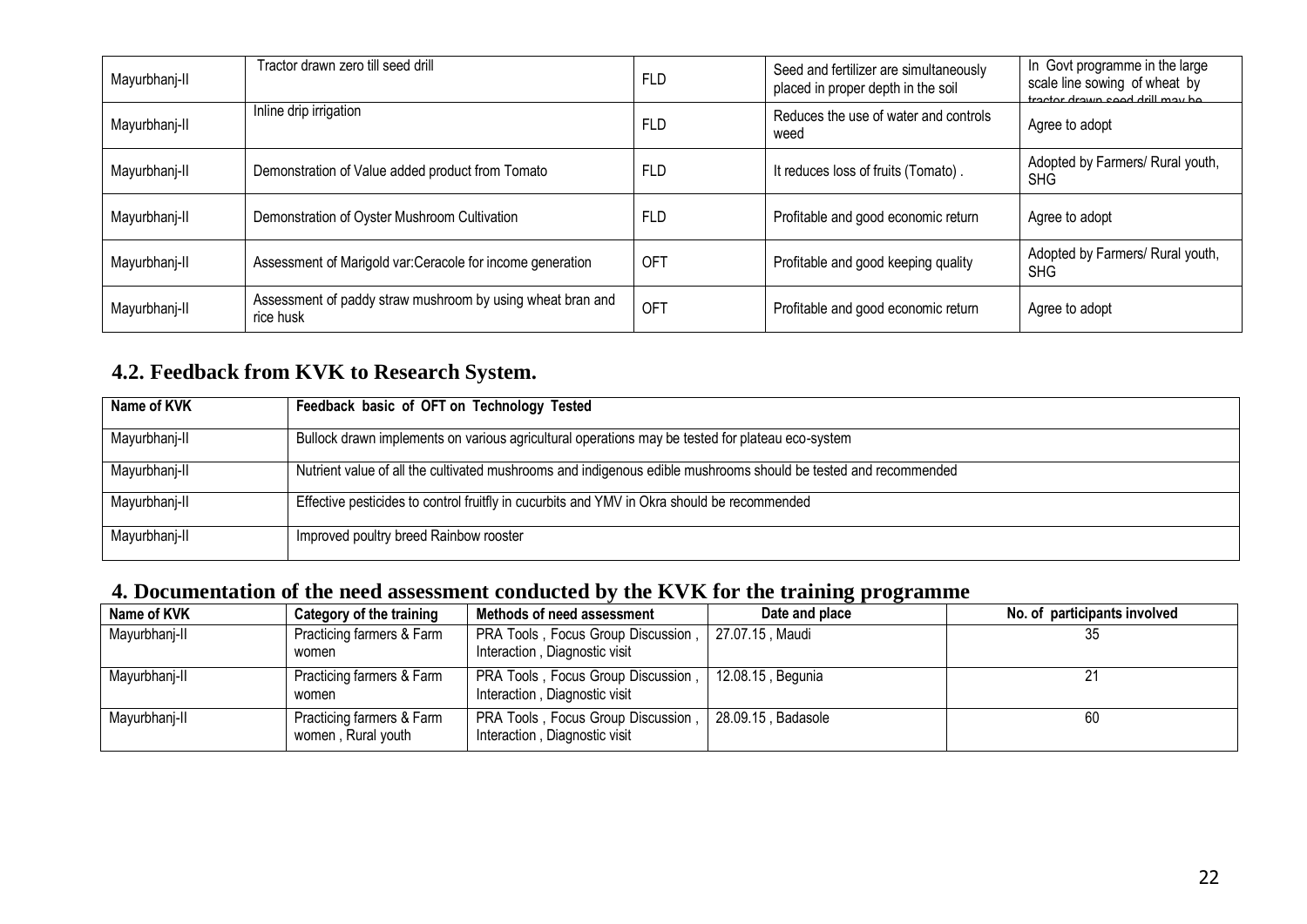## **Abbreviation Used**

| <b>FW</b>               | (A) Farmers & Farm Women                    |
|-------------------------|---------------------------------------------|
| $\overline{RY}$         | (B) Rural Youths                            |
| IS <sup>1</sup>         | (C) Extension Personnel                     |
| ONC                     | On Campus Training Programme                |
| <b>OFC</b>              | <b>Off Campus Training Programme</b>        |
| M                       | Male                                        |
| $\overline{\mathrm{F}}$ | Female                                      |
| $\overline{T}$          | Total                                       |
|                         | <b>Thematic Areas for Training</b>          |
| <b>CRP</b>              | Crop Production                             |
| <b>HOV</b>              | Horticulture - Vegetable Crops              |
| <b>HOF</b>              | Horticulture-Fruits                         |
| <b>HOO</b>              | Horticulture- Ornamental Plants             |
| <b>HOP</b>              | Horticulture- Plantation crops              |
| <b>HOT</b>              | Horticulture-Tuber crops                    |
| <b>HOS</b>              | Horticulture- Spices                        |
| <b>HOM</b>              | Horticulture- Medicinal and Aromatic Plants |
| <b>SFM</b>              | Soil Health and Fertility Management        |
| <b>LPM</b>              | <b>Livestock Production and Management</b>  |
| <b>WOE</b>              | Home Science/Women empowerment              |
| <b>AEG</b>              | Agril. Engineering                          |
| <b>PLP</b>              | <b>Plant Protection</b>                     |
| <b>FIS</b>              | <b>Fisheries</b>                            |
| <b>PIS</b>              | Production of Inputs at site                |
| <b>CBD</b>              | Capacity Building and Group Dynamics        |
| <b>AGF</b>              | Agro-forestry                               |
| <b>OTH</b>              | Others                                      |
| <b>RYH</b>              | <b>Rural Youth</b>                          |
| <b>EXP</b>              | <b>Extension Personnel</b>                  |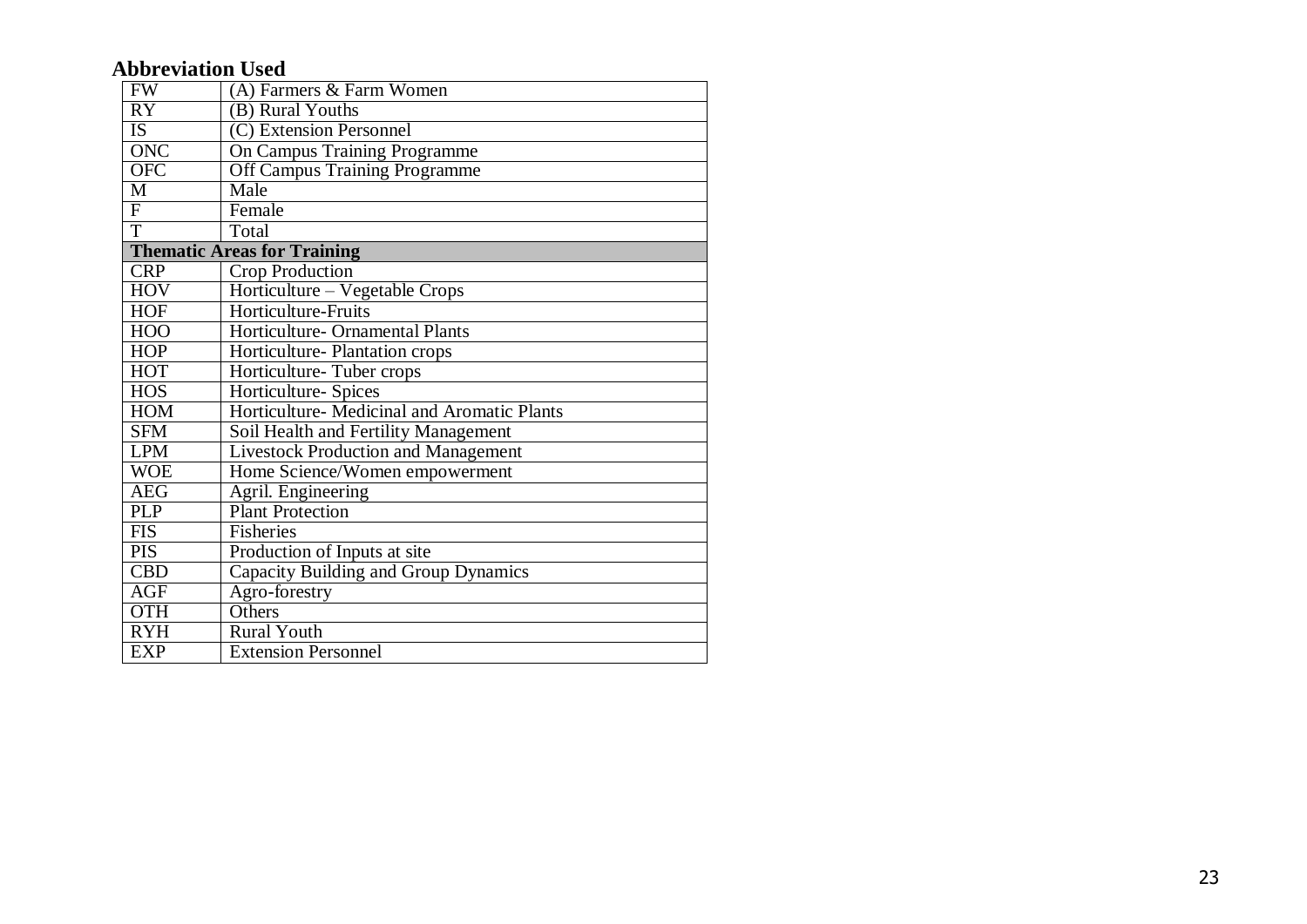## **5. TRAINING PROGRAMMES**

- **1. Training programmes should be strictly covered under above mentioned thematic areas only,<br>
2. For category, training type and thematic area, mention code/abbreviations only**
- **2. For category, training type and thematic area, mention code/abbreviations only**

**Table 5.1. Details of Training programmes conducted by the KVKs**

| <b>Name of KVK</b> | Cate-        | Training    | <b>Thematic</b>                  | <b>Training Title</b>                                                                                  | No. of         | <b>Duration</b> | <b>Participants</b> |                 |    |                 |    |                        |    |                 |
|--------------------|--------------|-------------|----------------------------------|--------------------------------------------------------------------------------------------------------|----------------|-----------------|---------------------|-----------------|----|-----------------|----|------------------------|----|-----------------|
|                    | gory         | <b>Type</b> | area                             |                                                                                                        | <b>Courses</b> | (Days)          |                     | Gen             |    | <b>SC</b>       |    | $\overline{\text{ST}}$ |    | <b>Others</b>   |
|                    |              |             |                                  |                                                                                                        |                |                 | M                   | F               | M  | F               | M  | F                      | M  | F               |
| $\mathbf{1}$       | $\mathbf{2}$ | 3           | 4                                | 5                                                                                                      | $\overline{7}$ | 8               | 9                   | $\overline{10}$ | 11 | $\overline{12}$ | 13 | 14                     | 15 | 16              |
| Mayurbhanj-II      | <b>FW</b>    | <b>OFC</b>  | Income<br>Generation<br>activity | Cultivation of pisciculture in<br>backyard pond.                                                       |                | $\mathbf 1$     |                     |                 |    |                 |    | $\overline{25}$        |    |                 |
| Mayurbhanj-II      | <b>FW</b>    | <b>OFC</b>  | Income<br>Generation<br>activity | Rearing improved duckling<br>in backyard pond.                                                         |                | $\mathbf{1}$    |                     |                 |    |                 |    | $\overline{25}$        |    |                 |
| Mayurbhanj-II      | <b>FW</b>    | <b>OFC</b>  | Income<br>Generation<br>activity | Cultivation practices of<br>improved Marigold (var-<br>ceracole)                                       |                | $\overline{2}$  |                     |                 |    | $\overline{2}$  |    | 19                     |    | 4               |
| Mayurbhanj-II      | <b>FW</b>    | <b>OFC</b>  | Income<br>Generation<br>activity | Cultivation of paddy straw<br>mushroom by using feeding<br>material i.e. wheat bran with<br>rice husk. |                | $\overline{2}$  |                     |                 |    | 1               |    | 14                     |    | $\overline{10}$ |
| Mayurbhanj-II      | <b>FW</b>    | <b>OFC</b>  | Income<br>Generation<br>activity | Cultivation practices of<br>fodder production for<br>improved economic status.                         |                | $\overline{2}$  |                     |                 |    | $\overline{8}$  |    | $\overline{7}$         |    | 10              |
| Mayurbhanj-II      | <b>FW</b>    | <b>OFC</b>  | Nutritional<br>security          | Development of nutritional<br>garden in backyard.                                                      |                | $\overline{2}$  |                     |                 |    |                 | 9  | 16                     |    |                 |
| Mayurbhanj-II      | <b>FW</b>    | OFC         | Income<br>Generation<br>activity | Rearing rainbow rooster in<br>backyard                                                                 |                | $\overline{2}$  |                     |                 |    | 25              |    |                        |    |                 |
| Mayurbhanj-II      | <b>FW</b>    | <b>OFC</b>  | Value addition                   | Preservation & preparation<br>of value added product from<br>tomato.                                   |                | $\overline{2}$  |                     |                 |    | $\overline{9}$  |    | 13                     |    | $\overline{3}$  |
| Mayurbhanj-II      | <b>FW</b>    | <b>OFC</b>  | Income<br>Generation<br>activity | Oyster mushroom cultivation<br>by using different agricultural<br>bio product.                         |                | $\overline{2}$  |                     |                 |    | 21              |    | 3                      |    |                 |
| Mayurbhanj-II      | <b>FW</b>    | <b>OFC</b>  | Women&<br>child care             | Care of woman & children<br>during suffering malnutrition                                              |                | $\overline{2}$  |                     |                 |    |                 |    | 23                     |    | $\overline{2}$  |
| Mayurbhanj-II      | <b>FW</b>    | <b>OFC</b>  | Value addition                   | Preservation & preparation<br>of value added product from<br>jack fruit &tamarind, ber.                |                | $\overline{2}$  |                     |                 |    | $\overline{2}$  |    | 23                     |    |                 |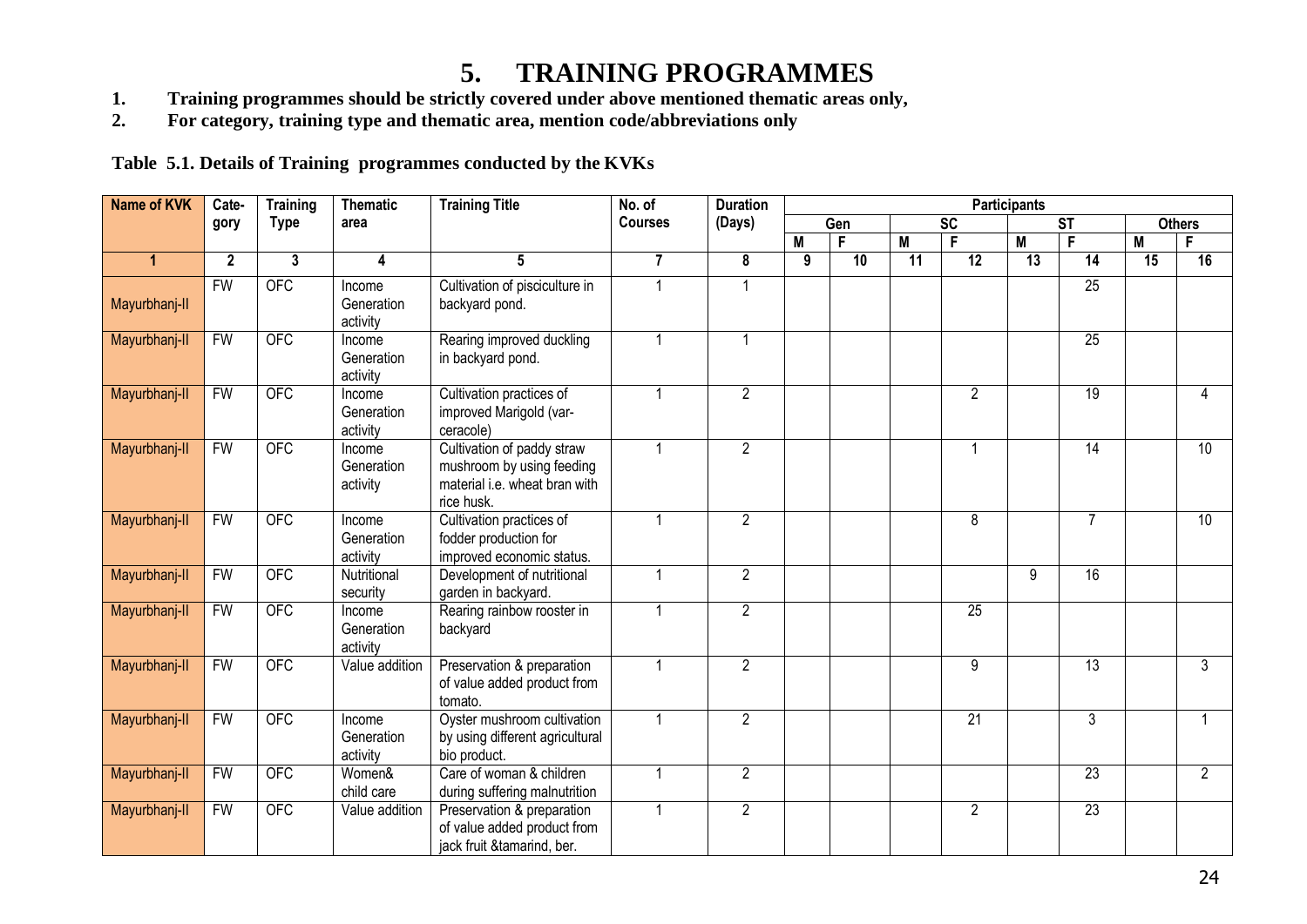| <b>Name of KVK</b> | Cate-          | <b>Training</b> | <b>Thematic</b>  | <b>Training Title</b>                                            | No. of               | <b>Duration</b> | <b>Participants</b> |     |                 |                 |                 |                        |                 |                 |
|--------------------|----------------|-----------------|------------------|------------------------------------------------------------------|----------------------|-----------------|---------------------|-----|-----------------|-----------------|-----------------|------------------------|-----------------|-----------------|
|                    | gory           | <b>Type</b>     | area             |                                                                  | <b>Courses</b>       | (Days)          |                     | Gen |                 | $\overline{SC}$ |                 | $\overline{\text{ST}}$ |                 | <b>Others</b>   |
|                    |                |                 |                  |                                                                  |                      |                 | $\overline{M}$      | F   | M               | F               | $\overline{M}$  | F                      | M               | F               |
| $\mathbf{1}$       | $\mathbf{2}$   | $\mathbf{3}$    | 4                | $5\phantom{.0}$                                                  | $\overline{7}$       | 8               | $\overline{9}$      | 10  | $\overline{11}$ | 12              | 13              | 14                     | $\overline{15}$ | 16              |
|                    | $\overline{S}$ | <b>ONC</b>      | <b>WOE</b>       | Nutrient deficient diseases                                      | $\mathbf{1}$         | $\overline{2}$  |                     |     |                 | $\overline{3}$  |                 | 10                     |                 | $\overline{7}$  |
| Mayurbhanj-II      |                |                 |                  | of women.                                                        |                      |                 |                     |     |                 |                 |                 |                        |                 |                 |
| Mayurbhanj-II      | <b>FW</b>      | <b>OFC</b>      | <b>EXT</b>       | Soil Sample collection for<br>testing                            | $\mathbf{1}$         | $\mathbf{1}$    |                     |     |                 |                 | $\overline{25}$ |                        |                 |                 |
| Mayurbhanj-II      | FW             | <b>OFC</b>      | <b>EXT</b>       | Calculation of fertilizer doses<br>of different crop             | $\mathbf 1$          | $\overline{2}$  |                     |     | $\overline{2}$  | -1              | $\overline{4}$  | 17                     |                 |                 |
| Mayurbhanj-II      | <b>FW</b>      | <b>OFC</b>      | <b>EXT</b>       | Acid soil management                                             |                      | $\overline{2}$  |                     |     |                 | $\overline{7}$  |                 | 14                     |                 | $\overline{4}$  |
| Mayurbhanj-II      | <b>FW</b>      | <b>OFC</b>      | HOV              | Nutrient Management in<br>Kharif vegetable cultivation           | 1                    | $\overline{2}$  |                     |     |                 |                 | $\overline{16}$ | $\overline{9}$         |                 |                 |
| Mayurbhanj-II      | <b>FW</b>      | <b>OFC</b>      | <b>HOF</b>       | Intercropping in Mango<br>Orchard                                | -1                   | $\overline{2}$  |                     |     |                 |                 | $5\overline{)}$ | 20                     |                 |                 |
| Mayurbhanj-II      | FW             | <b>OFC</b>      | <b>HOV</b>       | Nutrient Management in<br>Solanaceous vegetable                  | $\mathbf{1}$         | $\overline{2}$  |                     |     |                 | 2               |                 | $\overline{20}$        |                 | 3               |
| Mayurbhanj-II      | <b>FW</b>      | OFC             | <b>HOT</b>       | <b>Scientific Cultivation</b><br>Practices of Tuber crop         |                      | $\overline{2}$  |                     |     |                 | $\overline{2}$  |                 | $\overline{11}$        |                 | $\overline{12}$ |
| Mayurbhanj-II      | <b>FW</b>      | <b>OFC</b>      | H <sub>O</sub> O | Scientific cultivation<br>practices of seasonal flower<br>plants | $\overline{1}$       | $\overline{2}$  |                     |     |                 |                 | $\overline{3}$  | $\overline{22}$        |                 |                 |
| Mayurbhanj-II      | <b>FW</b>      | <b>OFC</b>      | <b>AEG</b>       | Mat nursery raising<br>technique for paddy<br>transplanter       | $\mathbf 1$          | $\overline{2}$  |                     |     |                 |                 | $\overline{18}$ |                        | $\overline{7}$  |                 |
| Mayurbhanj-II      | <b>FW</b>      | <b>OFC</b>      | <b>AEG</b>       | Use of tractor drawn zero till<br>seed cum fertilizer drill      | $\blacktriangleleft$ | $\overline{2}$  |                     |     |                 |                 | 20              |                        | $\overline{5}$  |                 |
| Mayurbhanj-II      | <b>FW</b>      | <b>OFC</b>      | <b>AEG</b>       | Use of self propelled paddy<br>transplanter                      |                      | $\overline{2}$  |                     |     |                 |                 | 25              |                        |                 |                 |
| Mayurbhanj-II      | <b>FW</b>      | <b>OFC</b>      | <b>AEG</b>       | Use of power weeder in<br>paddy                                  | $\mathbf{1}$         | $\overline{2}$  |                     |     |                 |                 | $\overline{16}$ | 9                      |                 |                 |
| Mayurbhanj-II      | $\overline{S}$ | ONC             | <b>AEG</b>       | Mechanisation in paddy crop                                      | $\mathbf{1}$         | $\overline{2}$  |                     |     |                 |                 | $\overline{4}$  | $\overline{1}$         | $\overline{5}$  |                 |
| Mayurbhanj-II      | FW             | <b>OFC</b>      | <b>AEG</b>       | Use of self propelled maize<br>thresher                          | $\mathbf{1}$         | $\overline{2}$  |                     |     |                 |                 | $\overline{25}$ |                        |                 |                 |
| Mayurbhanj-II      | <b>FW</b>      | <b>OFC</b>      | <b>AEG</b>       | Multi use of power tiller                                        |                      | $\overline{2}$  |                     |     |                 |                 | 25              |                        |                 |                 |
| Mayurbhanj-II      | <b>FW</b>      | <b>OFC</b>      | <b>AEG</b>       | Mechanisation of<br>horticultural plantation                     | $\blacktriangleleft$ | $\overline{2}$  |                     |     |                 |                 | 23              |                        | $\overline{2}$  |                 |
| Mayurbhanj-II      | <b>FW</b>      | <b>OFC</b>      | <b>AEG</b>       | Construction of low cost<br>onion storage structure              | $\mathbf{1}$         | $\overline{2}$  |                     |     |                 |                 | 25              |                        |                 |                 |
| Mayurbhanj-II      | <b>FW</b>      | <b>OFC</b>      | <b>AEG</b>       | Use of tractor operated post<br>hole digger                      |                      | $\overline{2}$  |                     |     |                 |                 | $\overline{24}$ | $\overline{1}$         |                 |                 |
| Mayurbhanj-II      | <b>FW</b>      | <b>OFC</b>      | <b>AEG</b>       | Use of locally available<br>mulching material with drip          | $\blacktriangleleft$ | $\overline{2}$  |                     |     |                 |                 | 25              |                        |                 |                 |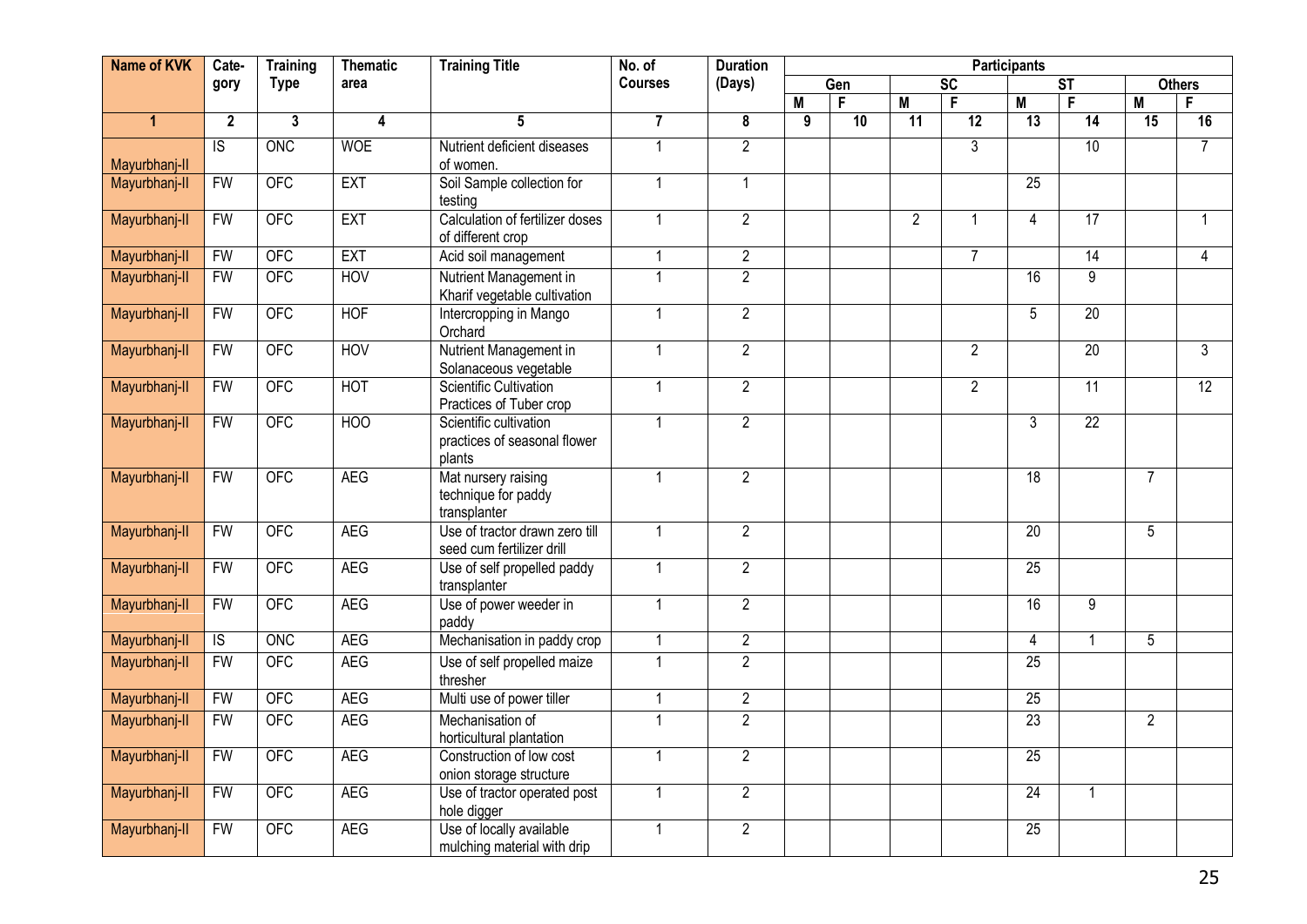| <b>Name of KVK</b> | Cate-        | <b>Training</b> | <b>Thematic</b> | <b>Training Title</b>                                   | No. of         | <b>Duration</b> | <b>Participants</b> |     |           |    |           |    |    |               |
|--------------------|--------------|-----------------|-----------------|---------------------------------------------------------|----------------|-----------------|---------------------|-----|-----------|----|-----------|----|----|---------------|
|                    | gory         | <b>Type</b>     | area            |                                                         | <b>Courses</b> | (Days)          |                     | Gen | <b>SC</b> |    | <b>ST</b> |    |    | <b>Others</b> |
|                    |              |                 |                 |                                                         |                |                 | M                   |     | M         |    | M         |    | M  |               |
|                    | $\mathbf{2}$ | 3               | 4               | 5                                                       |                | 8               | 9                   | 10  | 11        | 12 | 13        | 14 | 15 | 16            |
|                    |              |                 |                 | irrigation                                              |                |                 |                     |     |           |    |           |    |    |               |
| Mayurbhanj-II      | IS           | <b>ONC</b>      | <b>AEG</b>      | Mechanisation of<br>horticultural plantation            |                | 2               |                     |     |           |    | 8         |    |    |               |
| Mayurbhanj-II      | <b>FW</b>    | <b>OFC</b>      | <b>AEG</b>      | Use of drip irrigation with<br>mulching in orchard crop |                | 2               |                     |     |           |    | 24        |    |    |               |
| Mayurbhanj-II      | <b>FW</b>    | <b>OFC</b>      | <b>CRP</b>      | Cultivation practices of<br>pigeon pea                  |                | 2               |                     |     |           |    | 21        |    |    |               |
| Mayurbhanj-II      | <b>FW</b>    | <b>OFC</b>      | <b>CRP</b>      | SRI method of rice<br>cultivation                       |                | 2               |                     |     |           |    | 23        |    | っ  |               |
| Mayurbhanj-II      | <b>FW</b>    | <b>OFC</b>      | <b>CRP</b>      | Acid soil management                                    |                | っ               |                     |     |           |    | 25        |    |    |               |
| Mayurbhanj-II      | IS           | <b>ONC</b>      | <b>CRP</b>      | Scientific Cultivation of<br>Sweetcorn                  |                | $\overline{2}$  |                     |     |           |    | 2         |    | 6  |               |

## **Table 5.2. Details of Vocational training programmes for Rural Youth conducted by the KVKs**

|               |                                                                               |                   |                               | <b>Duration</b> | <b>Number of Beneficiaries</b> |  |           |   |    |                |   |               |
|---------------|-------------------------------------------------------------------------------|-------------------|-------------------------------|-----------------|--------------------------------|--|-----------|---|----|----------------|---|---------------|
| Name of KVK   | <b>Training title</b>                                                         | Crop / Enterprise | <b>Identified Thrust Area</b> | of training     | Gen                            |  | <b>SC</b> |   |    | <b>ST</b>      |   | <b>Others</b> |
|               |                                                                               |                   |                               | (days)          | М                              |  | Μ         |   | М  | F              | M |               |
| Mayurbhanj-II | Mushroom production                                                           | Enterprises       | Income generation<br>activity |                 |                                |  |           |   |    | 15             |   |               |
| Mayurbhanj-II | Preparation & preservation of dehydrated product from<br>cereals & vegetable. | Enterprises       | Value addition                | ۰.              |                                |  |           |   |    | $\overline{2}$ |   |               |
| Mayurbhanj-II | Value addition from different vegetable & fruits.                             | Enterprises       | Value addition                | っ               |                                |  |           | 4 |    |                |   |               |
| Mayurbhanj-II | IFS for enhancing income                                                      | Crop              | <b>IFS</b>                    | ົ               |                                |  |           |   | 8  |                |   |               |
| Mayurbhanj-II | Agro-based enterprises for self employment                                    | Enterprises       | Income generation<br>activity | ົ               |                                |  |           |   |    | 10             |   |               |
| Mayurbhanj-II | Flouriculture for employment generation                                       | Crop              | Income generation<br>activity | $\mathcal{P}$   |                                |  |           |   |    | 8              |   |               |
| Mayurbhanj-II | Repair and maintenance of power tiller                                        | Enterprise        | Farm mechanisation            | 5               |                                |  |           |   | 5  |                |   |               |
| Mayurbhanj-II | Repair and maintenance of irrigation pump                                     | Enterprise        | Farm mechanisation            | 5               |                                |  |           |   | 9  |                |   |               |
| Mayurbhanj-II | Operation and maintenance of paddy transplanter                               | Enterprise        | Farm mechanisation            | റ               |                                |  |           |   | 10 |                |   |               |
| Mayurbhanj-II | Operation and maintenance of tractor operated paddy<br>thresher               | Enterprise        | Farm mechanisation            | 2               |                                |  |           |   | 10 |                |   |               |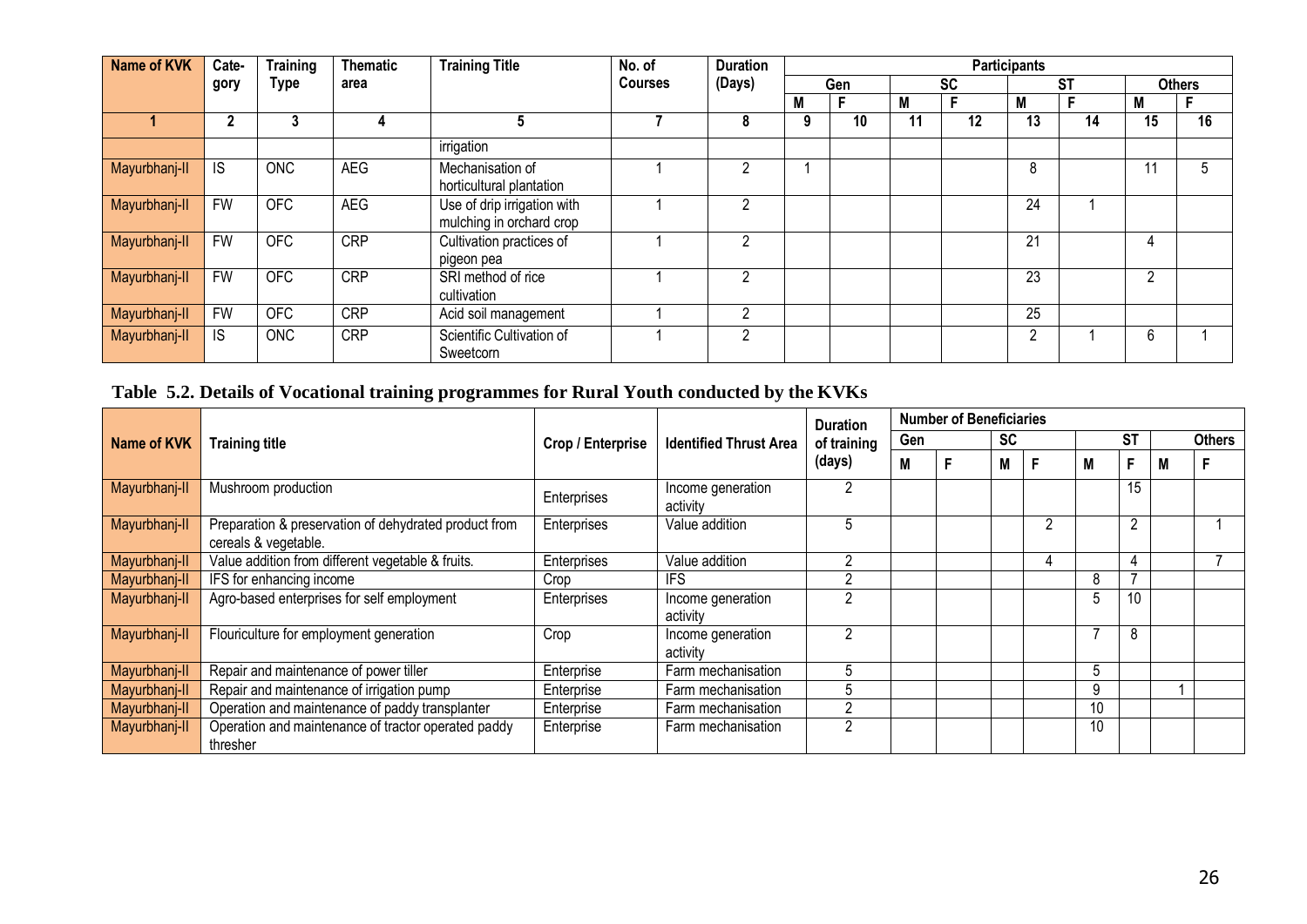#### **Table 5.3. Details of training programme conducted for livelihood security in rural areas by the KVKs : NIL**

| <b>Name of KVK</b> | <b>Training title</b> |               | Self employed after training |               |       |  |  |  |  |  |  |
|--------------------|-----------------------|---------------|------------------------------|---------------|-------|--|--|--|--|--|--|
|                    |                       | Type of units | Number of persons            | emploved else |       |  |  |  |  |  |  |
|                    |                       |               |                              | employed      | where |  |  |  |  |  |  |
|                    |                       |               |                              |               |       |  |  |  |  |  |  |

#### **Table 5.4. Sponsored Training Programmes : NIL**

|                       |              | Thematic area                | Sub-theme<br><b>Client</b> |             |               | <b>No. of Participants</b> |     |  |    |               |   |           | Sponsoring | Fund   |                                |
|-----------------------|--------------|------------------------------|----------------------------|-------------|---------------|----------------------------|-----|--|----|---------------|---|-----------|------------|--------|--------------------------------|
| <b>Name</b><br>of KVK | <b>Title</b> | (as given in<br>abbreviation | (as per<br>column no       | (FW/<br>RY/ | Dura-<br>tion | No. of<br>courses          | Gen |  |    | <b>Others</b> |   | <b>SC</b> | ST         | Agency | received for<br>training (Rs.) |
|                       |              | table)                       | 5 of Table<br>T1           | S           | (days)        |                            | M   |  | IV |               | M |           | M          |        |                                |
|                       |              |                              |                            |             |               |                            |     |  |    |               |   |           |            |        |                                |
|                       |              |                              |                            |             |               |                            |     |  |    |               |   |           |            |        |                                |

#### **Table 5.5 Training Programmes for Panchayatiraj Institutions Office-bearers & members : NIL**

| <b>Name</b><br>of KVK | <b>Title</b> | Thematic area<br>(as given in<br>abbreviation | Sub-theme<br>(as per<br>column no | <b>Client</b><br>(FW/ | Dura-<br>tion<br>RY/ |         | No. of | Gen |  | No. of Participants<br><b>Others</b> |  | <b>SC</b> | <b>ST</b> |  | Sponsoring<br>Agency | Fund<br>received for<br>training (Rs.) |
|-----------------------|--------------|-----------------------------------------------|-----------------------------------|-----------------------|----------------------|---------|--------|-----|--|--------------------------------------|--|-----------|-----------|--|----------------------|----------------------------------------|
|                       |              | table)                                        | 5 of Table<br>T1                  | S                     | (days)               | courses | - NE   | M   |  | M                                    |  | M         | Е         |  |                      |                                        |
|                       |              |                                               |                                   |                       |                      |         |        |     |  |                                      |  |           |           |  |                      |                                        |
|                       |              |                                               |                                   |                       |                      |         |        |     |  |                                      |  |           |           |  |                      |                                        |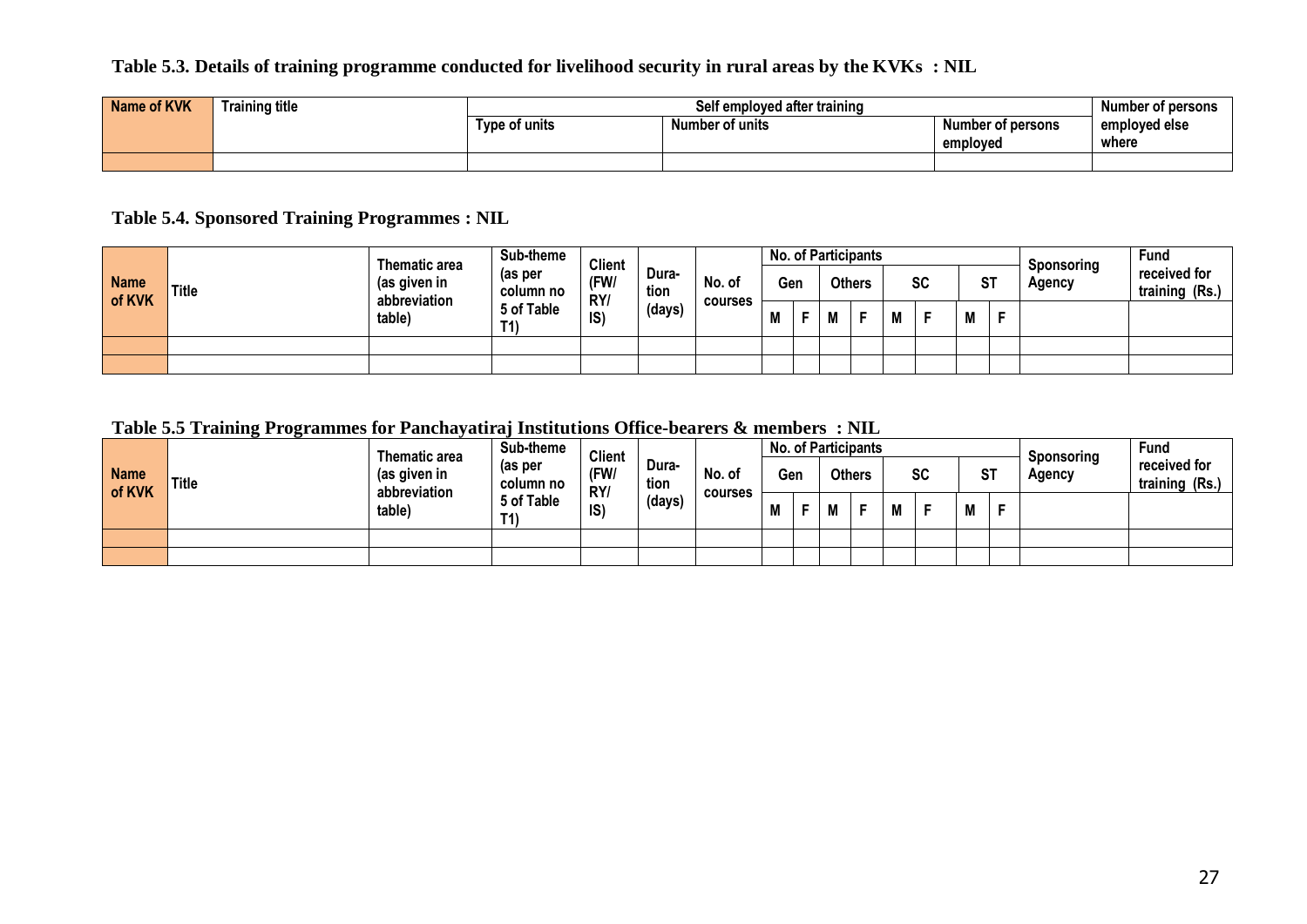### **Table 5.6 Evaluation/Follow up & Impact of the training programmes conducted by the KVK (all types of trainings)**

|                       | Title of the training                                            | No. of<br>trainees | (Score)       | Change in knowledge | <b>Change in Production</b><br>(q/ha) |                             | Change in Income<br>(Rs) |                | Impact on<br>1. Area expanded (ha)                         |
|-----------------------|------------------------------------------------------------------|--------------------|---------------|---------------------|---------------------------------------|-----------------------------|--------------------------|----------------|------------------------------------------------------------|
| Name of<br><b>KVK</b> |                                                                  |                    | <b>Before</b> | After               | <b>Before</b>                         | <b>After</b>                | <b>Before</b>            | <b>After</b>   | 2. No. of farmers adopted (no.)                            |
|                       |                                                                  |                    |               |                     |                                       |                             |                          |                | 3.<br>% change in knowledge, production &<br><b>Income</b> |
| Mayurbhanj-II         | Cultivation of pisciculture in                                   |                    |               |                     |                                       |                             |                          |                |                                                            |
|                       | backyard pond.                                                   | 25                 | 15            | 25                  | 14.78                                 | 29.38                       | 78600                    | 158600         | 1. 10 ha., 2. 70 Nos., 3. 66%, 98%, 101%                   |
| Mayurbhanj-II         | Rearing improved duckling<br>in backyard pond.                   | 25                 | 38            | 58                  | 72 eggs/yr                            | 220 egg/yr                  | 3000                     | 8000           | 1. -., 2. 700 Nos., 3. 50%, 205%, 166%                     |
| Mayurbhanj-II         | Cultivation practices of<br>improved Marigold (var-<br>ceracole) | 25                 | 39            | 48                  | 110                                   | 210                         | 99000                    | 189000         | 1.25 ha., 2. 210 Nos., 3.23%, 90% 90%                      |
| Mayurbhanj-II         | Cultivation of paddy straw                                       |                    |               |                     |                                       |                             |                          |                |                                                            |
|                       | mushroom by using feeding                                        |                    |               |                     |                                       |                             |                          |                |                                                            |
|                       | material i.e. wheat bran with                                    |                    |               |                     |                                       |                             |                          |                |                                                            |
|                       | rice husk.                                                       | 25                 | 58            | 75                  | 1.3 kg/bed                            | 1.4 kg/bed                  | 195/bed                  | 210/bed        | 1. -., 2. 300 Nos., 3. 29%, 7%, 7%                         |
| Mayurbhanj-II         | Cultivation practices of                                         |                    |               |                     | 600 lit                               | 710 lit                     |                          |                |                                                            |
|                       | fodder production for<br>improved economic status.               | 25                 | 21            | 33                  | milk/4month                           | milk/4month                 | 15600                    | 18460          | 1.12 ha., 2.80 Nos., 3.57%, 18%, 18%                       |
| Mayurbhanj-II         | Development of nutritional                                       |                    |               |                     |                                       |                             |                          |                |                                                            |
|                       | garden in backyard.                                              | 25                 | 45            | 60                  |                                       |                             | 78000                    | 120000         | 1.350 ha., 2. 58 Nos., 3.33%, -, 53%                       |
| Mayurbhanj-II         | Rearing rainbow rooster in                                       |                    |               |                     |                                       |                             |                          |                |                                                            |
|                       | backyard                                                         | 25                 | 51            | 73                  | 155 egg/yr                            | 180 egg/yr                  | 6790                     | 8100           | 1.-., 2. 600 Nos., 3.43%, -, 16%                           |
| Mayurbhanj-II         | Preservation & preparation<br>of value added product from        |                    |               |                     |                                       |                             |                          |                |                                                            |
|                       | tomato.                                                          | 25                 | 20            | 32                  | $\blacksquare$                        | $\omega$ .                  | 500/gtl                  | 1500/qtl       | 1.-, 2. 290 Nos., 3.60%, -, 200%                           |
| Mayurbhanj-II         | Oyster mushroom                                                  |                    |               |                     |                                       |                             |                          |                |                                                            |
|                       | cultivation by using different                                   |                    |               |                     | 80 kg/50                              | 85 kg/50                    |                          |                |                                                            |
|                       | agricultural bio product.                                        | 25                 | 43            | 65                  | bed                                   | bed                         | 1120                     | 1190           | 1. -, 2. 120 Nos., 3. 51%, 6%, 6%                          |
| Mayurbhanj-II         | Care of woman & children                                         |                    |               |                     |                                       |                             |                          |                |                                                            |
| Mayurbhanj-II         | during suffering malnutrition<br>Preservation & preparation      | 25                 | 30            | 50                  | $\omega$                              | $\mathcal{L}^{\mathcal{L}}$ | $\omega$                 | $\sim$         | 1.-, 2. 105 Nos., 3. 66%, -, -                             |
|                       | of value added product from                                      |                    |               |                     |                                       |                             |                          |                |                                                            |
|                       | jack fruit &tamarind, ber.                                       | 25                 | 25            | 46                  | $\blacksquare$                        | $\blacksquare$              | $\blacksquare$           |                | 1. -., 2. 200 Nos., 3. 84%, -,-                            |
| Mayurbhanj-II         | Soil Sample collection for                                       |                    |               |                     |                                       |                             |                          |                |                                                            |
|                       | testing                                                          | 25                 | 25            | 48                  | $\blacksquare$                        | $\blacksquare$              | $\blacksquare$           | $\sim$         | 1.-, 2.2500 Nos., 3.92%, -, -                              |
| Mayurbhanj-II         | Calculation of fertilizer                                        |                    |               |                     |                                       |                             |                          |                |                                                            |
|                       | doses of different crop                                          | 25                 | 18            | 32                  | $\blacksquare$                        | $\sim$                      | $\sim$                   | $\blacksquare$ | 1.-, 2.800 Nos., 3.77%,-,-                                 |
| Mayurbhanj-II         | Acid soil management                                             | 25                 | 22            | 42                  | $\blacksquare$                        | $\ddot{\phantom{a}}$        | $\sim$                   | $\blacksquare$ | 1.-., 2.2500 Nos., 3.90%, -, -                             |
| Mayurbhanj-II         | Nutrient Management in                                           |                    |               |                     |                                       |                             |                          |                |                                                            |
|                       | Kharif vegetable cultivation                                     | 25                 | 45            | 65                  |                                       |                             | 75000                    | 135000         | 1.800 ha., 2.350 Nos., 3.44%, -, 80%                       |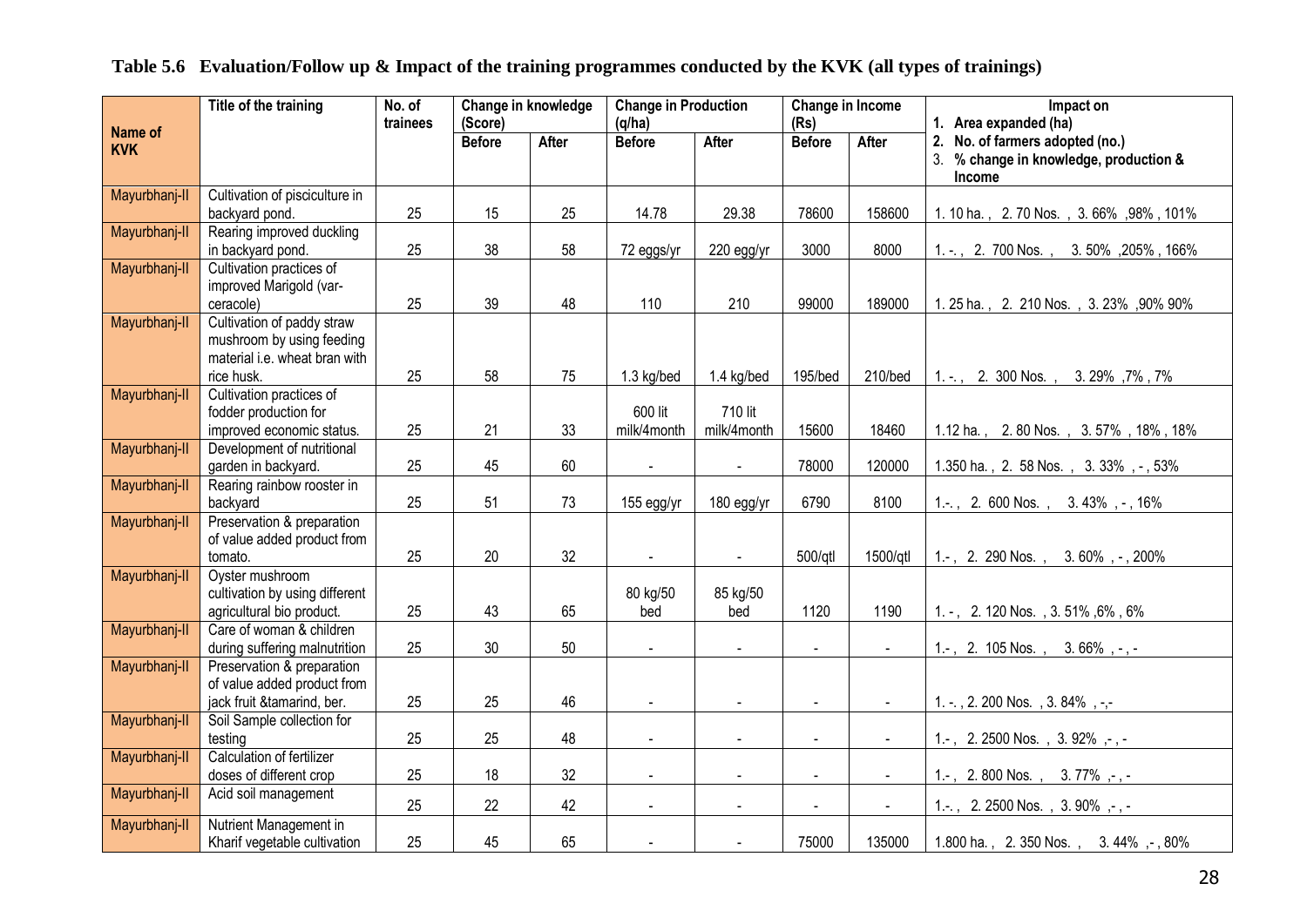| Mayurbhanj-II | Intercropping in Mango                                 |    |                 |    |                |                |                |               |                                            |
|---------------|--------------------------------------------------------|----|-----------------|----|----------------|----------------|----------------|---------------|--------------------------------------------|
|               | Orchard                                                | 25 | 35              | 85 |                |                | 7050           | 12060         | 1.50 ha., 2.100 Nos.,<br>3. 142%, -, 71%   |
| Mayurbhanj-II | Nutrient Management in                                 |    |                 |    |                |                |                |               |                                            |
|               | Solanaceous vegetable                                  | 25 | 28              | 38 |                |                | $\overline{a}$ | $\mathbf{r}$  | 1.120 ha., 2.600 Nos., 3.35%,-,-           |
| Mayurbhanj-II | <b>Scientific Cultivation</b>                          |    |                 |    |                |                |                |               |                                            |
|               | Practices of Tuber crop                                | 25 | 21              | 34 | $\blacksquare$ |                | $\blacksquare$ | $\Delta \phi$ | 1.60 ha., 2.130 Nos.,<br>$3.61\%$ , , .    |
| Mayurbhanj-II | Scientific cultivation<br>practices of seasonal flower |    |                 |    |                |                |                |               |                                            |
|               | plants                                                 | 25 | 30              | 40 | $\blacksquare$ |                | $\sim$         |               | 1.15 ha., 2.80 Nos., 3.33%,-,-             |
| Mayurbhanj-II | Mat nursery raising                                    |    |                 |    |                |                |                |               |                                            |
|               | technique for paddy                                    |    |                 |    |                |                |                |               |                                            |
|               | transplanter                                           | 25 | 20              | 30 | 28.0           | 35.0           | 10000          | 15000         | 1.800 ha., 2.1500 Nos., 3.50 %, 25%, 50%   |
| Mayurbhanj-II | Use of tractor drawn zero till                         |    |                 |    |                |                |                |               |                                            |
|               | seed cum fertilizer drill                              | 25 | 35              | 48 | 8.3            | 10.9           | 13090          | 16100         | 1.350 ha, 2.250 Nos., 3.37%, 31%, 22%      |
| Mayurbhanj-II | Use of self propelled paddy                            |    |                 |    |                |                |                |               |                                            |
|               | transplanter                                           | 25 | 43              | 59 | 35             | 39.5           | 11500          | 16400         | 1.450 ha., 2.230 Nos., 3.37%, 12%, 42%     |
| Mayurbhanj-II | Use of power weeder in                                 |    |                 |    |                |                |                |               |                                            |
|               | paddy                                                  | 25 | 35              | 61 | 32.8           | 35.7           | 12800          | 15300         | 1.110 ha., 2.75 Nos.,<br>3.74%,08%,19%     |
| Mayurbhanj-II | Mechanisation in paddy                                 |    |                 |    |                |                |                |               |                                            |
|               | crop                                                   | 25 | 30 <sup>°</sup> | 58 | 28.5           | 35.4           | 12900          | 16400         | 1.450 ha., 2.250 Nos.,<br>3.93%, 24%-, 27% |
| Mayurbhanj-II | Use of self propelled maize                            |    |                 |    |                |                |                |               |                                            |
|               | thresher                                               | 25 | 15              | 38 | 18.6           | 18.9           | 10450          | 17500         | 1.400 ha, 2.80 nos, 3.153%, -, 81%,        |
| Mayurbhanj-II | Multi use of power tiller                              | 25 | 31              | 52 | $\omega$       | $\blacksquare$ | 14800          | 25500         | 1.1500 ha, 2.600 nos, 3.67%,-,72%          |
| Mayurbhanj-II | Mechanisation of                                       |    |                 |    |                |                |                |               |                                            |
|               | horticultural plantation                               | 25 | 27              | 48 |                | $\blacksquare$ | 15800          | 24300         | 1.1200 ha, 2.600 nos, 3.77%,-53%           |
| Mayurbhanj-II | Construction of low cost                               |    |                 |    |                |                |                |               |                                            |
|               | onion storage structure                                | 25 | 31              | 60 | 120            | 140            | 30900          | 45200         | 1.45 ha, 2.100 nos, 3.93%, 16%, 46%        |
| Mayurbhanj-II | Use of tractor operated post                           |    |                 |    |                |                |                |               |                                            |
|               | hole digger                                            | 25 | 25              | 39 | $\blacksquare$ | $\sim$         | 125000         | 180000        | 1.600ha, 2.70 nos, 3.56%,-,44%             |
| Mayurbhanj-II | Use of locally available                               |    |                 |    |                |                |                |               |                                            |
|               | mulching material with drip                            |    | 20              | 35 |                |                | 75000          | 130000        |                                            |
| Mayurbhanj-II | irrigation<br>Use of drip irrigation with              | 25 |                 |    | $\sim$         | $\blacksquare$ |                |               | 1.500 ha, 2.150 nos, 3.75%,-73%            |
|               | mulching in orchard crop                               | 25 | 32              | 54 | $\blacksquare$ | $\blacksquare$ | 60000          | 145000        | 1.800 ha., 2. 250 Nos., 3.68%,-, 141%      |
| Mayurbhanj-II | Cultivation practices of                               |    |                 |    |                |                |                |               |                                            |
|               | pigeon pea                                             | 25 | 29              | 48 | 8.5            | $11.5$         | 34000          | 46000         | 1.1000 ha., 2. 200 Nos., 3.65%, 35%, 35%   |
| Mayurbhanj-II | SRI method of rice                                     |    |                 |    |                |                |                |               |                                            |
|               | cultivation                                            | 25 | 25              | 42 | 28.5           | 35.8           | 12200          | 15800         | 1.1500 ha., 2. 500 Nos., 3.68%, 25%, 29%   |
| Mayurbhanj-II | Acid soil management                                   |    |                 |    |                |                |                |               |                                            |
|               |                                                        | 25 | 17              | 29 | $\sim$         | $\blacksquare$ | $\blacksquare$ | $\sim$        | 1. 2500 ha., 2. 2000 Nos., 3. 70%, -, -    |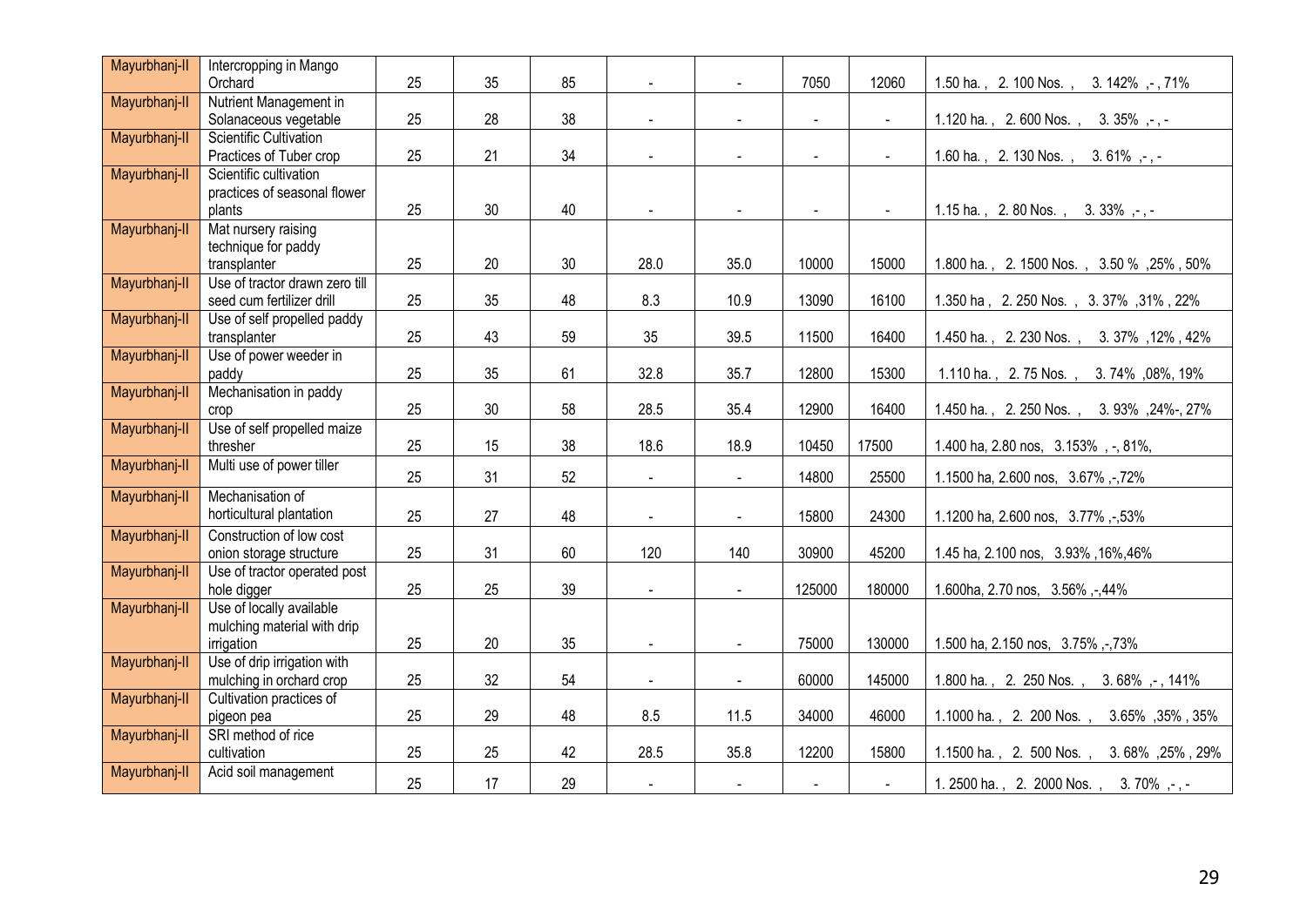### **6. EXTENSION ACTIVITIES**

| Name of the KVK |                              |                      |                      | <b>Detail of Participants</b> |                         |                         |     |                                      |                         | <b>Remarks</b>                                                                                                                                                              |                                                                                                                     |                                                        |  |
|-----------------|------------------------------|----------------------|----------------------|-------------------------------|-------------------------|-------------------------|-----|--------------------------------------|-------------------------|-----------------------------------------------------------------------------------------------------------------------------------------------------------------------------|---------------------------------------------------------------------------------------------------------------------|--------------------------------------------------------|--|
|                 | <b>Activity</b>              | No. of<br>activities | No. of<br>activities | <b>Farmers</b><br>(Others)    |                         | <b>SC/ST (Farmers)</b>  |     | <b>Extension</b><br><b>Officials</b> |                         |                                                                                                                                                                             |                                                                                                                     |                                                        |  |
|                 |                              | (Targeted)           | (Achieved)           | $\overline{\mathsf{M}}$       | F                       | $\overline{\mathsf{M}}$ | F   | $\overline{\mathsf{M}}$              | $\overline{F}$          | Purpose                                                                                                                                                                     | <b>Topics</b>                                                                                                       | Crop<br><b>Stages</b>                                  |  |
| Mayurbhanj-II   | Field Day                    | $\mathbf 5$          | $\mathbf 5$          | $6\overline{6}$               | $\overline{\mathbf{2}}$ | 101                     | 153 | $\overline{\mathbf{3}}$              | $\overline{\mathbf{2}}$ | the<br>Proven<br>technolog<br>y in the<br>Farmers<br>field                                                                                                                  | Rearing<br>duckling in<br>backyard<br>pond,<br>Poulty, zero<br>till seed drill<br>, drip<br>irrigation in<br>tomato | ,growth<br>stage                                       |  |
| Mayurbhanj-II   | Kisan Mela                   | $\blacksquare$       | $\blacksquare$       |                               |                         |                         |     | L.                                   |                         | $\blacksquare$                                                                                                                                                              | $\blacksquare$                                                                                                      | $\blacksquare$                                         |  |
| Mayurbhanj-II   | Kisan Ghosthi                | $\blacksquare$       | $\blacksquare$       |                               |                         |                         |     |                                      |                         | $\blacksquare$                                                                                                                                                              | $\blacksquare$                                                                                                      | $\blacksquare$                                         |  |
| Mayurbhanj-II   | Exhibition                   | $\blacksquare$       | $\blacksquare$       |                               |                         |                         |     |                                      |                         |                                                                                                                                                                             | $\Box$                                                                                                              | $\blacksquare$                                         |  |
| Mayurbhanj-II   | Film Show                    | 4                    | 4                    |                               | 40                      |                         | 60  |                                      | $\overline{\mathbf{2}}$ | Demonsta<br>rtion of<br>new<br>technologi<br>es                                                                                                                             | Value<br>addition                                                                                                   | Preparati<br>on                                        |  |
| Mayurbhanj-II   | <b>Method Demonstrations</b> | 8                    | $\,8\,$              | $\overline{\mathbf{5}}$       | $\overline{\mathbf{5}}$ | 30                      | 40  | H                                    | E                       | Demonsta<br>rtion of<br>new<br>technologi<br>es in<br>agricultur<br>e and<br>allied<br>sector<br>through<br>video<br>programm<br>$\mathsf{e}% _{0}\left( \mathsf{e}\right)$ | Farm<br>mechanisat<br>ion and<br>Mushroom,<br>Duckling,<br>Value<br>addition                                        | Pre,<br>vegetatati<br>ve and<br>reproducti<br>ve stage |  |
| Mayurbhanj-II   | <b>Farmers Seminar</b>       |                      |                      |                               |                         |                         |     |                                      |                         | Demestra<br>tion of<br>use of<br>farm<br>implenent<br>$\mathsf{s}$                                                                                                          | Use of self<br>propelled<br>paddy<br>reaper,<br>Use of 8<br>rows paddy<br>drum<br>seeder,                           | Sowing &<br>Harvestin<br>g                             |  |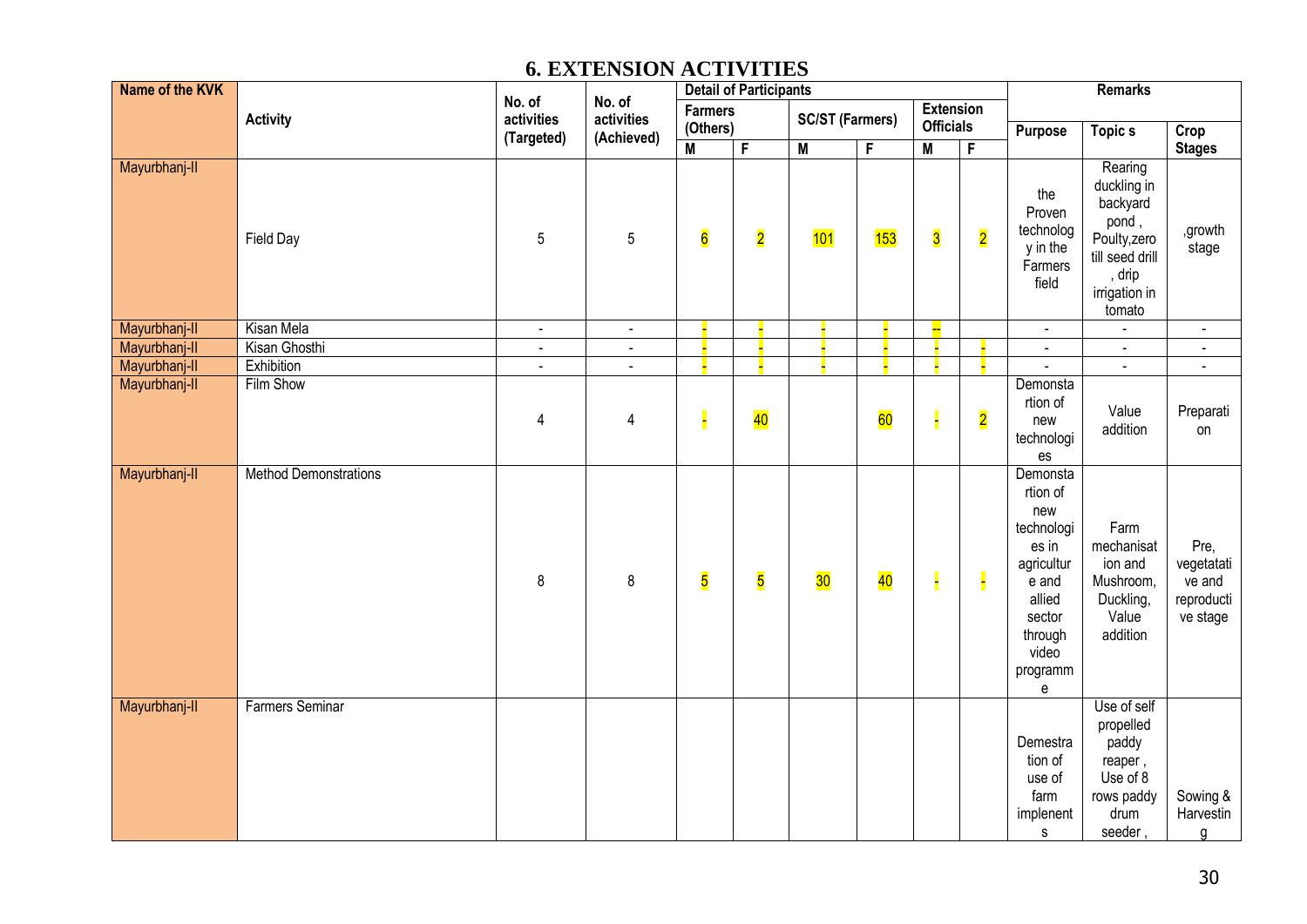| Name of the KVK |                                        |                      |                      | <b>Detail of Participants</b> |    |                         |    | <b>Remarks</b>                       |                |                                                                            |                                                                                        |                     |
|-----------------|----------------------------------------|----------------------|----------------------|-------------------------------|----|-------------------------|----|--------------------------------------|----------------|----------------------------------------------------------------------------|----------------------------------------------------------------------------------------|---------------------|
|                 | <b>Activity</b>                        | No. of<br>activities | No. of<br>activities | <b>Farmers</b><br>(Others)    |    | <b>SC/ST (Farmers)</b>  |    | <b>Extension</b><br><b>Officials</b> |                | <b>Purpose</b>                                                             | <b>Topics</b>                                                                          | Crop                |
|                 |                                        | (Targeted)           | (Achieved)           | M                             | F  | $\overline{\mathsf{M}}$ | F  | $\overline{M}$                       | $\overline{F}$ |                                                                            |                                                                                        | <b>Stages</b>       |
|                 |                                        |                      |                      |                               |    |                         |    |                                      |                |                                                                            | use of<br>bullock<br>drawn seed<br>drill etc.                                          |                     |
| Mayurbhanj-II   | Workshop                               |                      |                      |                               |    |                         |    |                                      |                |                                                                            |                                                                                        |                     |
| Mayurbhanj-II   | Group meetings                         |                      |                      |                               |    |                         |    |                                      |                |                                                                            |                                                                                        |                     |
| Mayurbhanj-II   | Lectures delivered as resource persons |                      |                      |                               |    |                         |    |                                      |                |                                                                            |                                                                                        |                     |
| Mayurbhanj-II   | Newspaper coverage                     | 5                    | 5                    | <b>Mass</b>                   |    |                         |    |                                      |                | For<br>dissemina<br>tion of<br>programm<br>е                               | Training,<br>meeting,<br>SAC,<br>Kissan<br>Mela                                        | Different<br>stages |
| Mayurbhanj-II   | Radio talks                            | $\overline{2}$       | $\overline{2}$       | <b>Mass</b>                   |    |                         |    |                                      |                | For<br>dissemina<br>tion of<br>tech                                        | Sweetcorn<br>cultivation                                                               | Before<br>sowing    |
| Mayurbhanj-II   | TV talks                               | $\mathbf{1}$         | 1                    | <b>Mass</b>                   |    |                         |    |                                      |                | For<br>dissemina<br>tion of<br>tech                                        | Farm<br>mechanisat<br>ion,                                                             | Different<br>stages |
| Mayurbhanj-II   | Popular articles                       |                      |                      |                               |    |                         |    |                                      |                |                                                                            |                                                                                        |                     |
| Mayurbhanj-II   | <b>Extension Literature</b>            | 6                    | $\,6\,$              | Mass                          |    |                         |    |                                      |                | Dissimina<br>te the<br>technologi<br>e to the<br>farmer                    | Duckling,<br>Value<br>addition,<br>Poultry                                             |                     |
| Mayurbhanj-II   | Farm advisory Services                 | 12                   | 16                   | 298                           | 50 | 365                     | 72 |                                      |                | To solve<br>the<br>problems<br>of the<br>farmers<br>and data<br>collection | Farm<br>mechanisat<br>ion<br>, Women in<br>Agriculture<br>, Fisheries                  |                     |
| Mayurbhanj-II   | Scientific visit to farmers field      | 36                   | 39                   | 49                            | 21 | 80                      | 32 |                                      |                | To solve<br>the<br>problems<br>of the<br>farmers<br>and data<br>collection | Farm<br>mechanisat<br>ion<br>, Women in<br>Agriculture<br>, Extension,<br>Horticulture |                     |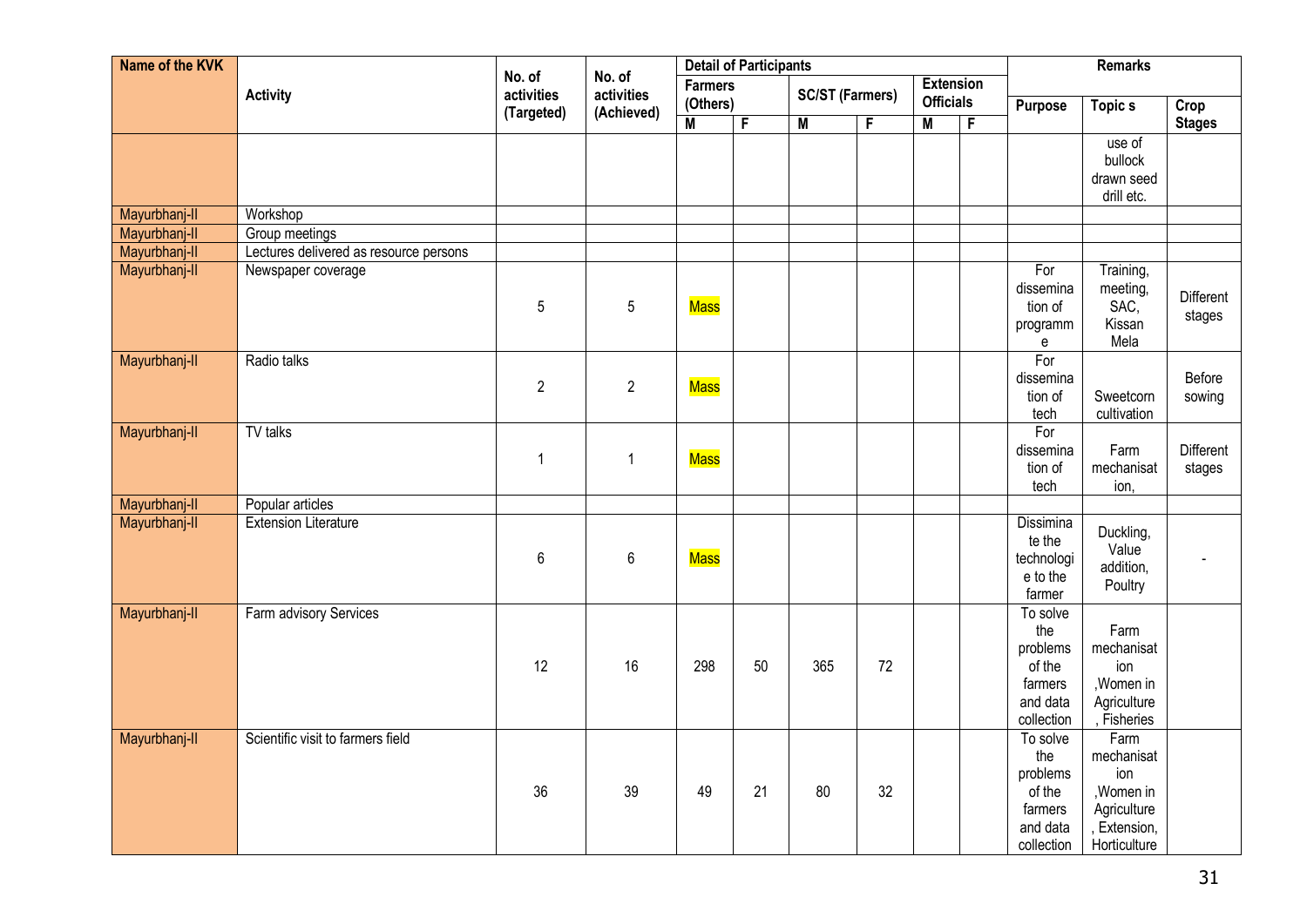| Name of the KVK |                                    |                      | <b>Detail of Participants</b> |                            |                         |                          |                         |                                      |                | <b>Remarks</b>                                                         |                                                                       |                       |
|-----------------|------------------------------------|----------------------|-------------------------------|----------------------------|-------------------------|--------------------------|-------------------------|--------------------------------------|----------------|------------------------------------------------------------------------|-----------------------------------------------------------------------|-----------------------|
|                 | <b>Activity</b>                    | No. of<br>activities | No. of<br>activities          | <b>Farmers</b><br>(Others) |                         | <b>SC/ST (Farmers)</b>   |                         | <b>Extension</b><br><b>Officials</b> |                |                                                                        |                                                                       |                       |
|                 |                                    | (Targeted)           | (Achieved)                    | M                          | F                       | $\overline{M}$           | F                       | M                                    | F              | Purpose                                                                | <b>Topics</b>                                                         | Crop<br><b>Stages</b> |
| Mayurbhanj-II   | Farmers visit to KVK               | 800                  | 900                           | 220                        | 99                      | 456                      | 125                     |                                      |                | Technolo<br>gical<br>backstopp<br>ing                                  | Farm<br>mechanisat<br>ion<br>, Women in<br>Agriculture<br>, Fisheries |                       |
| Mayurbhanj-II   | Diagnostic visits                  | 8                    | 10                            | 18                         | 4                       | 35                       | 15                      |                                      |                | For<br>problem<br>solving                                              | Farm<br>mechanisat<br>ion<br>, Women in<br>Agriculture<br>, Fisheries |                       |
| Mayurbhanj-II   | Exposure visits                    | 1                    | $\mathbf{1}$                  |                            |                         | 03                       |                         |                                      |                | Exposure<br>to res<br>institutes                                       | Jodia<br>Farm, Keonj<br>ahar                                          |                       |
| Mayurbhanj-II   | Ex-trainees Sammelan               |                      |                               |                            |                         |                          |                         |                                      |                |                                                                        |                                                                       |                       |
| Mayurbhanj-II   | Soil health Camp                   | 1                    | $\mathbf{1}$                  | 15                         |                         | 85                       |                         | $\overline{\mathbf{4}}$              |                | Soil test                                                              |                                                                       |                       |
| Mayurbhanj-II   | Animal Health Camp                 | $\overline{2}$       | 3                             | 22                         | $\overline{4}$          | 69                       | 39                      | 1                                    |                | <b>Disease</b><br>curing<br>and<br>preventio<br>n,<br>immunisat<br>ion |                                                                       | Different<br>stages   |
| Mayurbhanj-II   | Agri mobile clinic                 |                      |                               |                            |                         |                          |                         |                                      |                |                                                                        |                                                                       |                       |
| Mayurbhanj-II   | Soil test campaigns                | $\mathbf{1}$         | $\mathbf{1}$                  | 48                         | $\overline{\mathbf{2}}$ | 46                       | $\overline{\mathbf{2}}$ | $\overline{\mathbf{2}}$              | $\overline{1}$ | Soil test                                                              |                                                                       | Before<br>cultivation |
| Mayurbhanj-II   | Farm Science Club conveners meet   |                      |                               |                            |                         |                          |                         |                                      |                |                                                                        |                                                                       |                       |
| Mayurbhanj-II   | Self Help Group conveners meetings | 1                    | 1                             | $\overline{a}$             | 13                      |                          | 187                     | 1                                    | $\mathbf{1}$   | Unity<br>among<br>farmers                                              | groupdyna<br>mics                                                     |                       |
| Mayurbhanj-II   | Mahila Mandals conveners meetings  | $\blacksquare$       | $\blacksquare$                | $\blacksquare$             | $\blacksquare$          | $\overline{\phantom{a}}$ | $\mathbf{r}$            | $\sim$                               |                |                                                                        | $\omega$                                                              | $\mathbf{r}$          |
| Mayurbhanj-II   | Celebration of important days      | 4                    | 4                             | 42                         | 14                      | 72                       | 143                     |                                      |                | Awarenes<br>s of<br>farmers                                            |                                                                       |                       |
| Mayurbhanj-II   | World Soil Day                     | 1                    | 1                             | 15                         |                         | 85                       |                         |                                      |                | Soil card<br>distributio<br>n                                          |                                                                       |                       |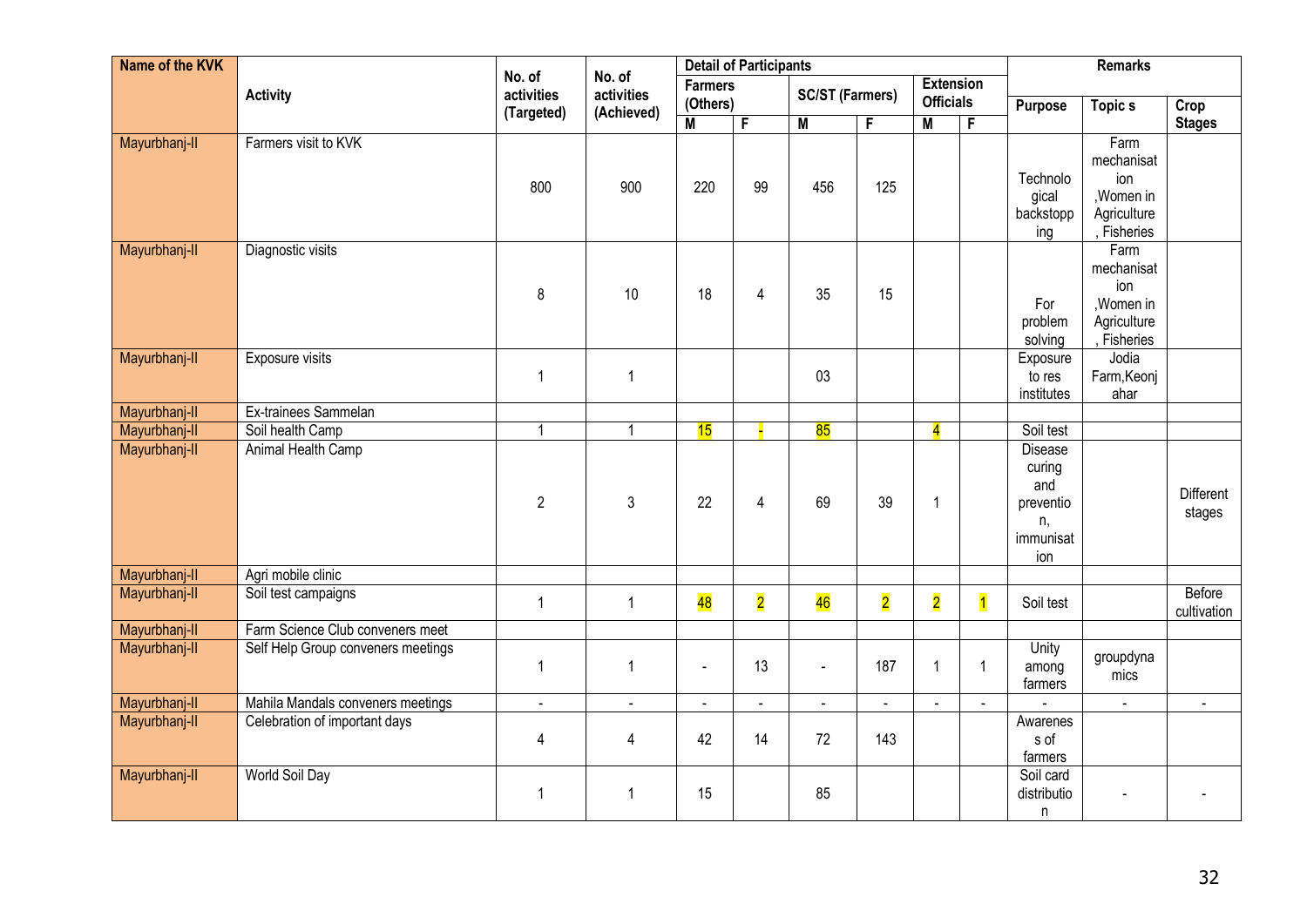## **7. Literature Developed/Published (with full title, author & reference)**

#### **7.1 KVK Newsletters**

| <b>KVK Na</b><br><b>Name</b> | Date of start | .<br>Periodicitv        | Number of copies printed | t copies distributed. |
|------------------------------|---------------|-------------------------|--------------------------|-----------------------|
| Mayurbhanj-II                | 26.09.15      | ∵vearly<br>- - -<br>1dl | $\sim$<br>V4             | 1000                  |

#### **7.2 Literature developed/published**

| <b>KVK Name</b> | Type    | <b>Title</b>                                                                    | Author's name      | Number of copies |
|-----------------|---------|---------------------------------------------------------------------------------|--------------------|------------------|
|                 |         |                                                                                 |                    |                  |
| Mayurbhanj-II   | Leaflet | Bataka Palana,                                                                  | <b>B.L.Mallick</b> | 500              |
| Mayurbhanj-II   | Leaflet | Bilati Baigana ra Abhabi Bikri ru Mukti Mulyajukta Utpadana O<br>Prakriyakaran, | <b>B.L.Mallick</b> | 500              |
| Mayurbhanj-II   | Leaflet | Mayurbhanj Zilla re Banaraj Kukuda Palana                                       | <b>B.L.Mallick</b> | 500              |
| Mayurbhanj-II   | Leaflet | Dali Jjatiya Phasalare Roga abang Poka Niyantrana                               | D.Panda            | 500              |
| Mayurbhanj-II   | Leaflet | Mayurbhanj zilla re Byabahar Upojogi Krushi Jantrapati                          | G.C.Dhal           | 500              |
| Mayurbhanj-II   | Leaflet | Mayurbhanj Zilla re Dhana Katara Keteka Upajyukta Jantrapati                    | G.C.Dhal           | 500              |

#### **7.3 Details of Electronic Media Produced : NIL**

| <b>KVK Name</b> | Type of media (CD / VCD / DVD / Audio-Cassette) | Title of the programme | Number |
|-----------------|-------------------------------------------------|------------------------|--------|
| Mayurbhanj-II   |                                                 |                        |        |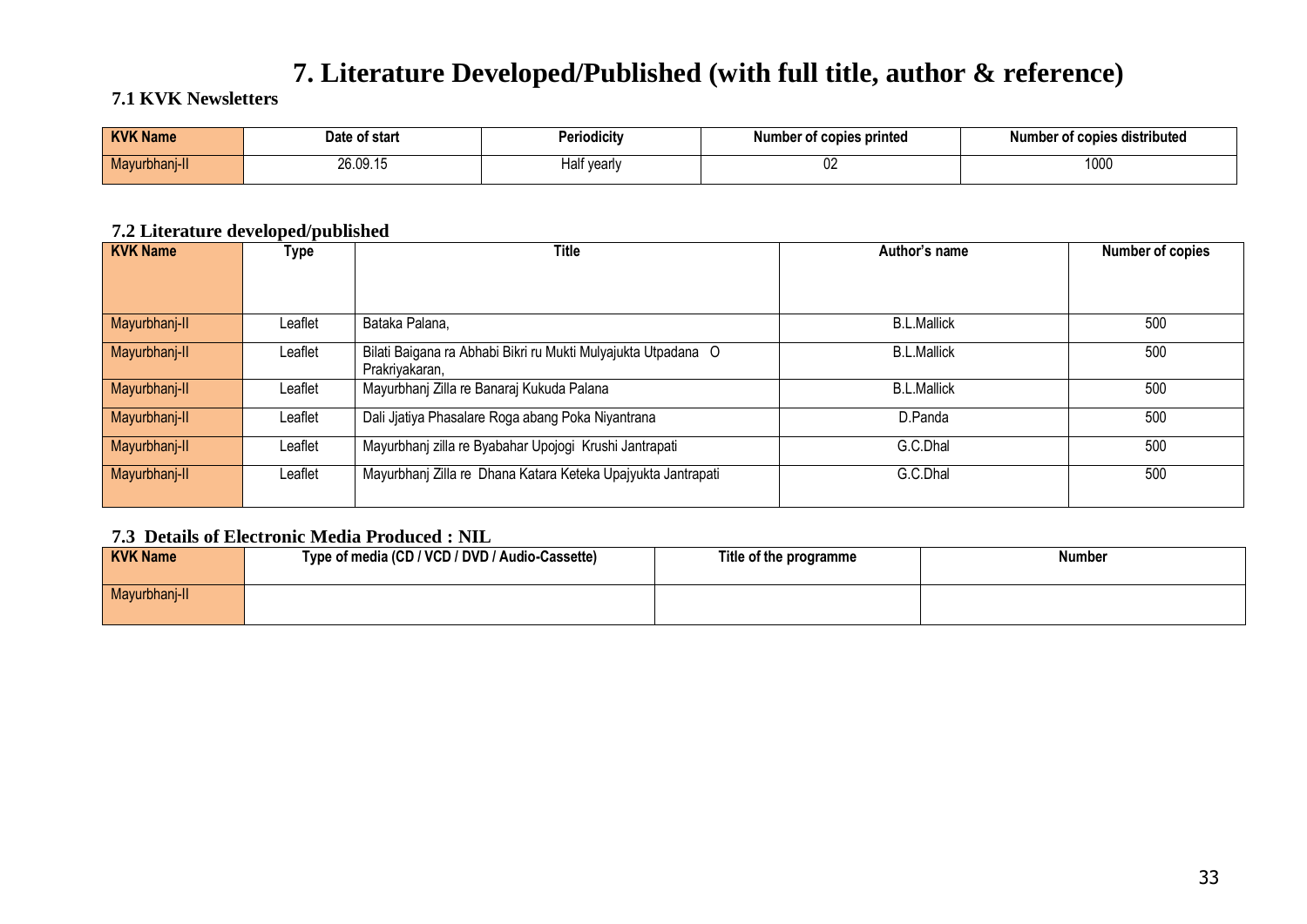## **8. Production and supply of Technological products**

#### **8.1 SEED production**

| <b>KVK Name</b> | Major group/class | Crop  | Variety    | Quantity (qt.) | Value (Rs.) | Provided to No.<br>of Farmers | <b>Expected area</b><br>coverage (ha.) |
|-----------------|-------------------|-------|------------|----------------|-------------|-------------------------------|----------------------------------------|
| Mayurbhanj-II   | Foundation        | Paddy | Pratikshya | $60.0*$        |             |                               |                                        |
| Mayurbhanj-II   | Foundation        | Paddy | Manaswaini | $28.0*$        | -           | -                             |                                        |

• Unprocessed

#### **8.2 Planting Material production**

| <b>KVK Name</b> | Major group/class | Crop                     | Varietv      | Nos. | Value<br>(Rs.) | Provided to No.<br>of Farmers | <b>Expected area</b><br>coverage (ha.) |
|-----------------|-------------------|--------------------------|--------------|------|----------------|-------------------------------|----------------------------------------|
| Mayurbhanj-II   | Vegetable         | <b>Brinjal Seedlings</b> | Tarini       | 1770 | 885            |                               | 0.02                                   |
| Mayurbhanj-II   | Vegetable         | Chilli Seedlings         | Shvam Hot    | 1140 | 570            |                               | 0.01                                   |
| Mayurbhanj-II   | Vegetable         | Tomato Seedlings         | Minami Super | 3090 | 1545           |                               | 0.2                                    |
| Mayurbhanj-II   | Vegetable         | Capsicum                 | Mahabharat   | 3000 | 3000           |                               | 0.2                                    |
| Mayurbhanj-II   | Vegetable         | Cauliflower              | Megha        | 6000 | 3000           | 10                            | 0.4                                    |
| Mayurbhanj-II   | Vegetable         | Cabbage                  | Krishna      | 8000 | 4000           |                               | 0.4                                    |

#### **8.3 Production Units (bio-agents / bio pesticides/ bio fertilizers etc.) \* Name of product should follow same pattern and spelled correct : NIL**

| <b>KVK Name</b> | Major Group Bio agent/Bio<br>fertilizers/Bio Pesticides | Name of the Product | Qty (In Kg) | Qty (In No) | Value (Rs.) | <b>Provided to</b><br>No. of<br><b>Farmers</b> | <b>Expected</b><br>area<br>coverage<br>(ha.) |
|-----------------|---------------------------------------------------------|---------------------|-------------|-------------|-------------|------------------------------------------------|----------------------------------------------|
| Mayurbhanj-II   | <b>Bio Agents</b>                                       | <b>NIL</b>          |             |             |             |                                                |                                              |
| Mayurbhanj-II   | <b>Bio Agents</b>                                       |                     |             |             |             |                                                |                                              |
| Mayurbhanj-II   | <b>Bio Fertilizer</b>                                   |                     |             |             |             |                                                |                                              |
| Mayurbhanj-II   | <b>Bio Fertilizer</b>                                   |                     |             |             |             |                                                |                                              |

#### **8.4 Livestock and fisheries production**

| <b>KVK Name</b> | Name                   | <b>Breed</b>               | <b>Type of Produce</b> | Qty. (kg/qt./litre) | Value (Rs.) | No. of               |
|-----------------|------------------------|----------------------------|------------------------|---------------------|-------------|----------------------|
|                 | of the animal / bird / |                            |                        |                     |             | <b>Beneficiaries</b> |
|                 | aguatics               |                            |                        |                     |             |                      |
| Mayurbhanj-II   | Poultrv                | Rainbow rooster & Banaraia | Brooding of Chick      | 1064 nos            | 58,520      | 116                  |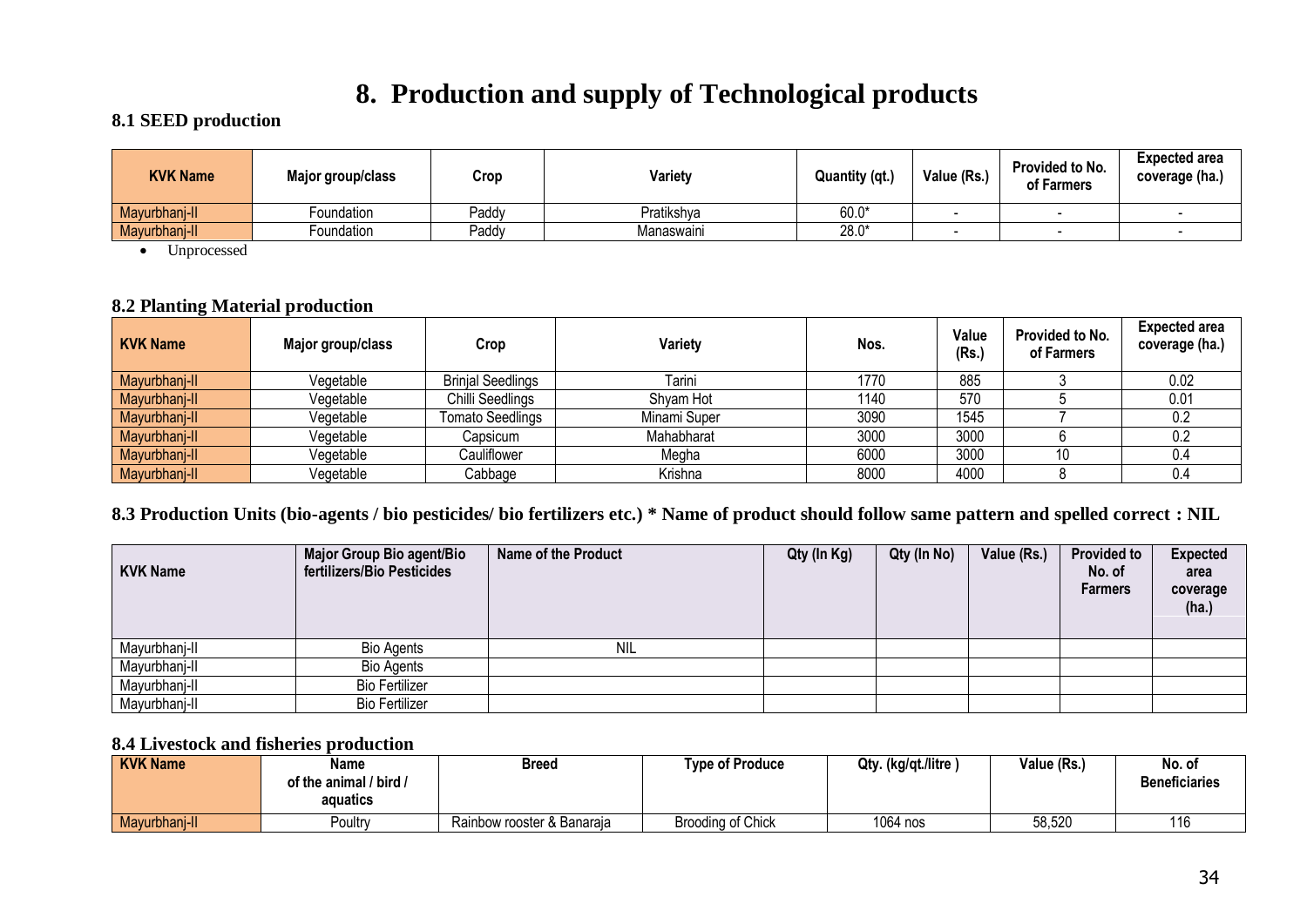### **9. Activities of Soil and Water Testing Laboratory**

**9.1 Details of soil samples analyzed so far :**

| <b>KVK Name</b> | <b>Status of</b><br>establishme<br>nt of Lab | <b>Year of</b><br>establishment | <b>Details</b> | No. of Samples | No. of Farmers | No. of Villages | <b>Amount realized</b> | Soil<br>report<br>distributed<br>to<br>the<br>farmers<br>(Nos) |
|-----------------|----------------------------------------------|---------------------------------|----------------|----------------|----------------|-----------------|------------------------|----------------------------------------------------------------|
| Mayurbhanj-II   | N.A.                                         | N.A.                            |                | 316            | 1535           |                 |                        | 1535                                                           |

#### **9.2 Details of water samples analyzed so far : NIL**

| <b>KVK Name</b> | <b>Status of</b><br>establishme<br>nt of Lab | Year of<br>establishment | <b>Details</b> | No. of Samples | No. of Farmers | No. of Villages | <b>Amount realized</b> | <b>Water report</b><br>distributed to<br>the farmers<br>(Nos) |
|-----------------|----------------------------------------------|--------------------------|----------------|----------------|----------------|-----------------|------------------------|---------------------------------------------------------------|
| Mayurbhanj-II   | N.A.                                         | N.A.                     |                |                |                |                 |                        |                                                               |

#### **10. Rainwater Harvesting : NIL**

#### **Training programmes conducted by using Rainwater Harvesting Demonstration Unit**

| ___<br><b>Name of KVK</b> | <b>Date</b> | Title of the training course | <b>Client</b><br>(PF/RY/EF) | No. of<br>Courses | <b>No. of Participants</b><br>including SC/ST |        |       | No. of SC/ST Participants |        |       |
|---------------------------|-------------|------------------------------|-----------------------------|-------------------|-----------------------------------------------|--------|-------|---------------------------|--------|-------|
|                           |             |                              |                             |                   | <b>Male</b>                                   | Female | Total | <b>Male</b>               | ≂emale | Total |
| Mayurbhanj II             |             | N.A.                         |                             |                   |                                               |        |       |                           |        |       |

#### **11. Utilization of Farmers Hostel facilities**

| <b>KVK Name</b> | <b>Months</b> | Year | Title of the training course | Duration of<br>training | No. of<br>trainees<br>staved | Trainee<br>days<br>(days<br>staved) | <b>Reason for short</b><br>fall (if any) | Accommodation<br>available (No. of<br>beds) |
|-----------------|---------------|------|------------------------------|-------------------------|------------------------------|-------------------------------------|------------------------------------------|---------------------------------------------|
| Mayurbhanj II   |               |      | <u>N.A.</u>                  |                         |                              |                                     |                                          |                                             |

#### **12. Utilization of Staff Quarters facilities**

| <b>KVK Name</b> | Yeaı<br>r of construction | Year of allotment | No. of quarters<br>occupied | No. of quarters<br>vacant | . if anv<br><b>Reasons for vacant quarters.</b> |
|-----------------|---------------------------|-------------------|-----------------------------|---------------------------|-------------------------------------------------|
| Mayurbhanj II   | N.A.                      | N.A               |                             |                           |                                                 |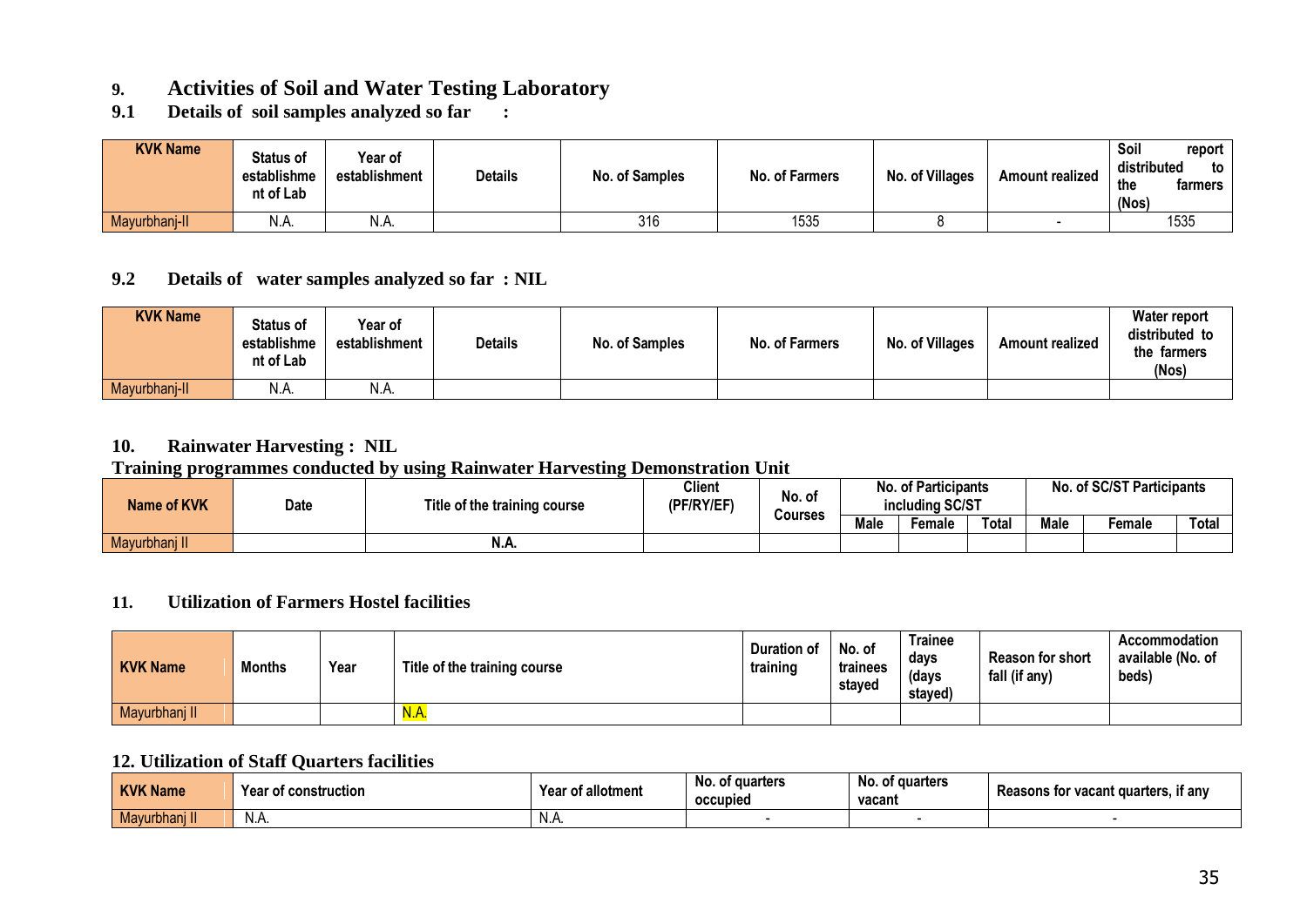#### 13. **Details of SAC Meeting**

| <b>KVK Name</b> | Date of SAC meeting | No. of SAC members<br>attended | <b>Major recommendations</b>                                                                                                                                                                                                                                                                                                                                                                     |
|-----------------|---------------------|--------------------------------|--------------------------------------------------------------------------------------------------------------------------------------------------------------------------------------------------------------------------------------------------------------------------------------------------------------------------------------------------------------------------------------------------|
| Mayurbhanj II   | 26/09/2015          | 25                             | Demonstration programme on farm mechanisation, value addition<br>Fish fry and fingerling production in small and seasonal ponds                                                                                                                                                                                                                                                                  |
| Mayurbhanj-II   | 22/01/2016          | 19                             | Introduction of Poultry variety Khadaknath<br>Introduction of Marigold variety Akra Bangra<br>Introduction fish hatchery in KVK premises<br>Use of pendimethyline to control the weed in large scale<br>Cultivation of sweet potato in upland during kharif season for diversification from paddy to non-paddy<br>KVK to take programme for potato seed production for supply to line department |

#### 14. **Status of Kisan Mobile Advisory (KVK-KMA)**

| <b>KVK Name</b> | No. of<br>messages sent | No. of beneficiary |            | <b>Sponsoring agency (NIC, Farmers Portal,</b><br>etc | <b>Maior recommendations</b>                      |
|-----------------|-------------------------|--------------------|------------|-------------------------------------------------------|---------------------------------------------------|
|                 |                         | Farmers            | Ext. Pers. |                                                       |                                                   |
| Mayurbhanj-II   | 54                      | 4872               | ົດ<br>∠ے   | Farmers Portal                                        | Agriculture, AH, Fishery, Weather & Govt. Schemes |

#### **15. Status of Convergence with various agricultural schemes (Central & State sponsored) : NIL**

| <b>KVK Name</b> | Name of scheme | Name of Agency<br>(Central/state) | <b>Funds received (Rs.)</b> | <b>Activities organized</b> | <b>Operational Area</b> | <b>Remarks</b> |
|-----------------|----------------|-----------------------------------|-----------------------------|-----------------------------|-------------------------|----------------|
| Mayurbhanj- I.  |                |                                   |                             |                             |                         |                |
| Mayurbhanj-II   |                |                                   |                             |                             |                         |                |

#### **16. Status of Revolving Funds (Rs.)**

| <b>KVKN</b><br><b>Name</b> | <b>CCOUN</b><br>: No | (KS.)<br>Opening balance i | Closing balance (Rs.) | Current status (Rs. |
|----------------------------|----------------------|----------------------------|-----------------------|---------------------|
| .<br>aviidili 7<br>uavur.  | 31091062<br>wuu      | 56,787                     | .06.382               | 06,382              |

#### **17. Awards & Recognitions**

| <b>KVK Name</b> | Name of award /awardee             | Type of award<br>(Ind./Group/Inst./Farmer) | <b>Awarding Organizations</b> | <b>Amount received</b> |
|-----------------|------------------------------------|--------------------------------------------|-------------------------------|------------------------|
| Mayurbhanj-II   | Foundation dav Award<br>Universit∖ | -armer                                     | OUAT                          |                        |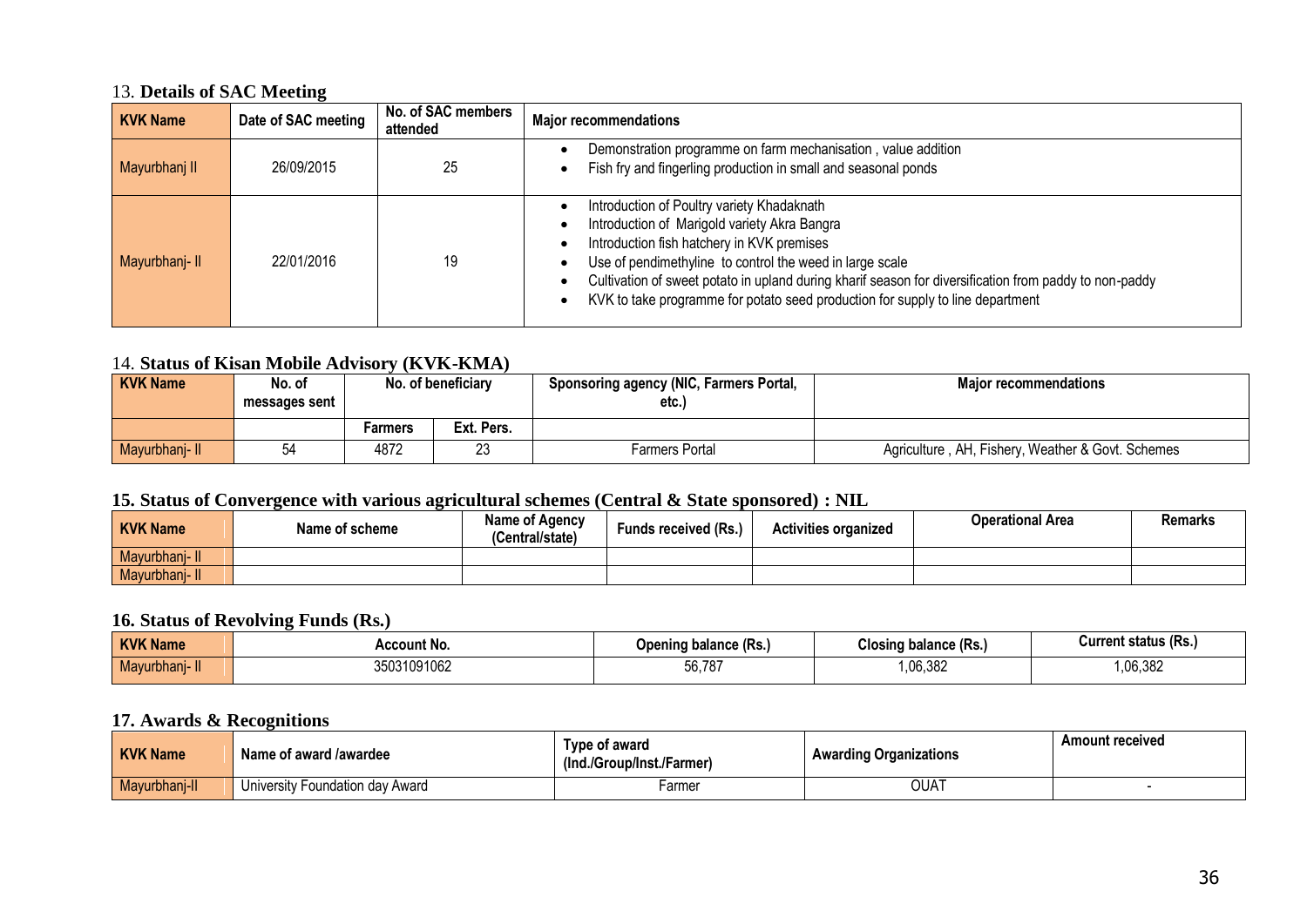#### **18. Details of KVK Agro-technological Park . : N.A.**

#### **a) Have you prepared layout plan, where sent?**

| $\vert$ S .No. | Name of KVK | Technology park proposal developed (ves/no) | If yes,<br>s, where sent ? $(ZPD/DES/any$ other, pl. sp.) |
|----------------|-------------|---------------------------------------------|-----------------------------------------------------------|
|                |             |                                             |                                                           |

#### **b) Details about Technology Park : NIL**

| Name of KVK   | <b>Name of Component of Park</b> | <b>Detail Information (If established)</b> |
|---------------|----------------------------------|--------------------------------------------|
| Mayurbhanj-II | Crop Cafeteria                   |                                            |
|               |                                  |                                            |
|               | <b>Technology Desk</b>           |                                            |
|               | <b>Visitors Gallery</b>          |                                            |
|               | <b>Technology Exhibition</b>     |                                            |
|               | <b>Technology Gate-Valve</b>     |                                            |

#### **c). Crop Cafeteria-**

| Sr. No. | Theme of Crop Cafeteria          | <b>Crop Cafeteria</b><br>No. |
|---------|----------------------------------|------------------------------|
|         | Sweet corn based inter-croppings |                              |

#### **19. Farm Innovators- list of 10 Farm Innovators from the District**

| Sr. No. | Name of KVK   | <b>Name of Farm Innovator</b> | Name of the Innovation                     | Address of the farmer with Mobile No.     |
|---------|---------------|-------------------------------|--------------------------------------------|-------------------------------------------|
|         | Mayurbhanj-II | Radheshyam Nayak              | Cropping sequence in upland situation      | At/Po-Badbil, Jashipur, 8018788931        |
|         | Mayurbhanj-II | Sundar Mohan Hembram          | Chickpea-vegetable-fruit farming system    | At/Po- Kaliani, Jashipur, 9861292963      |
|         | Mayurbhanj-II | Sandhya rani Mohanta          | Pond based integrated farming system       | At/Po-Tangabila, Jashipur, 9178337412     |
|         | Mayurbhanj-II | Binayak Nanda                 | Agricultural Machineries for custom hiring | At/Po-Koilisuta, Bisoi, 8018526268        |
| 5       | Mayurbhanj-II | Pranabandhu Murmu             | Vegetable based farming system             | At/Po- Angarpada, Jashipur, 7873779546    |
| 6       | Mayurbhanj-II | Chotarai Majhi                | Rice-Maize-Okra cropping system            | At/Po-Badasiali nai, Jashipur, 7735692922 |
|         | Mayurbhanj-II | Kati Chandra Mohanta          | Pond based farming system                  | At/Po- Tuntuna, Jashipur, 8280010024      |
| 8       | Mayurbhanj-II | Banshidhar Madhei             | Vegetable based farming system             | At/Po-Badbil, Jashipur, 9777923945        |
| 9       | Mayurbhanj-II | Tikina Tanti                  | Upland based Integrated Farming System     | At/Po-Moudi, Jashipur, 9437889174         |
| 10      | Mayurbhanj-II | Bibhutibhusan Mohanta         | Rice-vegetable cropping system             | At/Po-Pichhuli, Karanjia, 8018250343      |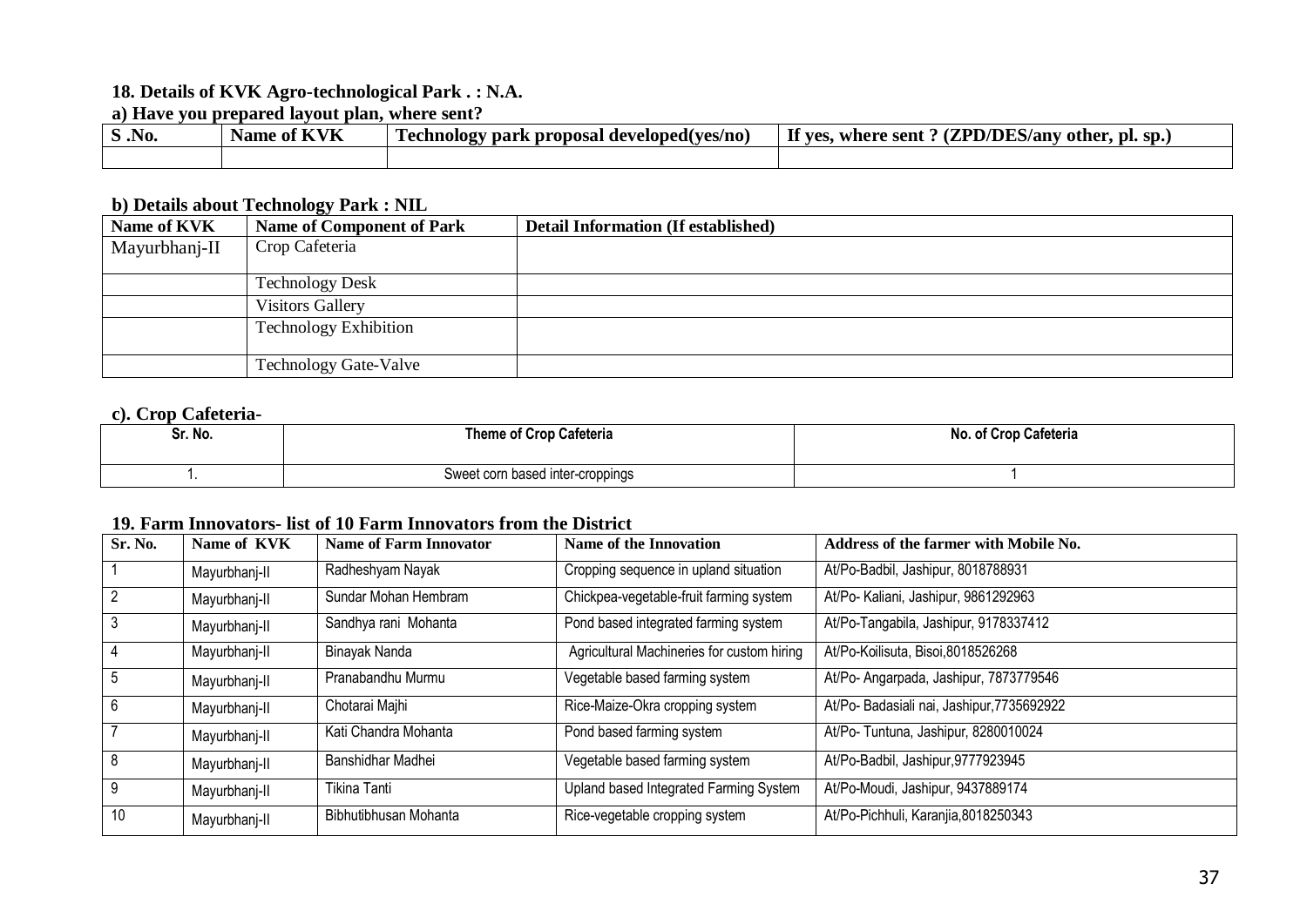#### **20. KVK interaction with progressive farmers**

| Sr. No. | and month of<br>e with progressive farmers<br>programme<br>Date<br>r interaction | f progressive farmers to be participated<br>טוו |
|---------|----------------------------------------------------------------------------------|-------------------------------------------------|
|         | .2015<br>' . ب                                                                   | v                                               |

#### **21. Outreach of KVK**

| <b>KVK</b><br>Name of | <br>Number | r of Villages<br><b>∙of Blocks</b><br>Number |                  |           |
|-----------------------|------------|----------------------------------------------|------------------|-----------|
|                       | Intensive  | Extensive                                    | <b>Intensive</b> | ≟xtensive |
| .<br>Mayurbhanı-II    |            |                                              | υIJ              |           |

Intensive- OFTS, FLDS etc

Extensive- Literatures, Publications, Awareness programmes etc.

#### 22. Technology Demonstration under Tribal Sub Plan on Pulses/ Programme on Harnessing Pulses/ Quality Protein Maize, if applicable.

| Sr. No. | Name of crop under Technology | Area under the | No. of Extension  | <b>Remarks / Lessons learnt</b>                              |
|---------|-------------------------------|----------------|-------------------|--------------------------------------------------------------|
|         | demonstration                 | programme      | <b>Activities</b> |                                                              |
|         | Chickpea                      | 10 ha          |                   | Seed Treatment with Vitavax power @2g/kg                     |
|         |                               |                |                   | Application of Trizophos @2ml/lit against gram pod borer     |
|         |                               |                |                   | Line sowing of Chickpea with tractor drawn multicrop planter |

#### **23. KVK Ring**

| Sr. No. | Name of Ring Partner | <b>Sharing Activity</b>                                           | Lessons learnt/ Experiences gained.                            |
|---------|----------------------|-------------------------------------------------------------------|----------------------------------------------------------------|
|         | KVK, Keonjhar        | Using of Soil testing laboratory                                  | 50 soil samples of KVK-farm and farmers of operational area    |
|         |                      |                                                                   | were tested                                                    |
|         | KVK. Baripada        | sharing of man power, sharing quality planting material, Vanaraja | Providing 21 days of Vanaraja chicks, Sharing of Power sprayer |
|         |                      | Chicks and machinery etc.                                         | and seed drill                                                 |

#### 24. **Important visitors to KVK**

| Name of KVK   | Name of Visitor               | Date of Visit | <b>ICAR</b> | <b>SAUs</b> | <b>Others</b> | <b>Remarks</b>           |
|---------------|-------------------------------|---------------|-------------|-------------|---------------|--------------------------|
| Mayurbhanj-II | Dr.Bijay Mohapatra, JDE, OUAT | 26.09.15      |             | SAU         |               | Preside over SAC meeting |
| Mayurbhanj-II | Dr.Mahamaya Prasad Nayak      | 16.10.15      |             | SAU         |               | Visit to KVK             |
| Mayurbhanj-II | Dr.Kanduri Charan Barik       | 16.10.15      |             | SAU         |               | Visit to KVK             |
| Mayurbhanj-II | Dr.Subash Chandra Mohapatra   | 22.01.16      |             | SAU         |               | Preside over SAC meeting |
| Mayurbhanj-II | Dr. Dayanidhi Mishar          | 18.03.16      |             | SAU         |               | Visit to KVK             |

#### **25. Status of KVK Website:**

| . .<br><b>NO</b><br>υı. | . of KVK<br>h I a wa<br>name | of website<br>ı)at<br>star<br>. OT W<br>c | t updates since inception<br>N0<br>ΩТ | No.<br><b>VISItors</b><br>וח |
|-------------------------|------------------------------|-------------------------------------------|---------------------------------------|------------------------------|
|                         | urbhani-il<br>יים<br>viavi   | July-14                                   |                                       |                              |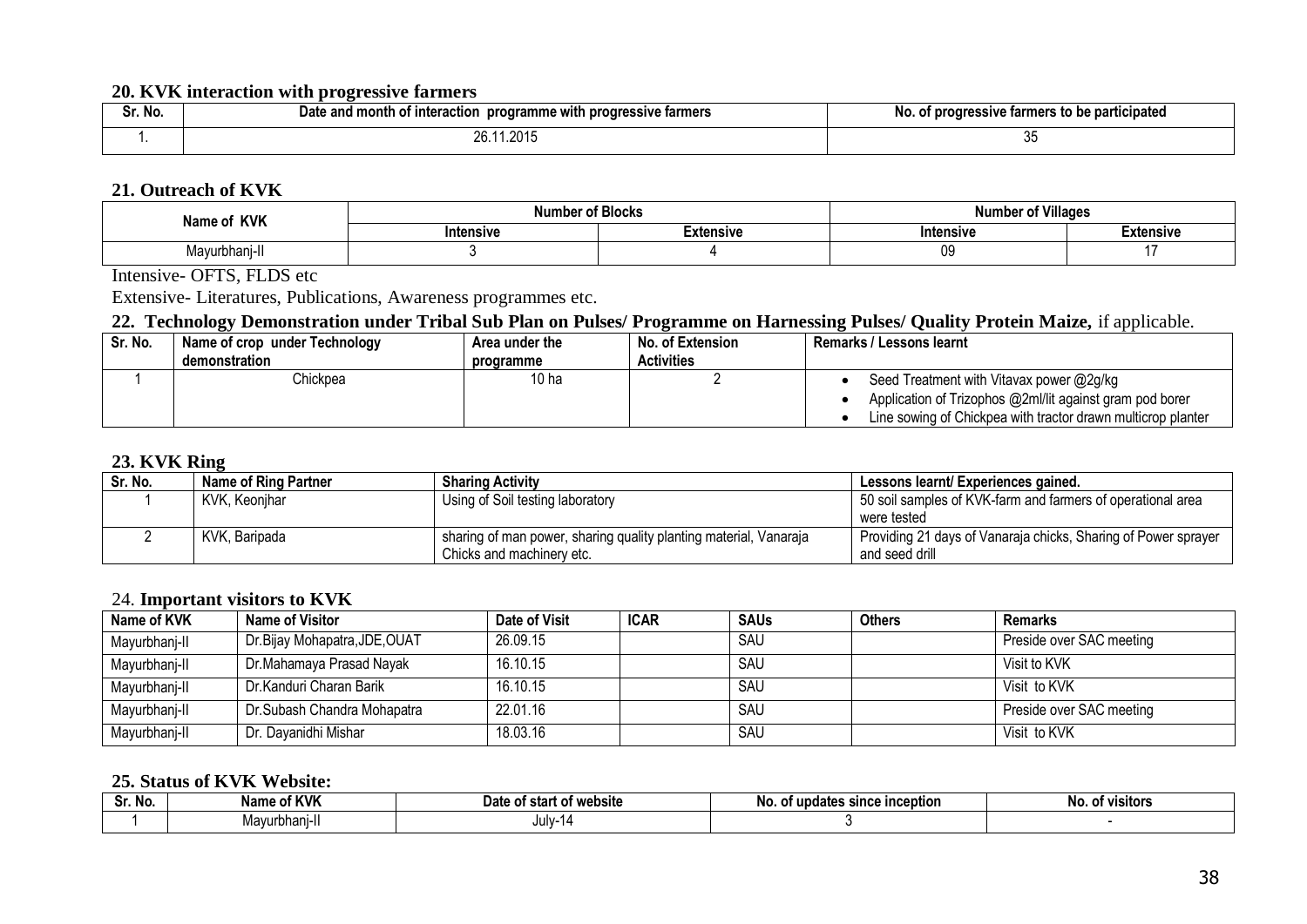#### **26. E-CONNECTIVITY : N.A.**

| Name of KVK<br>Number and Date of Lecture delivered from KVK Hub |             |                          | No. of lectors         | <b>Brief achievements</b>         | <b>Remarks</b>   |  |  |
|------------------------------------------------------------------|-------------|--------------------------|------------------------|-----------------------------------|------------------|--|--|
|                                                                  | <b>Date</b> | No. of Staff<br>attended | call received from Hub | No. of Call mate<br>to Hub by KVK | organized by KVK |  |  |
| Mayurbhanj-II                                                    |             |                          |                        |                                   |                  |  |  |

#### **27. Status of RTI : NIL**

| . .<br>Sr. No | of KVK<br>Name | No.<br><br>ons received<br>applica<br>OT. | --<br>הוח<br>appeals<br>к.<br>110. UL | Remarks |
|---------------|----------------|-------------------------------------------|---------------------------------------|---------|
|               | Mavurbhani-I   |                                           |                                       |         |

#### **28. Status of Citizen Charter : NIL**

| Sr. No. | of KVK<br>Nam. | $\sqrt{N}$ Nos,<br>Juer<br>received( | " Nos.<br>Ouer<br>ear<br>. IIEM | Remarks |
|---------|----------------|--------------------------------------|---------------------------------|---------|
| . .     | dvurbhar       |                                      |                                 |         |

## **9. Attended HRD Programmes organized by ZPD**

| Name of KVK   | Name of Staff   | <b>Post held</b>      | Programme attended (Nos) | Remarks                                    |
|---------------|-----------------|-----------------------|--------------------------|--------------------------------------------|
| Mayurbhanj-II | ∴ Sujit Nath    | Programme Coordinator |                          | Workshop and National conference of KVK    |
| Mayurbhanj-II | Er.Govinda Dhal | S.M.S.(Ag.Engg)       |                          | Participate in Workshop for Agril. Engg. & |
|               |                 |                       |                          | National conference                        |
|               | Total           |                       |                          |                                            |

| . N.<br><b>KVK</b><br>name | <b>HRL</b><br>7DF<br>. .<br>l (nos<br>hv<br>organized<br>^'<br>Attende<br>Number<br>Programme<br>' stan<br>u | <br>attended (Nos)<br>±otaï<br>∣ Numbe<br>OТ<br>roaramme |
|----------------------------|--------------------------------------------------------------------------------------------------------------|----------------------------------------------------------|
| Mayurbhanj-l               |                                                                                                              |                                                          |

#### **30. Attended HRD Programmes organized by DES**

| <b>Name of KVK</b> | <b>Name of Staff</b> | Post held             | <b>Programme attended</b> | <b>Remarks</b>       |
|--------------------|----------------------|-----------------------|---------------------------|----------------------|
|                    |                      |                       | (Nos)                     |                      |
| Mayurbhani-II      | Dr. Sujit Nath       | Programme Coordinator |                           | Review meetings      |
| Mayurbhani-II      | Dr. Jagannath Patra  | Programme Coordinator |                           | Review meetings      |
| Mayurbhanj-II      | Er. Govinda Dhal     | S.M.S.(Ag.Engg)       |                           | Meetings & Workshops |

| $ -$<br><b>Name</b><br>ot<br>$\mathbf{r}$ | <b>DES</b><br><b>HRD</b><br><sup>:</sup> Attended<br><b>Programmes</b><br>ì (nos<br>' Number<br>organized<br>Total N<br>bv<br>ot.<br>stan | tended (Nos)<br>Total Number<br><b>Programmes attended</b><br>0t |
|-------------------------------------------|-------------------------------------------------------------------------------------------------------------------------------------------|------------------------------------------------------------------|
| Mayurbhani-II                             |                                                                                                                                           |                                                                  |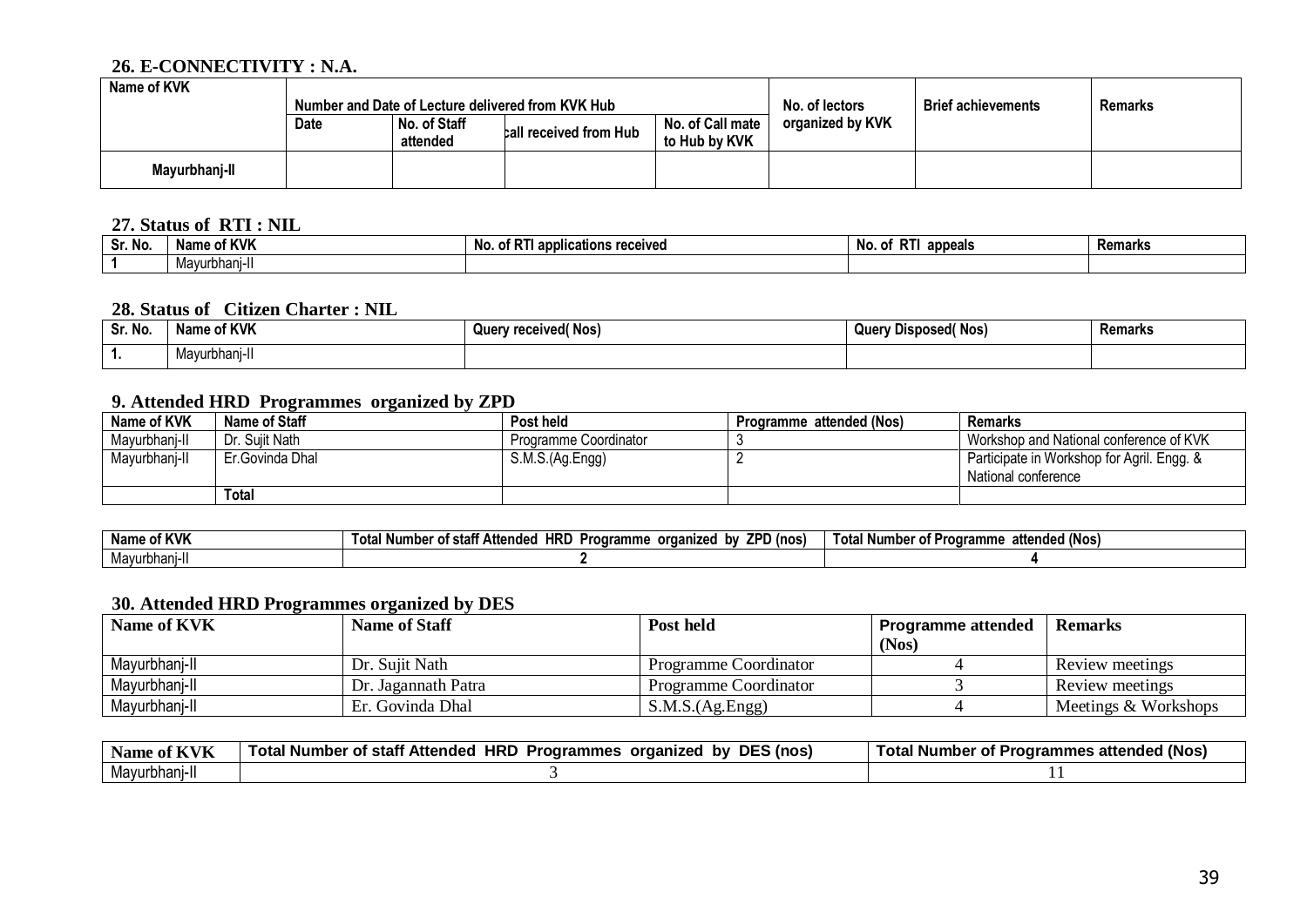#### **31. Attended HRD Programmes by KVK Staff (Refresher course, Short course, Training programme etc.) : NIL**

| of KVK<br>Name c | <b>Name of Staff</b> | Post held | attended<br>Programmes<br>(Nos) | Remarks |
|------------------|----------------------|-----------|---------------------------------|---------|
| Mayurbhanj-li    |                      |           |                                 |         |

| Name of KVK   | by KVK<br><b>HRD</b><br>l Number of staff Attended<br><b>Programmes</b><br>staff (nos) | I Number of Programmes attended (Nos)<br>Total |
|---------------|----------------------------------------------------------------------------------------|------------------------------------------------|
| Mayurbhanj-II |                                                                                        |                                                |

#### **32. Agri alert report (Epidemic, high serious nature problem, Cyclone etc. reported first time to ZPD, SAU, Agri. Deptt. and ICAR) : NIL**

| Name of KVK | Alert observed | Particulars | nzation<br>Jurted to organi⊤ |
|-------------|----------------|-------------|------------------------------|
| Mayurbhanj  |                |             |                              |

#### **33. DETAILS OF TECHNOLOGY WEEK CELEBRATIONS : NIL**

| Name of KVK   | .<br><b>Activities</b><br><b>LUDAS</b> | No. of<br><b>Activities</b> | Number of<br>.<br><b>Participants</b> | <br>crop/livestock technology<br><b>Related</b> |
|---------------|----------------------------------------|-----------------------------|---------------------------------------|-------------------------------------------------|
| Mayurbhanj-l. |                                        |                             |                                       |                                                 |

#### **34. INTERVENTIONS ON DROUGHT MITIGATION : N.A.**

#### **Introduction of alternate crops/varieties**

| $\mathbf f$ $\mathbf K$ $\mathbf V$<br>Aame<br>. v<br>n v n | Crops/cultivars | Area (ha) | of beneficiaries<br>Number |
|-------------------------------------------------------------|-----------------|-----------|----------------------------|
| . .<br>Mavurbhani-II                                        |                 |           |                            |

#### **Major area coverage under alternate crops/varieties**

| , , , , , ,<br><b>Name</b><br>01 NYN      | Crops | Area (ha) | Number of beneficiaries |
|-------------------------------------------|-------|-----------|-------------------------|
| $M_{\odot}$<br>Mavurbhani<br>11 – I<br>п. |       |           |                         |

#### **Farmers-scientists interaction on livestock management**

| Name of KVK  | Livestock components | <b>Number of interactions</b> | No. of participants |
|--------------|----------------------|-------------------------------|---------------------|
| Mayurbhanj-l |                      |                               |                     |
|              |                      |                               |                     |
|              |                      |                               |                     |
|              |                      |                               |                     |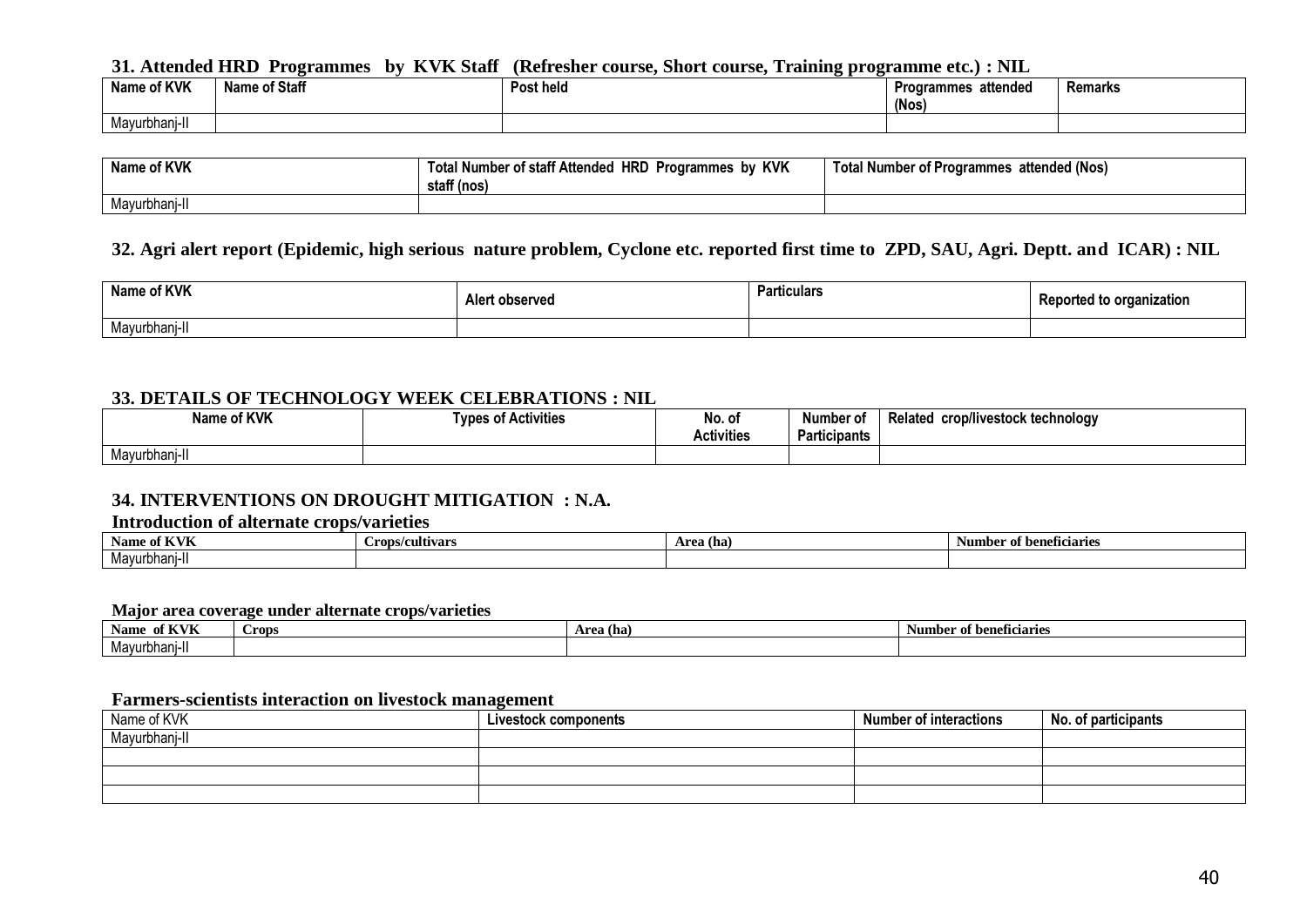#### **Animal health camps organized**

| е і⁄ VII<br>Name oi<br>n yn | er ot camps<br>- Numbe | . .<br>No.of animals | . .<br><b>No.of farmers</b> |
|-----------------------------|------------------------|----------------------|-----------------------------|
| Mavurbhani                  |                        |                      |                             |

#### **Seed distribution in drought hit states**

| of KVK<br>Name of | Crops | <b>Quantity (qtl)</b> | Coverage of<br>area (ha) | Number of<br>farmers |
|-------------------|-------|-----------------------|--------------------------|----------------------|
| Mayurbhanj-II     |       |                       |                          |                      |

#### **Seedlings and Saplings distributed**

| Name of KVK      | <b>Crops</b> | <b>Quantity (No.s)</b> | <b>Coverage of</b><br>area (ha) | Number of<br>farmers |  |  |  |  |
|------------------|--------------|------------------------|---------------------------------|----------------------|--|--|--|--|
| <b>Seedlings</b> |              |                        |                                 |                      |  |  |  |  |
| Mayurbhanj-II    |              |                        |                                 |                      |  |  |  |  |

#### **Bio-control Agents**

| Name of KVK   | <b>Bio-control Agents</b> | $\cdot \cdot$ | Coverage of | N <sub>0</sub> |
|---------------|---------------------------|---------------|-------------|----------------|
| $\mathbf{v}$  |                           | Quantity (q)  | Area (ha)   | . of farmers   |
| Mayurbhanj-II |                           |               |             |                |

#### **Bio-Fertilizer**

| Name of KVK   | Bio-l<br>. • • •<br>-Fertilizer | .<br>Juantity (kg)<br>– | Area (hal<br>Coverage of | <b>No. of farmers</b> |
|---------------|---------------------------------|-------------------------|--------------------------|-----------------------|
| Mavurbhani-II |                                 |                         |                          |                       |

#### **Verms Produced**

| Name of KVK   | Verms Produced | Quantity (q) | Coverage of<br>Area (ha) | of Farmers<br>- 190. |
|---------------|----------------|--------------|--------------------------|----------------------|
| Mayurbhanj-II |                |              |                          |                      |

#### **Large scale adoption of resource conservation technologies**

| <b>Name of KVK</b> | ร <b>ıntroduced</b><br>rops/cultivars and gist of <b>r</b> .<br>conservation technologies<br>esource | Area (ha) | Number<br>-01<br>farmers |
|--------------------|------------------------------------------------------------------------------------------------------|-----------|--------------------------|
| Mayurbhani-l       |                                                                                                      |           |                          |

#### **Awareness campaign**

| Name of KVK   | <b>Meetings</b>  |         | <b>Gosthies</b> |         | <b>Field days</b> |         | <b>Farmers fair</b> |         | <b>Exhibition</b> |                | <b>Film show</b> |         |
|---------------|------------------|---------|-----------------|---------|-------------------|---------|---------------------|---------|-------------------|----------------|------------------|---------|
|               | N <sub>0</sub> . | No. of  | No.             | No. of  | No.               | No. of  | No.                 | No. of  | No.               | No. of farmers | No.              | No. of  |
|               |                  | farmers |                 | farmers |                   | farmers |                     | farmers |                   |                |                  | farmers |
| Mayurbhanj-II |                  |         |                 |         |                   |         |                     |         |                   |                |                  |         |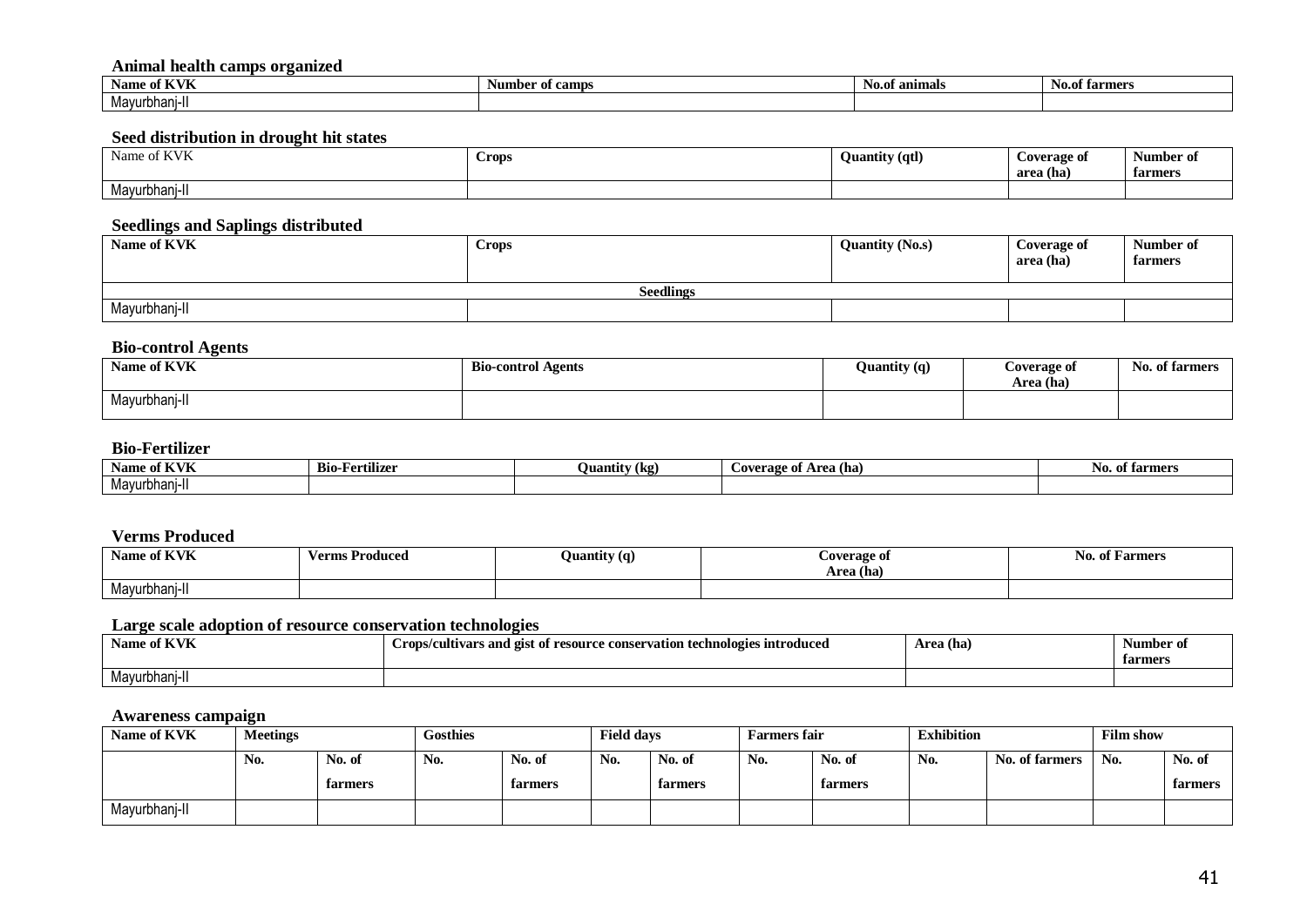#### **35. Proposal of NICRA : NIL**

#### **1. Technologies to be Demonstrated**

| Fechnoloav<br><b>Name</b><br>∍ot | <b>Name of Crop</b> | Area (ha.) | Yield | Yield<br>$\mathbf{a}$<br>% change in | of farmers benefitted<br>NO. |
|----------------------------------|---------------------|------------|-------|--------------------------------------|------------------------------|
| Mayurbhan<br>11-l                |                     |            |       |                                      |                              |
|                                  |                     |            |       |                                      |                              |

#### **2. Proposed Extension Activities in NICRA Village**

| <b>Name of Activity</b> | Number of Participants/Beneficiaries to be Covered |                   |                 |       |  |  |  |  |
|-------------------------|----------------------------------------------------|-------------------|-----------------|-------|--|--|--|--|
|                         | <b>Farmers</b>                                     | <b>Farm Women</b> | <b>Official</b> | Total |  |  |  |  |
| Mavurbhani-II           |                                                    |                   |                 |       |  |  |  |  |
|                         |                                                    |                   |                 |       |  |  |  |  |

#### **3. Proposed Training Activities in NICRA Village**

| <b>Name of Activity</b> | f Participants/Beneficiaries to be Covered<br>Number<br>ot. |               |                 |                   |
|-------------------------|-------------------------------------------------------------|---------------|-----------------|-------------------|
|                         | Farmers                                                     | ∙arm<br>Women | <b>Official</b> | <sup>-</sup> otal |
|                         |                                                             |               |                 |                   |

#### **4. Proposed Activities for Fodder Bank**

| $\cdots$<br>-011<br>- - -<br>онык<br>—əla<br>сав | `anaait<br>.GILV | $T$ , $\mu$ , $\sigma$ , $\sigma$<br>Status<br>⊸ur∙<br>31 I I |
|--------------------------------------------------|------------------|---------------------------------------------------------------|
|                                                  |                  |                                                               |

#### **5. Proposed Activities for Seed Bank**

| $\overline{\phantom{a}}$<br>-019<br>.<br>лізі<br>-Sid<br>$-11-$<br>. . | $\blacksquare$<br>т | Status<br>. |
|------------------------------------------------------------------------|---------------------|-------------|
|                                                                        |                     |             |

#### **6. Public Representative/District Administration Visited in NICRA Village**

| <b>Example 12</b> September 1997 - The September 1997<br>Name<br>OТ | esianation | <br>Date<br><b>Visit</b><br>ОТ | .<br>Remark<br>. bv<br>Anv<br>Special<br>Visitor.<br>ulid! - |
|---------------------------------------------------------------------|------------|--------------------------------|--------------------------------------------------------------|
|                                                                     |            |                                |                                                              |

**7. Feedback of Farmers for future improvement, if any. : NIL**

**36. Proposed works under NAIP (in NAIP monitoring format) : N.A.**

**37. Case study / Success Story to be developed – Two best only in the following format**

Name of the KVK, **TITLE, Introduction,** KVK intervention, Output, Outcome, Impact

| Sr. no. | f KVK<br>Name<br>01 | ' success stories<br>No. of | case studies<br>NO.<br>0T. |
|---------|---------------------|-----------------------------|----------------------------|
|         | Mavurbhani-II       |                             |                            |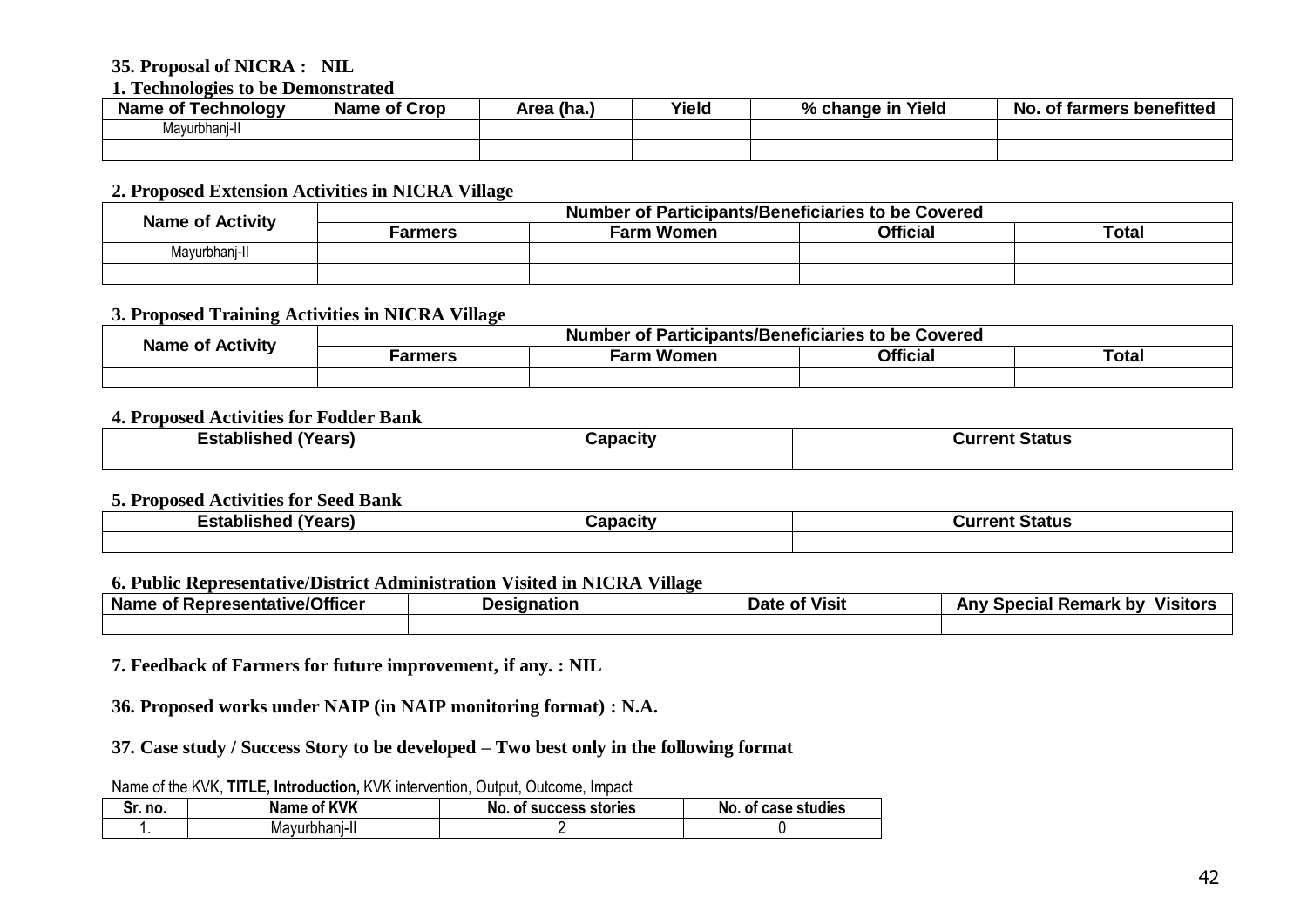#### **Practicing of chick pea crop : A Successful farmer from Retired Govt officer**

Sri Sanatan Majhi of Badsole village of Jashipur block,a retired bank officer started his carrier as agriculture practice for income generation from his own land..Inspite of his old age he is now diverting his all energy to agri-based activities to utilise the rest life period as well as for generating income source to his next generation. During the visit by the kvk scientists to his village he was invited to the training programme on scientific cultivation of chick pea crop.He was trained about the importance of line sowing of seeds by seed cum fertilizer drill machine. During the year 2015-16 after harvesting kharif paddy he cultivated chick pea vr-JAKI,9218 in his one ha of land..He adopted line sowing methods by tractor drawn seed cum fertilizer drill. He earned a total of 65,000 from his chick pea plot. He is now planning to harvest three crops in a year from his all land. His interest in agriculture leads the unemployed young mass of the locality as well as in the district.



#### **Integrated Farming System : A Success Story**

Sri Rohidas Mohanta aged 40 years of village Majji Sahi (Moudi) of Jashipur block of Mayurbhanj district is an educated farmer. He has got 10 acres of cultivated farm land. He and his family depend solely upon the cultivation. He observed that only cultivating paddy is not profitable. Then he decided to diversify his cultivation to other crops like oilseed, pulses, vegetables & fruits, mushroom, diary, goatry , poulty etc., He consulted with the KVK, Scientists for planning for integrated farming of his entire 10 ac of land, also with the agriculture and allied departments foe technical and financial support.

Out of 10 acres of land in kharif season, 8 acres of land is being used for line transplanting of paddy as well as SRI method of cultivation paddy and maize. Rest land is used for seasonal vegetables and fruits like papaya and banana and guava. During Rabi, the entire land is used for pulses like chick pea and mustard. He also grow mushroom for extra income. He has 2 nos of local breed cows for milk purpose. He also have a bore wells for raising seedlings and irrigation purpose.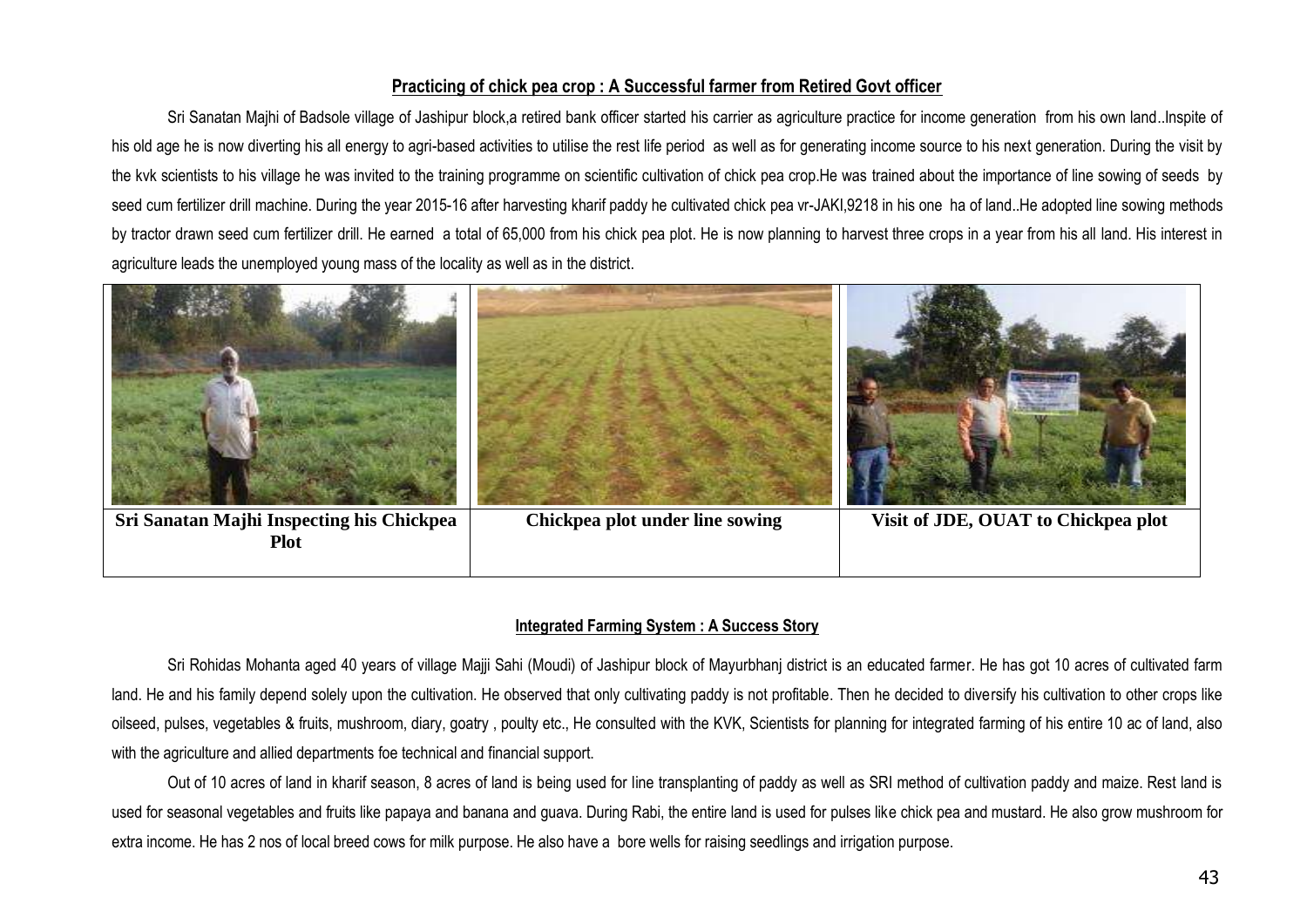He is equipped with farm machineries like tractor, power tiller, power paddy thresher, etc for easy cultivation. Following different Scientific method of cultivation he earned a net income more than Rs. 2,00,000- from different components like paddy, Maize, chick pea, mustard, mushroom, seasonal vegetables like Brinjal,Tomato,Capsicum,Okra,Cowpea, Pointed gourd, cole crops etc, fruits (Banana,Guava and Mango), diary, goatry,poulty etc.

| SI No.         | <b>Crop / Enterprize</b> | Area (Ac.) | Annual income (Rs.) |
|----------------|--------------------------|------------|---------------------|
| 1              | Paddy                    | 8.0        | 50,000              |
| 3              | Oil seed                 | 1.0        | 35,000              |
| $\overline{4}$ | <b>Pulses</b>            | 1.0        | 20,000              |
| 5              | Vegetables and fruits    | 1.5        | 50,000              |
| 6              | Diary(local breed cow)   | 2nos.      | 15,000              |
| $\overline{7}$ | Goatry                   | 10 nos.    | 10,000              |
| 8              | Poultry                  | 20 nos     | 8,000               |
| 9              | Mushroom                 |            | 25,000              |
|                | <b>Total</b>             |            | 2,13,000            |

Mr. Mohanta has became an example for other young farmers of his village and also for the nearby villages.

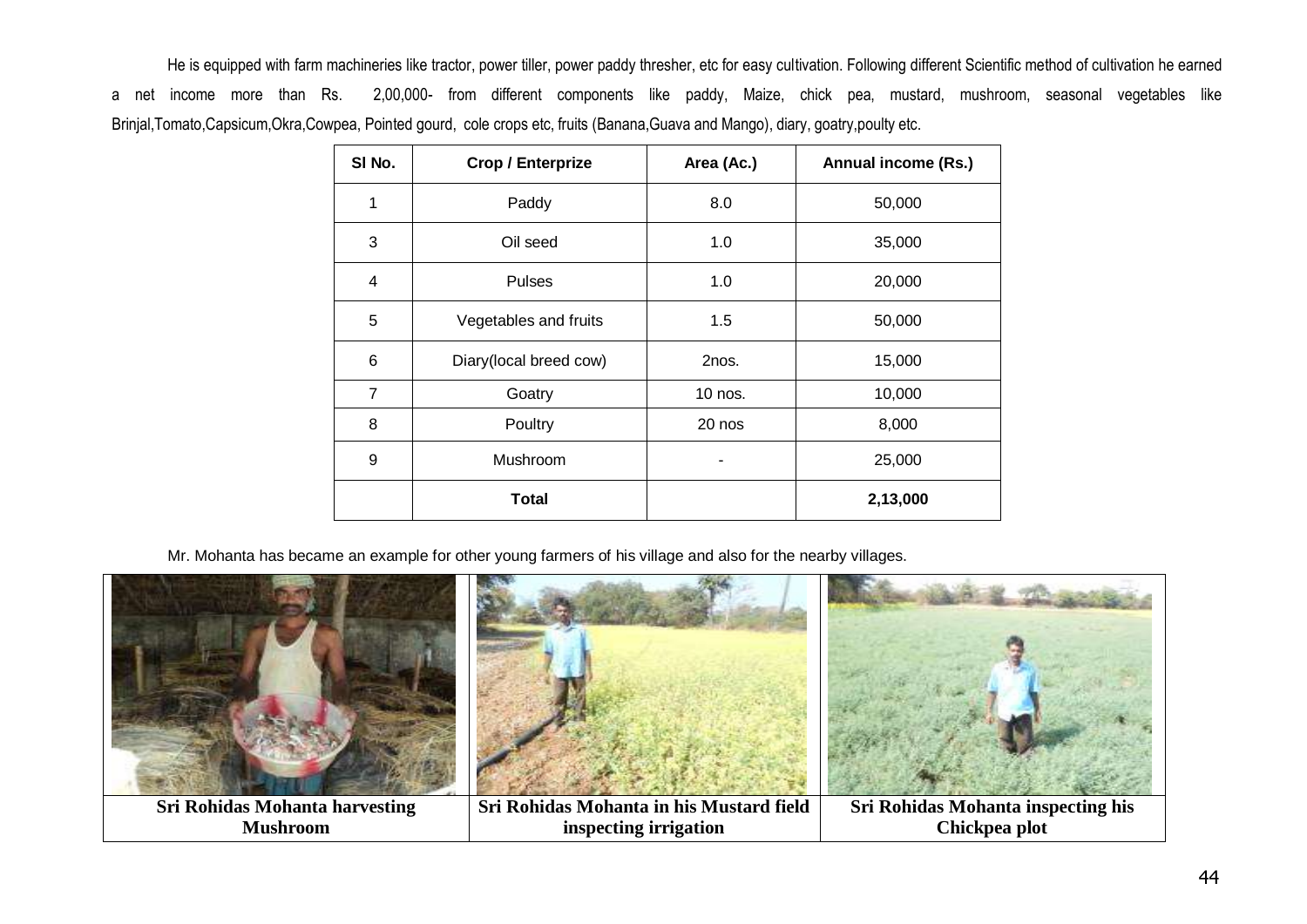#### **38. Well labeled Photographs for each activity of the KVK (Soft copies as well as hard copy- specially for all OFT along with the problem) –**